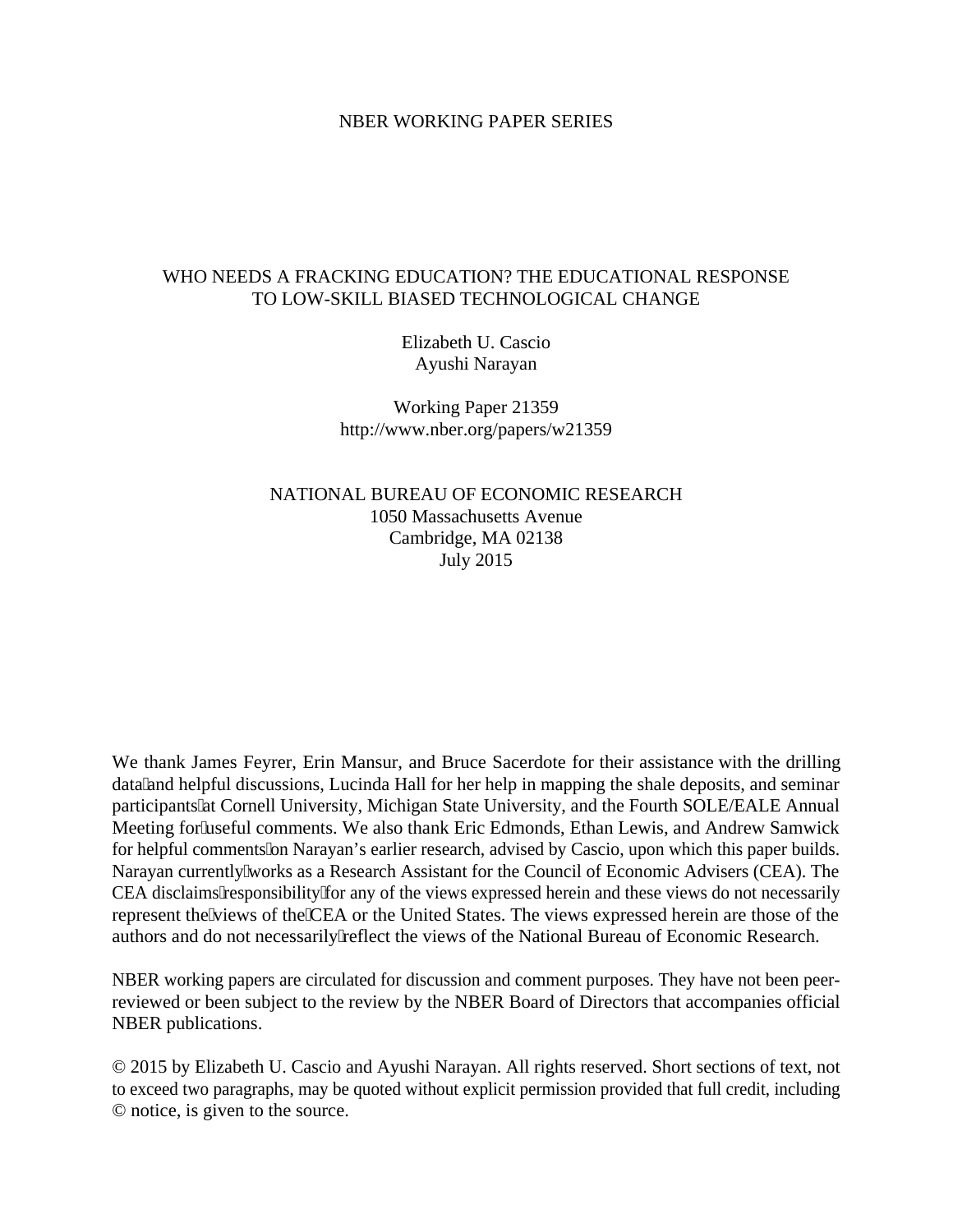Who Needs a Fracking Education? The Educational Response to Low-Skill Biased Technological Change Elizabeth U. Cascio and Ayushi Narayan NBER Working Paper No. 21359 July 2015 JEL No. I20,J2,J3,O33,Q33,R23

# **ABSTRACT**

Over the past decade, a technological breakthrough – hydraulic fracturing or "fracking" – has fueled a boom in oil and natural gas extraction by reaching shale reserves inaccessible through conventional technologies. We explore the educational response to fracking, taking advantage of the timing of its widespread introduction and the spatial variation in shale oil and gas reserves. We show that local labor demand shocks from fracking have been biased toward low-skilled labor and males, reducing the return to high school completion among men. We also show that fracking has increased high school dropout rates of male teens, both overall and relative to females. Our estimates imply that, absent fracking, the male-female gap in high school dropout rates among 17- to 18-year-olds would have narrowed by about 11% between 2000 and 2013 instead of remaining unchanged. Our estimates also imply an elasticity of high school completion with respect to the return to high school of 0.47, a figure below historical estimates. Explanations for our findings aside from fracking's low-skill bias – changes in school inputs, population demographics, and resource prices – receive less empirical support.

Elizabeth U. Cascio Department of Economics Dartmouth College 6106 Rockefeller Hall Hanover, NH 03755 and NBER elizabeth.u.cascio@dartmouth.edu

Ayushi Narayan narayan.ayushi@gmail.com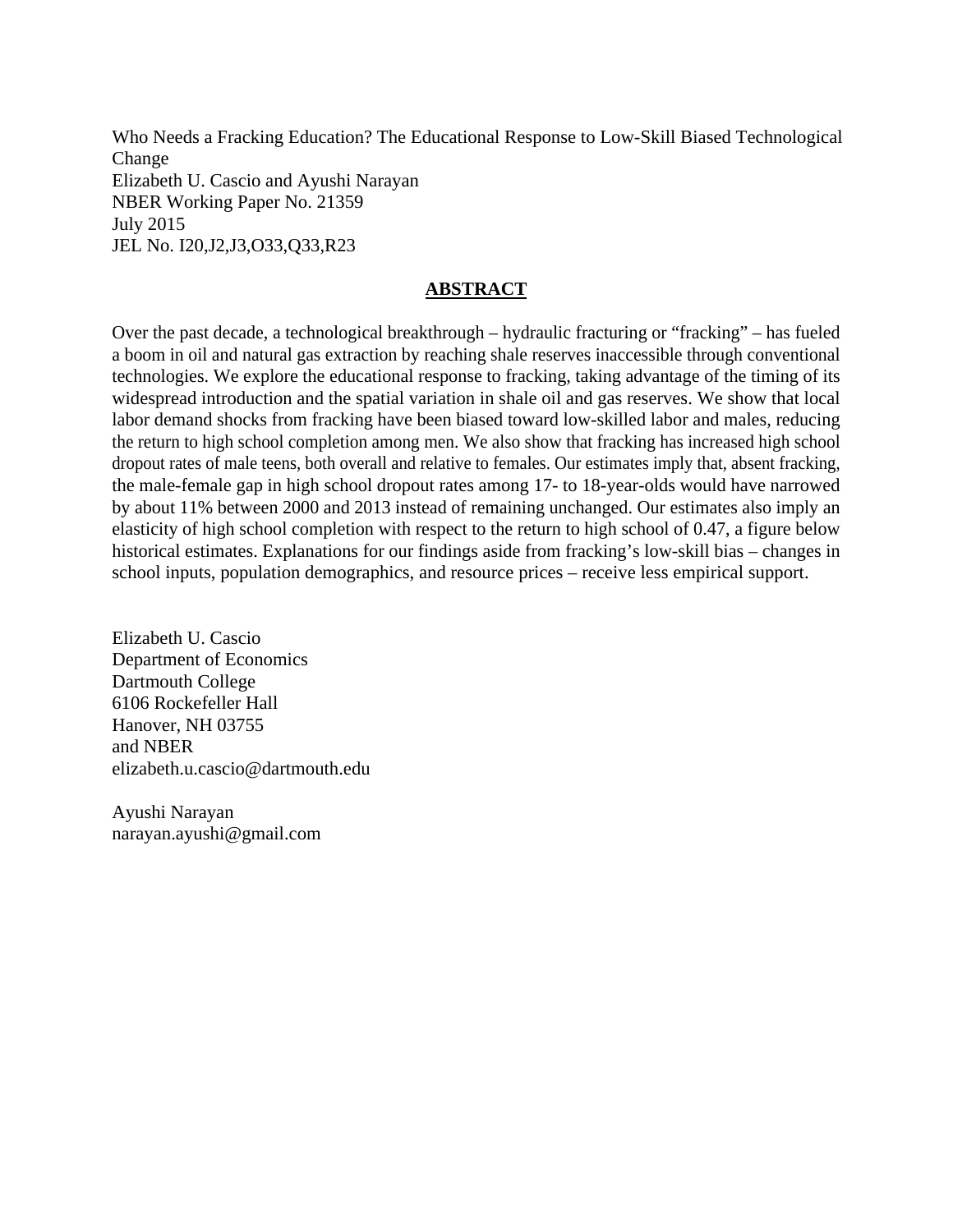#### **I. Introduction**

A defining feature of the U.S. labor market since the 1970s has been a rise in the premium for skill, or rising wage inequality. A favored explanation for this trend, known as skill-biased technological change (SBTC), is that new technologies tend to complement skilled labor, generating increases in the relative demand for skilled labor that outpace increases in its relative supply (Katz and Murphy, 1992). Growth in the relative supply of skilled labor appears to have kept pace with SBTC-induced growth in relative demand until the 1970s, when growth in educational attainment stalled (Goldin and Katz, 2008). This observation suggests that the supply elasticity of education with respect to the skill premium today is low, both in absolute terms and by 20<sup>th</sup> century standards. Yet, there is a dearth of credible microlevel evidence on the educational response to SBTC.

In this paper, we attempt to inform this question by estimating the educational response to a recent *low*-skilled biased technological breakthrough in a specific industry – oil and gas extraction. By pumping large quantities of fluids at high pressure down a wellbore and into a target rock formation, a technology known as hydraulic fracturing – or "fracking" – has made it possible to extract oil and natural gas from horizontal wells in shale plays unreachable through conventional technologies (U.S. Environmental Protection Agency, 2013). In his 2012 State of the Union address, President Obama stated that fracking could generate more than 600,000 jobs by 2020 and supply natural gas for almost 100 years (Obama, 2012). Industry projections have suggested that 63% of new jobs are to be blue collar jobs, suitable for those without higher education (IHS Global Inc., 2014).

Recent research suggests that the employment impacts of fracking have already been sizable, with substantial job growth occurring in both mining and non-mining sectors intensive in less-educated labor, such as construction (Brown, 2014; Fetzer, 2014; Feyrer, Mansur, and Sacerdote, 2014; Maniloff and Mastromonaco, 2014; Weber, 2012, 2014). By increasing the relative demand for *low*-skilled labor, fracking thus has the potential to *slow* growth in educational attainment. Such a phenomenon would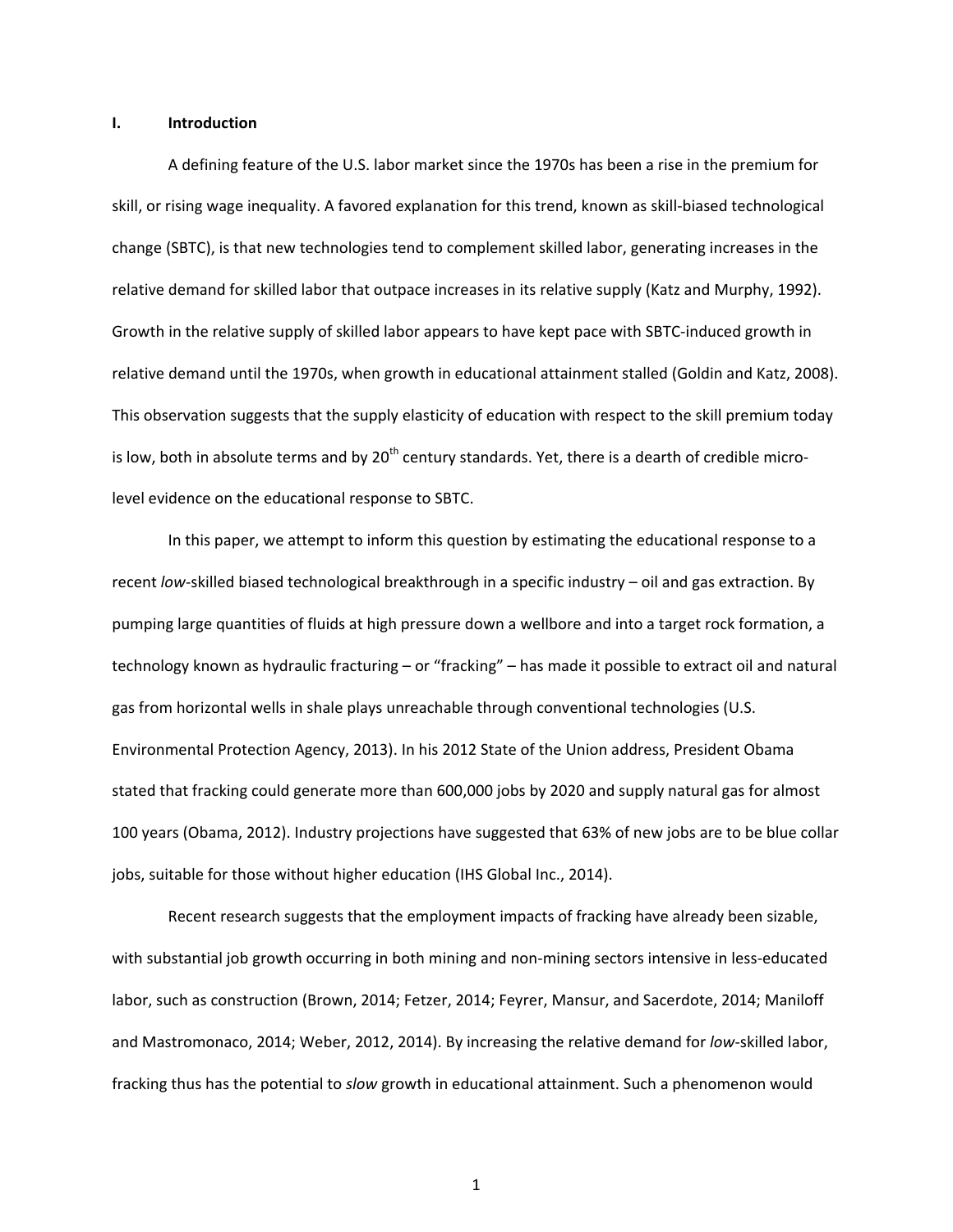work against broader economic trends both at the local level – where incomes may be rising due to fracking, especially among families whose children are more at risk of dropping out – and nationally – where technological change in other industries continues to favor the highly educated.

Despite the considerable recent research on the local economic effects of fracking, only Weber (2014) has attempted to estimate its impacts on educational attainment. However, given his focus on the resident adult population, aged 25 and over, his estimates are arguably driven by changes in the location decisions of less-educated workers, rather than decisions about schooling *per se*.<sup>1</sup> A related literature (Black, McKinnish, and Sanders, 2005; Emery, Ferrer, and Green, 2012; Morissette, Chan, and Lu, 2015) addresses this concern by estimating the impacts of resource booms and busts on school enrollment in younger populations. The educational responses to (permanent) technological advances in resource extraction could nevertheless be fundamentally different from those in response to (temporary) price shocks. For example, while price shocks increase the opportunity cost of remaining enrolled in school, they arguably have less impact on expectations of lifetime earnings, and hence smaller effects on educational attainment.<sup>2</sup> Estimating the long-term consequences of oil abundance in the U.S. South, Michaels (2011) could capture the educational impacts of structural change in resource extraction, but again, a focus on educational attainment in the resident adult population makes it difficult to rule out migration as the driving factor.

We take an empirical approach similar to that of Michaels (2011), exploring the evolution of educational outcomes across areas with different shale oil and gas endowments as fracking has spread. However, we attempt to isolate educational choices separately from locational ones by focusing on high school dropout rates among teenagers, rather than the educational attainment of adults. Our use of

 $^1$  Weber's results are also geographically limited, pertaining only to non-urban counties in 4 natural gas rich states (Arkansas, Louisiana, Oklahoma, and Texas). Using the share of a county with shale gas reserves as an instrument, he finds that natural gas fracking has reduced the county adult population share that has less than a high school degree and increased the county adult population share with a high school degree only.

 $^2$  Consistent with this idea, Emery, Ferrer, and Green (2012) find that while the 1970s oil boom reduced school enrollment while it was happening, it did not impact ultimate educational attainment.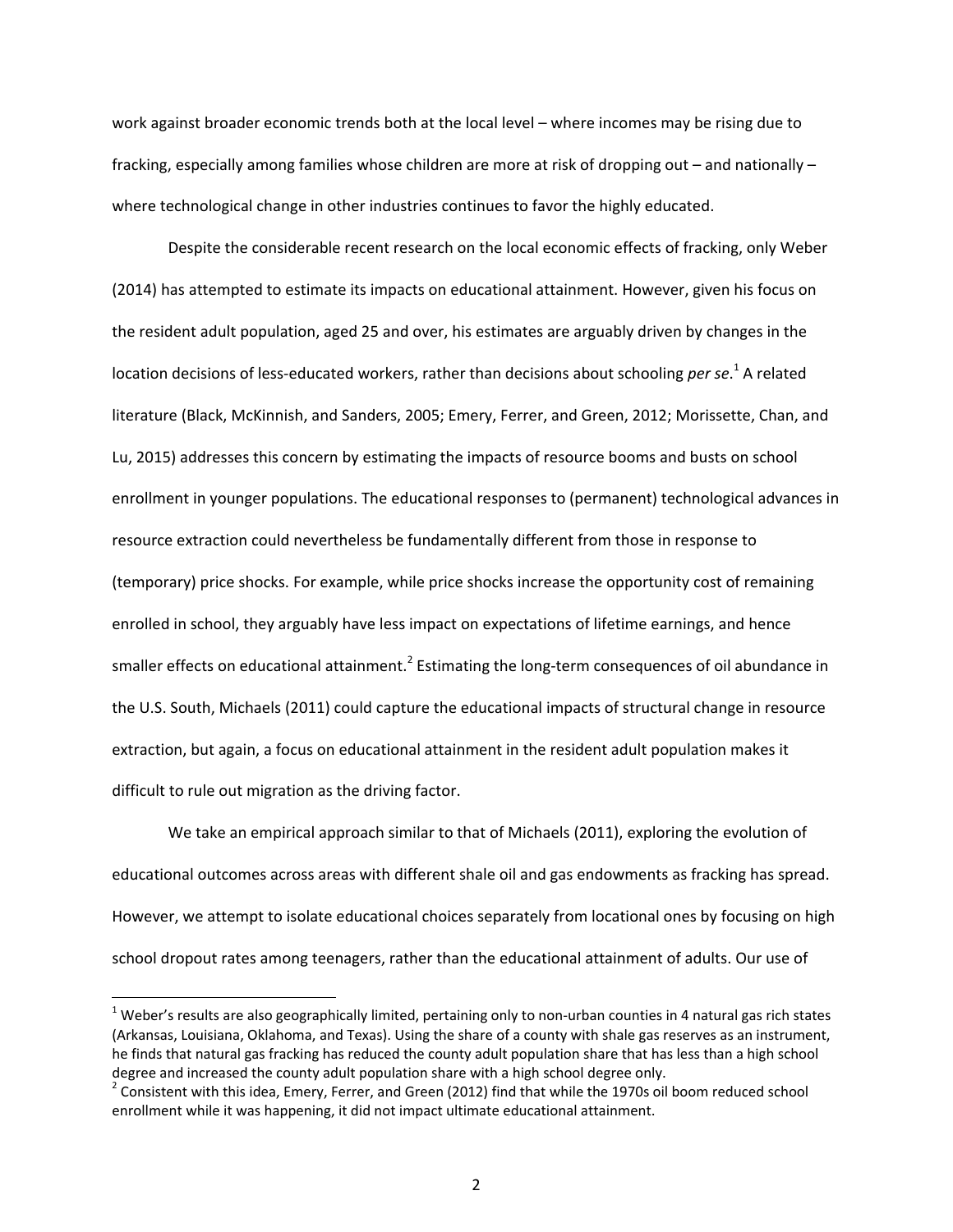microdata also allows us to explore directly the possible influence of migration on our estimates. Relative to studies considering younger populations, moreover, our source of identifying variation abstracts from fluctuations in oil and gas prices, and we present evidence that price changes are not a driving factor behind our estimates. Further, our empirical approach is demanding, as we compare local markets with different shale oil and gas reserves *within* states over time. Doing so, we remove bias from unobserved common shocks to dropout rates – e.g., from state policies or economic conditions – across markets within the same state. We also exploit the fact that fracking has had greater impacts on the employment prospects of men.

Our empirical approach is therefore essentially a triple-difference one, exploiting variation in the potential effect of fracking across space, time, and gender. We find considerable empirical support for its identifying assumptions. For example, local labor markets with higher per-capita shale oil and gas reserves look quite similar along observed dimensions as those with lower reserves in the same state prior to the introduction of fracking, suggesting that they would not otherwise have been on different educational trajectories. Further, the within-state relationships between predicted per-capita shale reserves and the outcomes of interest remain relatively stable through the early 2000s – before fracking was widespread but as oil and gas prices were rising. Moreover, local markets with higher per-capita shale reserves have not experienced large increases in *conventional* oil and gas production since fracking began – another finding suggesting that the effects we estimate are driven by technological innovation, not price changes.

Using microdata from the 2000 Census and the 2005 through 2013 American Community Surveys and defining local labor markets using commuting zones (CZs), we find that fracking has increased the high school dropout rates of male teenagers, but not of female teenagers.<sup>3</sup> Our estimates

 $\overline{\phantom{a}}$ 

 $3$  Commuting zones are collections of contiguous counties (possibly crossing state boundaries) that were strongly linked on the basis of commuting patterns in the 1990s (Tolbert and Sizer, 1996). Like metropolitan areas, CZs have been used in past research to define local labor markets (e.g., Autor and Dorn, 2013; Autor, Dorn, and Hanson,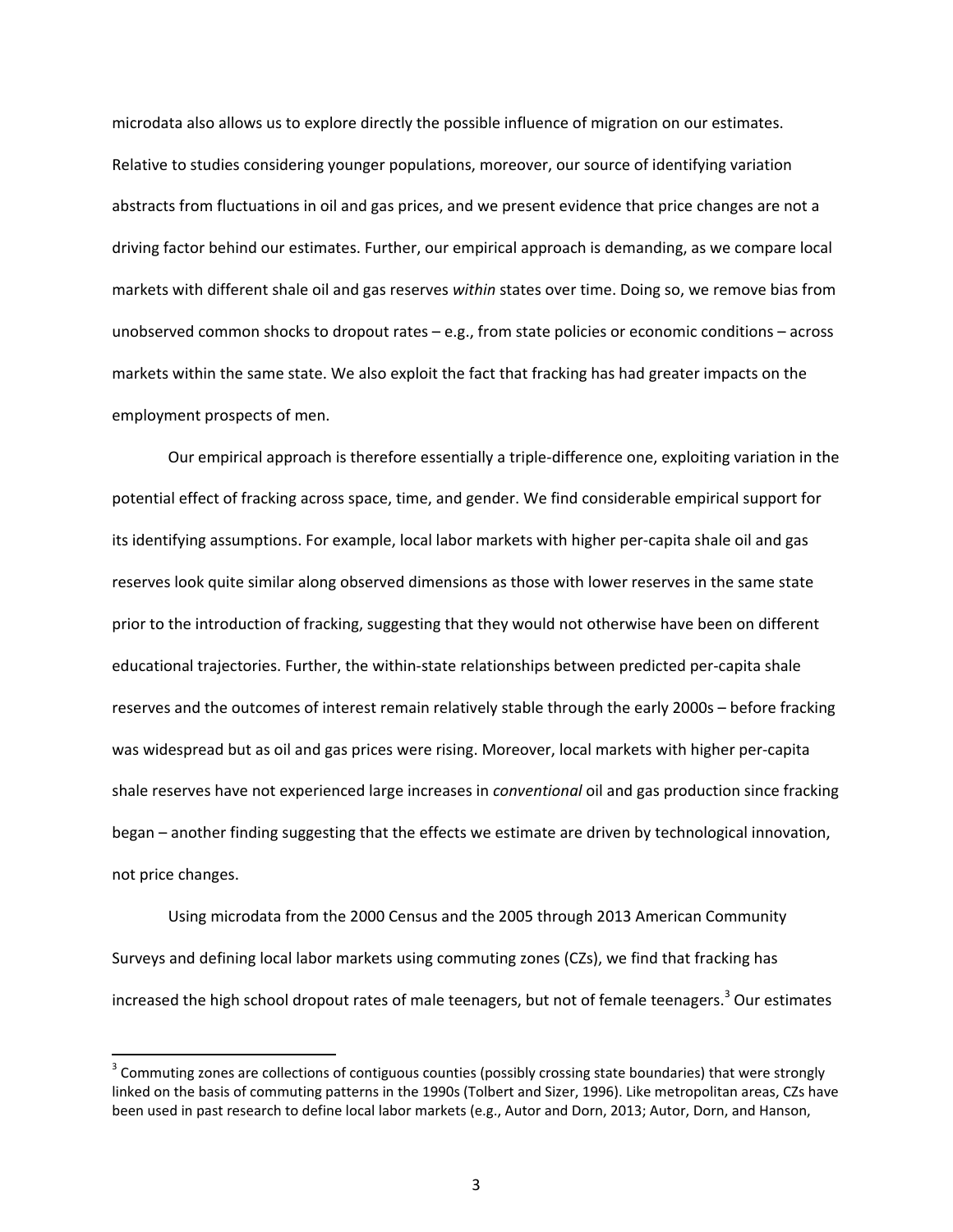imply that, instead of remaining constant, the male-female gap in high school dropout rates among 17 to 18-year-olds would have narrowed by about 11% between 2000 and 2013 in the absence of fracking. Consistent with prior research, we also find that higher-reserve CZs have experienced greater growth in both shale oil and gas production and overall employment in the oil and gas industry compared to lower-reserve CZs in the same state. Formally combining the impacts on dropout and on oil and gas employment using an instrumental variables approach, we estimate that each 0.1 percentage point fracking-induced increase in the local male oil and gas employment rate has increased the dropout rate of male teens by around 0.3 to 0.35 percentage points.<sup>4</sup> Only a quarter of this estimate can possibly be accounted for by in-migration of existing dropouts; the lion's share of the dropout effect is thus driven by the schooling decisions of local teens.

We also present direct evidence that the effects of fracking on the decision to drop out of high school have been driven by local labor demand shocks that favor the least-educated workers, as well as try to rule out alternative explanations. Here, we show that the most affected industries are intensive in dropout labor. We also find that the wages of adult male high school dropouts in relatively high-reserve CZs have increased, relative to the wages both of adult female high school dropouts and of adult males with higher levels of education. On the other hand, we find little evidence to suggest that school inputs have fallen in response to fracking. Likewise, it is unlikely that changes in the race, ethnicity, or family background of the teenage population can explain the results.Our use of high-frequency data gives us further confidence in our conclusions regarding mechanisms: we find that the timing of the initial increase in dropout wages corresponds neatly with that of increases in dropout rates while the timing of the few small changes in school and demographic characteristics do not.

 $\overline{\phantom{a}}$ 

<sup>2013</sup>a, 2013b; Chetty et al., 2014), but they have the relative advantage of covering the entire United States, including rural areas. CZs are thus ideal for our analysis: fracking is largely a rural phenomenon, and the resulting labor demand shocks need not necessarily respect county boundaries.

 $^4$  Our estimates imply that the average CZ with any shale oil or gas reserves experiences a 0.10 percentage point (about 10%) increase in the male oil and gas employment rate.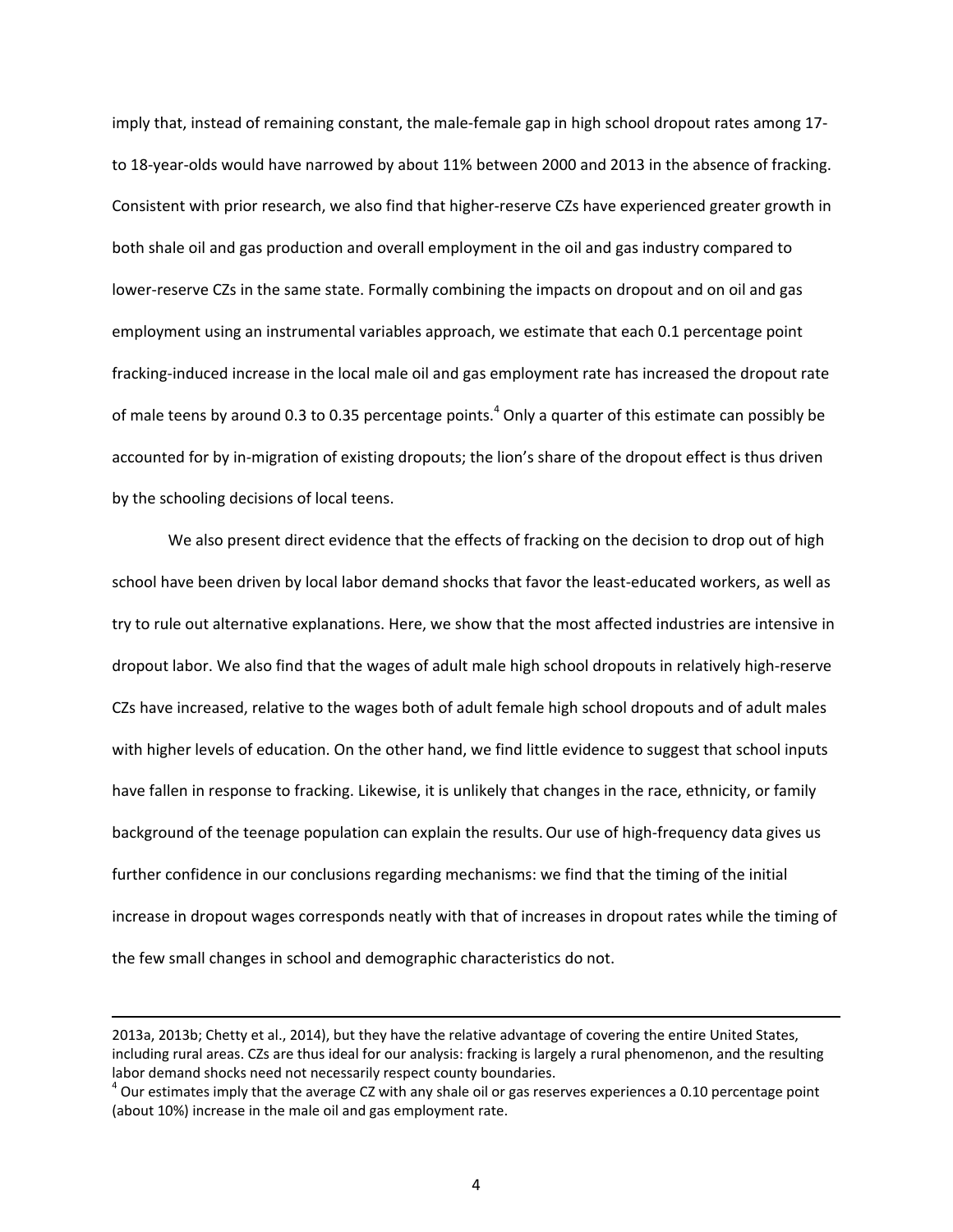A back-of-the-envelope calculation based on our estimates yields an elasticity of high school completion with respect to the high school graduate-dropout wage premium of around 0.47 – below the lower bound on the range of elasticities estimated by Black, McKinnish, and Sanders (2005) in their study of the 1970s coal boom and 1980s coal bust. We might have expected if anything a stronger educational response to technological change in resource extraction than to even long-lived resource price shocks. Yet, these findings are consistent with a low supply elasticity of educated labor today (Goldin and Katz, 2008), and provide some of the first credible micro-level evidence that a weak educational response to SBTC may be contributing to widening wage inequality.

#### **II. Empirical Approach and Data**

#### *A. Identification Strategy*

Shale oil and gas deposits are unevenly distributed across the United States, resulting in geographic variation in the fracking potential of different CZs. At the same time, these reserves have only become exploitable with the spread of fracking. Our basic identification strategy takes advantage of the interplay between these geographic and temporal factors: if this technological advance has truly increased the propensity of teens to drop out of school, dropout rates should have increased more (or declined less) in CZs with more reserves as fracking spread. Further, if local labor demand shocks are indeed the mechanism linking fracking to dropout – and these labor demand shocks have been biased toward men – we should also expect these dropout effects to be larger for males. Incorporation of this additional comparison across gender essentially converts our baseline difference-in-differences approach into a triple-difference one.

Implementing our identification strategy is not straightforward, however. The first challenge comes in measuring shale oil and gas deposits in a CZ, as there are no existing local (e.g., county-level) estimates. Instead, we must predict a CZ's reserves based on the location of shale plays and estimates of play-specific reserves, which change annually as new discoveries are made. As a result, our local reserve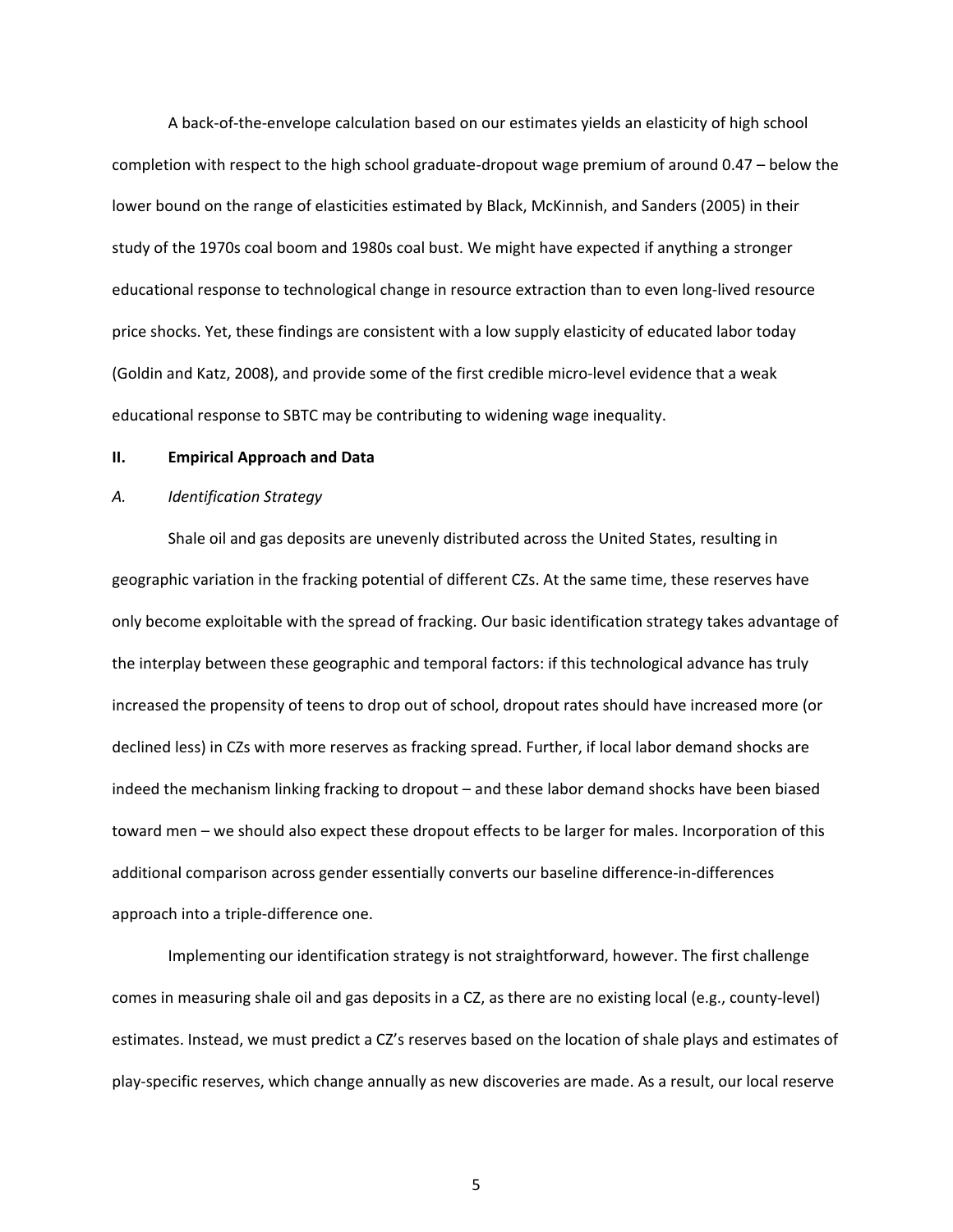measures are blunter than they would ideally be and have the potential to be endogenous. Information on oil and gas reserves must also be combined using a common metric, as oil and gas are naturally measured in different units (in barrels and in thousands of cubic feet, respectively). And using a common metric, such as the heat energy that the reserves could produce or their dollar value, may not allocate weights to oil and gas reserves that are consistent with their "exploitability" due to fracking.

Our preferred approach to predicting CZ reserves relies on the most recent estimates of oil and gas reserves (from 2013) published by the Energy Information Administration (EIA) and the most recent maps of shale plays (from 2011), also published by the EIA.<sup>5</sup> We overlay these maps to counties, separately for oil and gas, and allocate 2013 reserves to counties based on the fraction of each play that they contain, following a process similar to that of Maniloff and Mastromonaco (2014), who study the local economic impacts of fracking.<sup>6</sup> A given CZ's oil (gas) reserves are then the sum of these prorated oil (gas) reserves across all counties the CZ contains.<sup>7</sup> To combine oil and gas reserves, we convert these predicted reserves into millions of British Thermal Units (MMBTUs), which capture the amount of heating energy that they contain.<sup>8</sup> Finally, we normalize each CZ's combined predicted oil and gas reserves by its 2000 population to arrive at predicted shale reserves per capita.We test the robustness of our results to changing various aspects of the prediction later in the paper.

 Figure 1 shows the geographic distribution of the energy content of predicted shale oil and gas reserves per capita across the 722 CZs in the lower 48 states, with positive-reserve CZs grouped into

<sup>&</sup>lt;sup>5</sup> Reserves by play are reported at http://www.eia.gov/naturalgas/crudeoilreserves/pdf/table\_2.pdf and http://www.eia.gov/naturalgas/crudeoilreserves/pdf/table\_4.pdf. The shapefiles for play boundaries can be found at http://www.eia.gov/pub/oil\_gas/natural\_gas/analysis/publications/maps/shalegasplay.zip.

Thus, we assign a county *x*% of a shale play's estimated reserves if it accounts for *x*% of its land area. Unlike Maniloff and Mastromonaco (2014), we use more frequent data, CZs rather counties, and only one instrument. We use the estimated reserves rather than the fraction of each CZ with reserves (the instrument used in prior research) to better capture fracking potential. For example, two CZs with very different reserves would look identical under the latter measure. The latter measure also cannot easily accommodate the fact that some labor markets lie atop multiple shale plays.

 $^7$  We allocate counties to CZs (1990 boundaries) using the crosswalk provided by David Dorn: http://www.ddorn.net/data/cw\_cty\_czone.zip.

<sup>&</sup>lt;sup>8</sup> We use the production conversion factors reported for 2012 by the EIA (http://www.eia.gov/forecasts/aeo/pdf/ appg.pdf): 1,022 BTUs per cubic foot of gas and 5.85 MMBTUs per barrel of oil.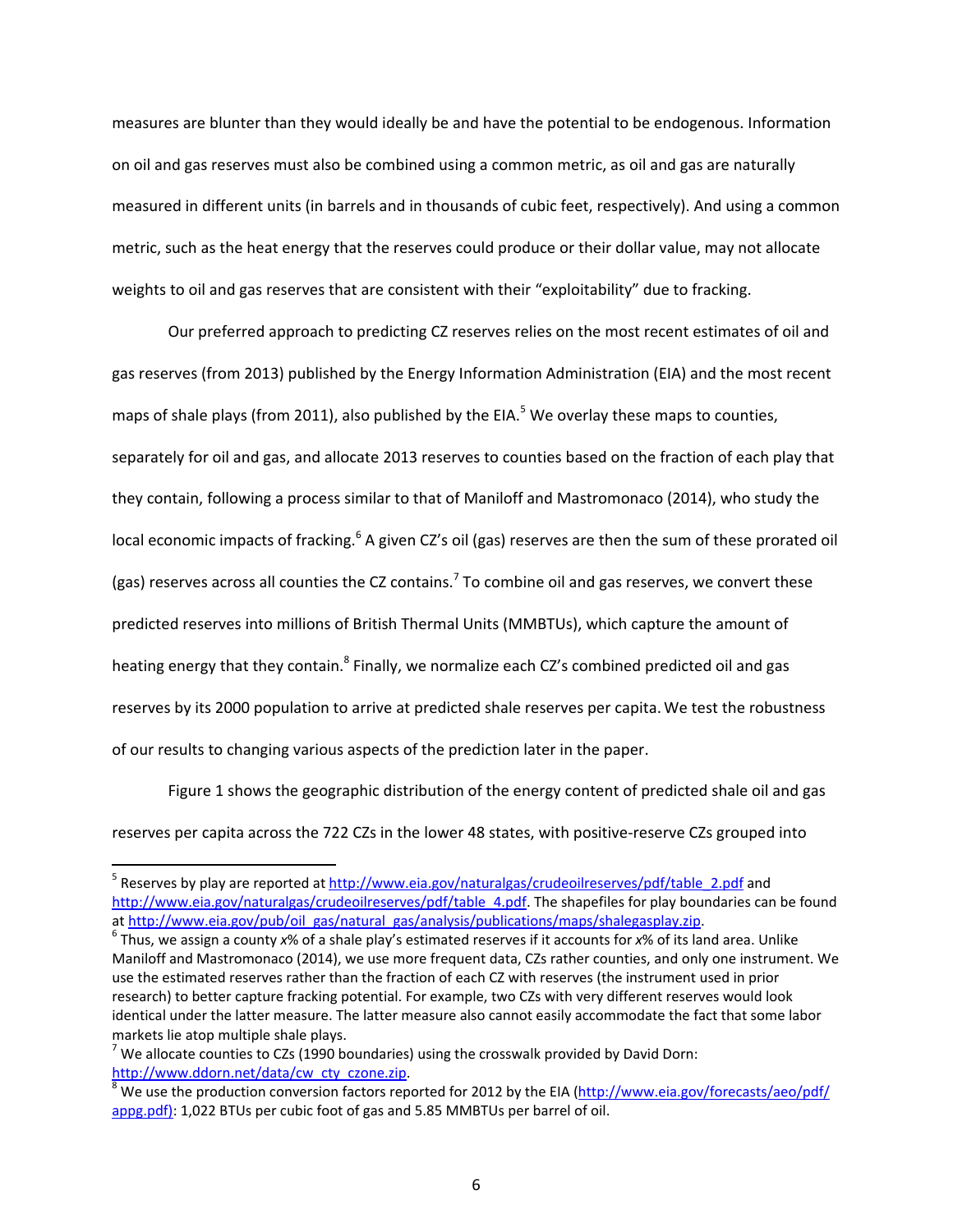quartiles. There is considerable regional variation in reserves, with clusters of high-reserve areas in the Western (Montana, North Dakota), Southern (Louisiana, Oklahoma, and Texas), and mid-Atlantic (Pennsylvania and West Virginia) regions. These CZs lie atop different shale plays: the Bakken (in Montana and North Dakota), the Barnett, Eagle Ford, Fayetteville, Haynesville-Bossier, and Woodford (in Louisiana, Oklahoma, and Texas), and the Marcellus (in Pennsylvania and West Virginia). However, there is also variation in the magnitude of reserves across CZs that are geographically proximate. This variation allows us to include state-by-year fixed effects in our baseline specification, and thus to identify the effects of fracking from within-state variation across CZs over time. These state-by-year fixed effects helpfully account for the shared effects of other state-level shocks, such as changes in state education policy or other aggregate economic developments. They also mitigate the influence of outliers in the reserve distribution, which are concentrated in particular states (Montana, North Dakota, and Texas).<sup>9</sup>

A second challenge to implementing our empirical strategy comes in dating the widespread introduction of fracking. Figure 2 plots aggregate trends in monthly oil and gas production by well type – vertical (or conventional) versus horizontal or directional (unconventional) – using production data from DrillingInfo.<sup>10</sup> The graph shows that gas production from unconventional drilling began rising slowly from early 2000, but dramatically picked up around the start of 2006. For oil and gas alike, monthly production from unconventional drilling more than quadrupled between early 2006 and early 2013. For the purposes of our analysis, we thus date the introduction of fracking to 2006.<sup>11</sup> To support this choice, we present transparent event-study estimates, which trace out the pattern of response over time and do not privilege 2006 as the first year that fracking was widespread.

 $9$  We explore the robustness of our findings to outliers below in Table 4.

 $10$  To be conservative, we group unknown well types with vertical wells in the conventional category. This graph is identical to Figure 1 in Feyrer, Mansur, and Sacerdote (2014).

 $11$  We use the same start date for fracking across all CZs, despite the fact that not all shale plays appear to have been first fracked in 2006.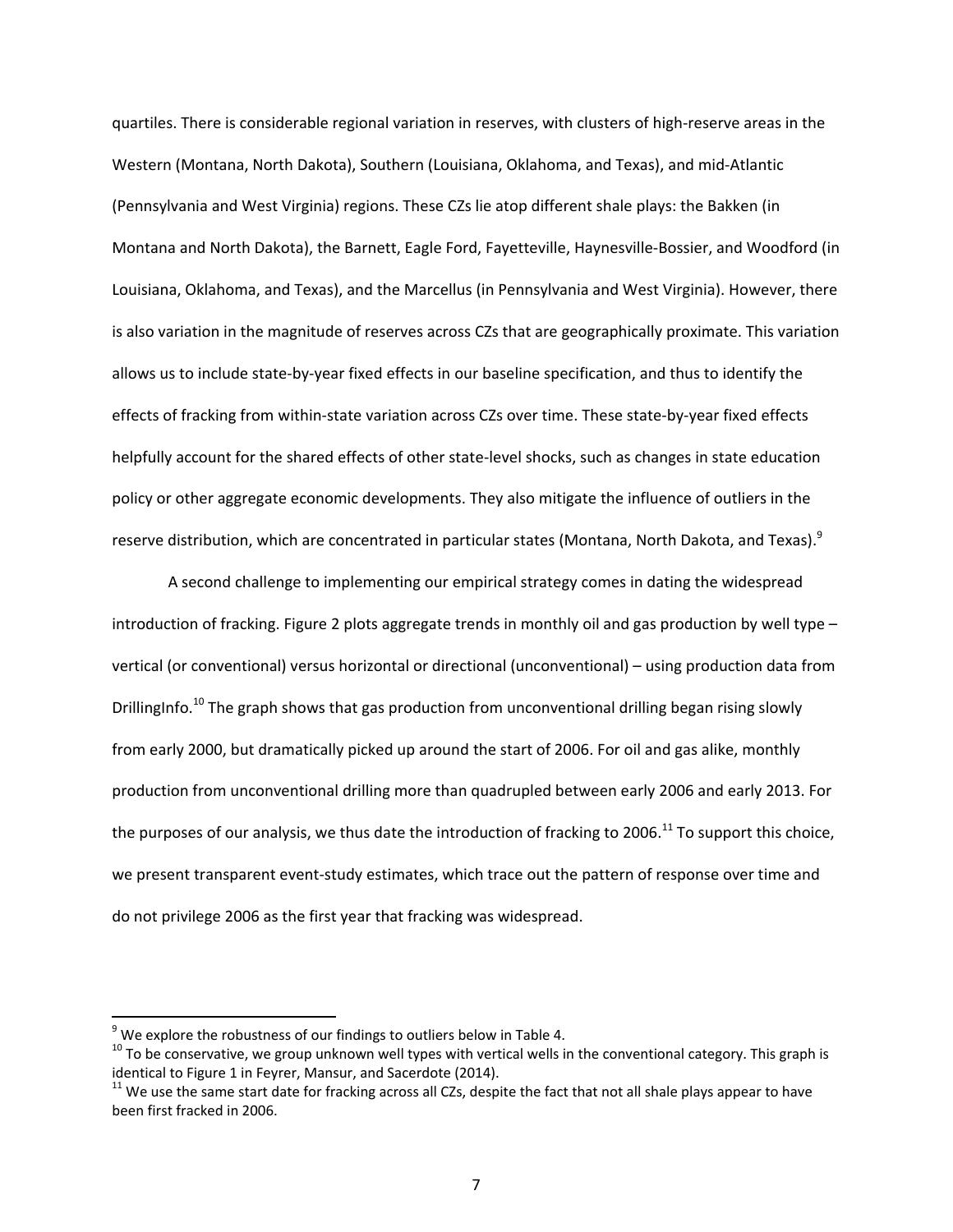Our baseline difference-in-differences model thus compares the difference in teenage dropout rates from 2005 and earlier to 2006 and later between CZs with higher predicted per-capita shale oil and gas reserves and those with lower predicted per-capita shale reserves in the same state. Two aspects of our research design help us mitigate the influence of price fluctuations on our estimates, as our goal is to isolate the educational response to technological change. First, we use no price information to predict local reserves. Second, aside from the event-study models described above, our empirical strategy assumes that all years from 2006 to 2013 are equally "treated" by fracking, despite the price changes that occurred over that period shown in Figure 3. More importantly for our identification strategy, Figure 3 shows that the difference in average prices between 2000 to 2005 and 2006 to 2013 is opposite-signed for oil and gas: oil prices increase, but gas prices fall. Thus, there is not a strong reason to believe *ex ante* that the effects we estimate, which are based on pooling the predictions of shale oil and gas reserves, are picking up responses to price variation. We further explore the potential role of price in our estimates below.

*B. Data* 

 The final challenge in implementing our approach is in acquiring the necessary data to implement it. Ideally, we would have high-frequency (e.g., annual) data at the CZ level on dropout rates spanning the introduction of fracking, separately by gender. We would also have similarly frequent and high-quality data on production (by well type) and employment in the oil and gas industry, to confirm that the CZs we classify as having higher fracking potential (per Figure 1) are indeed the ones where the industry has expanded more rapidly as fracking has spread. The best available data do not meet all of these ideals, but come close.

### B.1. Data on Dropout

The 2000 Census and the 2005 through 2013 American Community Survey (ACS) Public Use Microdata Samples (PUMS) (Ruggles et al., 2010) provide individual-level data on gender, age, school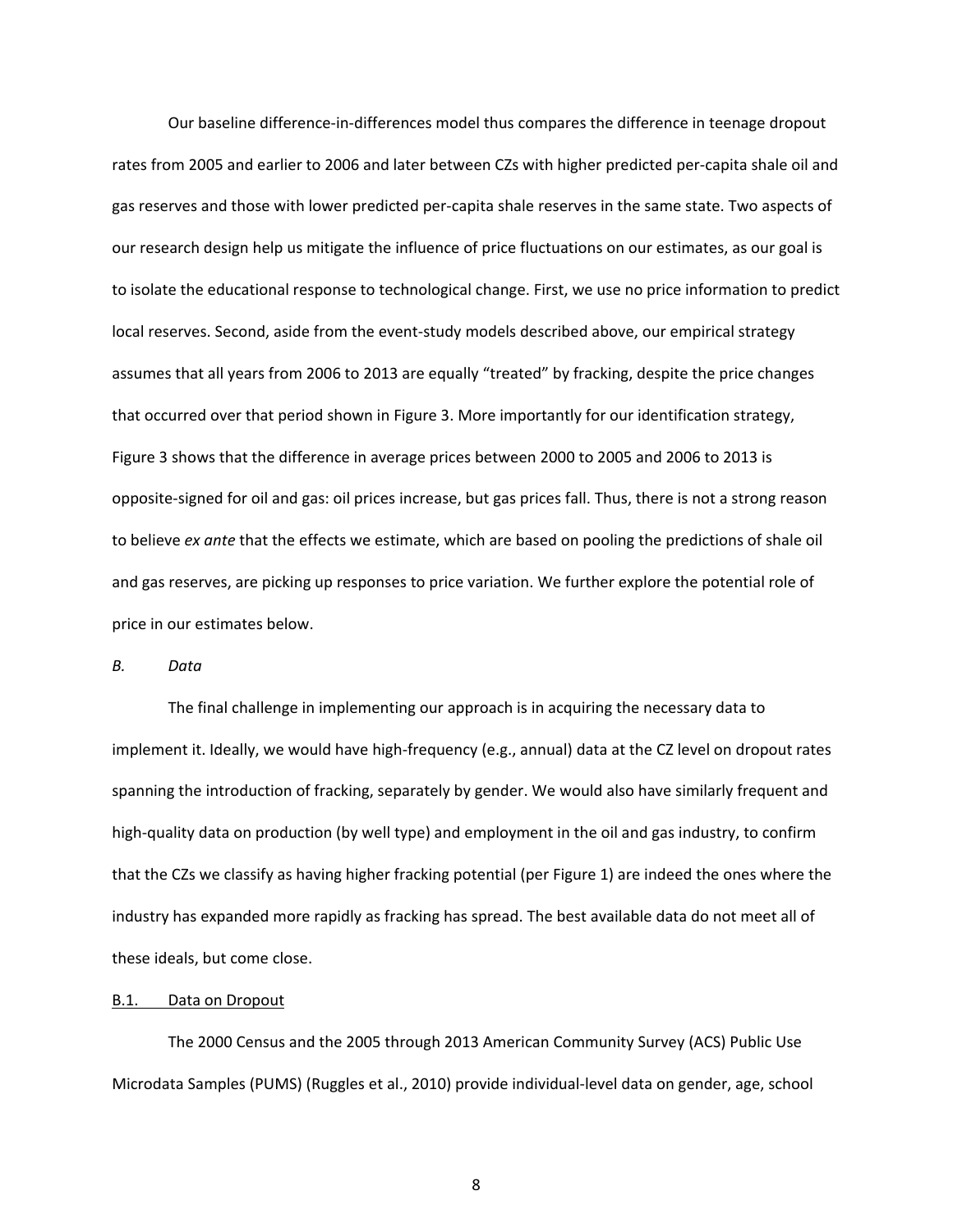enrollment, and educational attainment, and identify local geography down to the Public Use Microdata Area (PUMA) level. PUMAs are not the same as CZs, but can be allocated to CZs based on the division of county population across PUMAs and the mapping between CZs and counties.<sup>12</sup> Thus, we are able to estimate sex-specific dropout rates of teenagers at the CZ level for two pre-fracking years (2000 and 2005) and eight consecutive post-fracking years (2006 through 2013). Unfortunately, no data are available for 2001 through 2004.<sup>13</sup>

We define dropouts as those who have not recently been enrolled in school and do not have a high school degree and limit attention to 17- to 18-year olds in our main analysis.<sup>14</sup> We focus on the population that is of high school age to mitigate bias from selective migration. That is, by including 19 year-olds or older adults, we would be more concerned that what might appear to be an impact of fracking on education decisions is really an impact of fracking on location choices of existing dropouts.<sup>15</sup> As discussed above, we are interested in how fracking has affected the level of dropout in the economy, not how it has affected the geographic distribution of existing dropouts. Fortunately, by using individuallevel microdata, we are able to explore the influence of migration of estimates directly. We do so below in Section V.C.

 $\overline{\phantom{a}}$ 

<sup>&</sup>lt;sup>12</sup> The crosswalk between 2000 PUMAs and CZs (relevant for the 2000 Census and the 2005-2011 ACS) is available on David Dorn's website: http://www.ddorn.net/data/cw\_puma2000\_czone.zip. We create an analogous crosswalk between 2010 PUMAs and CZs (relevant for the 2012 and 2013 ACS) using data on the division of 2010 county population across 2010 PUMAs from the Missouri Census Data Center (http://mcdc.missouri.edu) and the county-CZ crosswalk (http://www.ddorn.net/data/cw cty czone.zip).

<sup>&</sup>lt;sup>13</sup> PUMA codes are not reported in the public-use ACS files for these years. As for other potential data sources, although all school districts have been required to report dropout rates as a result of the No Child Left Behind Act, no consistent dropout rate measure exists for the years of our study. Further, the National Center for Education Statistics does collect dropout data for each district, but finalized consolidated data are only available from 2003 to 2010. Additionally, data are often missing or suppressed, especially for more rural districts. State administrative data exist, but definitions and reporting guidelines differ from state to state and across years.

<sup>&</sup>lt;sup>14</sup> The reporting period for school enrollment is the prior three months in the ACS (which is conducted in all months of the year) and February 1 in the Census (which is conducted on April 1). School years generally last 180 days, starting in September and ending in May. This leaves some potential that we misclassify ACS respondents interviewed in the late summer as dropouts, since we do not observe the interview date in the public-use data. Because our analysis includes state-by-year fixed effects, it will account for any resulting bias provided that it does not vary within states over time.

 $15$  Consistent with this possibility, Allcott and Keniston (2014) find substantial migration associated with energy booms since the 1960s.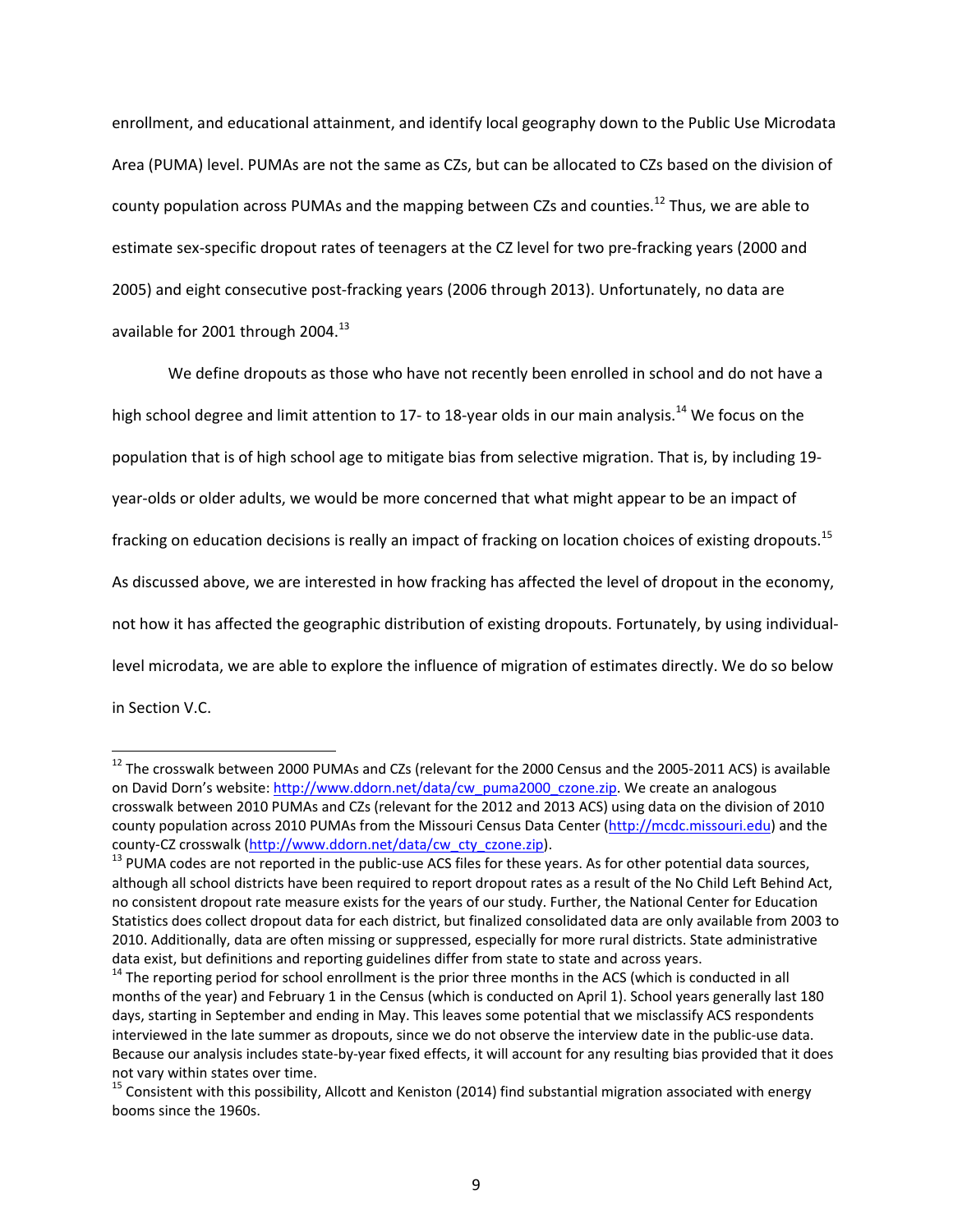#### B.2. Data on the Spread of Fracking

While dropout is our ultimate outcome of interest, our analysis begins with a "first stage" demonstrating that the oil and gas industry has expanded more in the post-fracking period in areas with higher fracking potential. We rely on two data sources for this purpose. First, we use the 2000 Census and the 2005 through 2013 ACS PUMS to measure the percent of 25 to 64 year-olds in the civilian labor force working in oil and gas extraction, separately by gender.<sup>16</sup> Second, we use CZ-by-year aggregates of monthly well-level production data licensed to us under a special agreement with DrillingInfo, a private firm. The aggregate data give production (thousands of cubic feet of natural gas or barrels of oil) by type of well (horizontal or directional versus vertical or unknown). Following prior research (Feyrer, Mansur, and Sacerdote, 2014), we classify production from horizontal and directional wells as fracking, or as coming from shale. As with our instrument, we combine oil and gas production using the conversion to MMBTUs. However, we also consider the value of production (converted to real 2012 dollars using the energy CPI) as an outcome. To reduce imprecision in the estimates arising from some extreme outliers in these data, we follow Maniloff and Mastromonaco (2014) in also taking the inverse hyperbolic sine (IHS) of these measures. The IHS effectively allows us to take the natural logarithm of production – and coefficients can be interpreted much as they would be in a log-linear model as production levels grow – but retain observations with zero production in the estimation sample.<sup>17</sup>

#### *C. Descriptive Statistics*

 $\overline{\phantom{a}}$ 

 Table 1 presents descriptive statistics on baseline (year 2000) values of key variables for all CZs in the lower 48 states (column 1) and CZs in the 30 states with any reserves (column 2), which will be the focus of our analysis. In column 3, we show the relationship between predicted reserves per capita

<sup>&</sup>lt;sup>16</sup> We focus on ages 25 and older to capture those individuals who are not actively making education decisions.<br><sup>17</sup> The inverse hyperbolic sine of y is  $sinh^{-1}(y)=ln(y+\sqrt{y^2+1})$ . Thus,  $sinh^{-1}(0)=0$  and  $\partial sinh^{-1}(y)/\partial x = (1/\sqrt{y^2+1$ 

 $\rightarrow$ (1/y)( $\partial y/\partial x$ ) as  $y\rightarrow\infty$ . We obtain substantively similar coefficients with less precision when we use instead a loglinear dummy model (Pakes and Griliches, 1980), which substitutes a zero for the log of production when the value of production itself is zero and includes a dummy to indicate such observations in the regression. We prefer the IHS approach, since it does not require controlling for a potentially endogenous variable.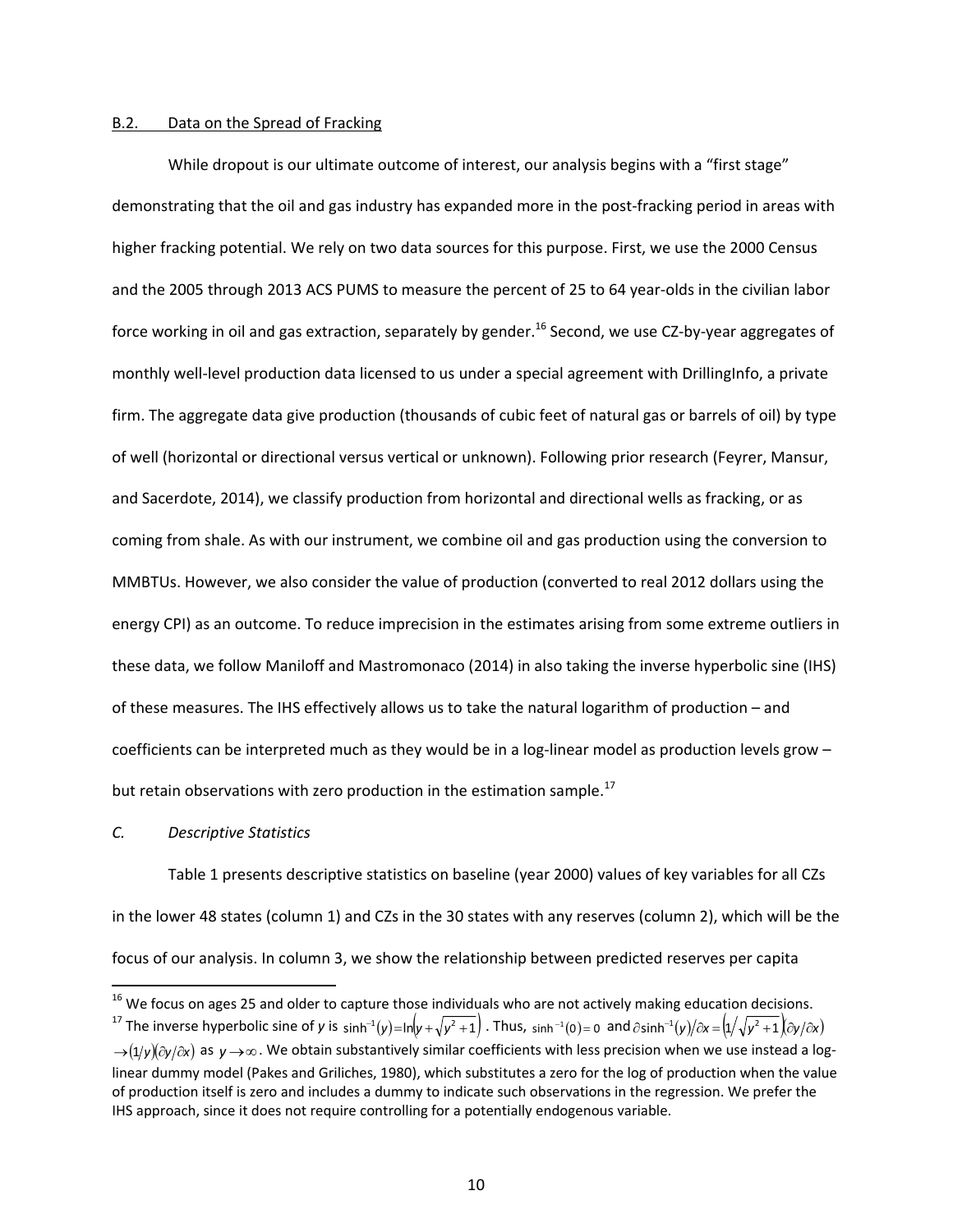(Figure 1) and these baseline characteristics from a model including state fixed effects, reflecting our identification which will ultimately rely on within-state variation across CZs. Here, and in all analyses to follow, standard errors are clustered on state, and each CZ is given equal weight, unless noted.<sup>18</sup>

 The statistics in Panel A show that CZs in our analysis sample on average have higher employment shares in the oil and gas industry in 2000. They also have higher levels of oil and gas production overall. Within states, however, there is not a statistically significant relationship between predicted per-capita shale oil and gas reserves and either baseline oil and gas employment rates or production. Thus, while CZs with shale reserves tend to be in states with more oil and gas overall, they are not producing significantly more oil and gas than other CZs in the same state in 2000. This finding provides preliminary evidence that our reserve prediction isolates fracking potential, since there were technological constraints on tapping into shale reserves at this time. The average CZ in the analysis sample is predicted to lie atop around 7,000 MMBTUs of shale reserves per capita – nearly enough oil and natural gas to heat 70,000 American homes for a year.<sup>19</sup> The average positive-reserve CZ also has nearly 16,000 MMBTUs of reserves per capita. We will use these figures to scale our estimates.

 Aside from these differences in baseline oil and gas penetration, the CZs under study look much like a random draw. As shown in Panel B, the year 2000 dropout rates of 17- to 18-year olds are quite similar in the analysis sample and the lower 48 states overall. Dropout rates for males exceed those for females by around 1.5 percentage points, consistent with findings from Murnane (2013). Murnane (2013) also finds that dropout rates decreased in the 2000s, a trend worth noting moving forward and one that we see in our sample as well.<sup>20</sup> Panel C shows that the CZs under study also look similar to the typical CZ in the country at large in terms of all of other demographic and economic characteristics

<sup>&</sup>lt;sup>18</sup> Recall that CZs can span state borders. For the purposes of the fixed effects and the inference, we assign CZs to the states in which the majority of their population resides.

<sup>&</sup>lt;sup>19</sup> The conversion is made using information from the American Gas Association available at http://www.aga.org/KC/ABOUTNATURALGAS/ADDITIONAL/Pages/HowtoMeasureNaturalGas.aspx.<br><sup>20</sup> In the average CZ in our analysis sample, male dropout rates decreased from about 10.2% in 2000 to about 5.4%

in 2013. Female dropout rates also decreased from about 8.8% to 4.0%.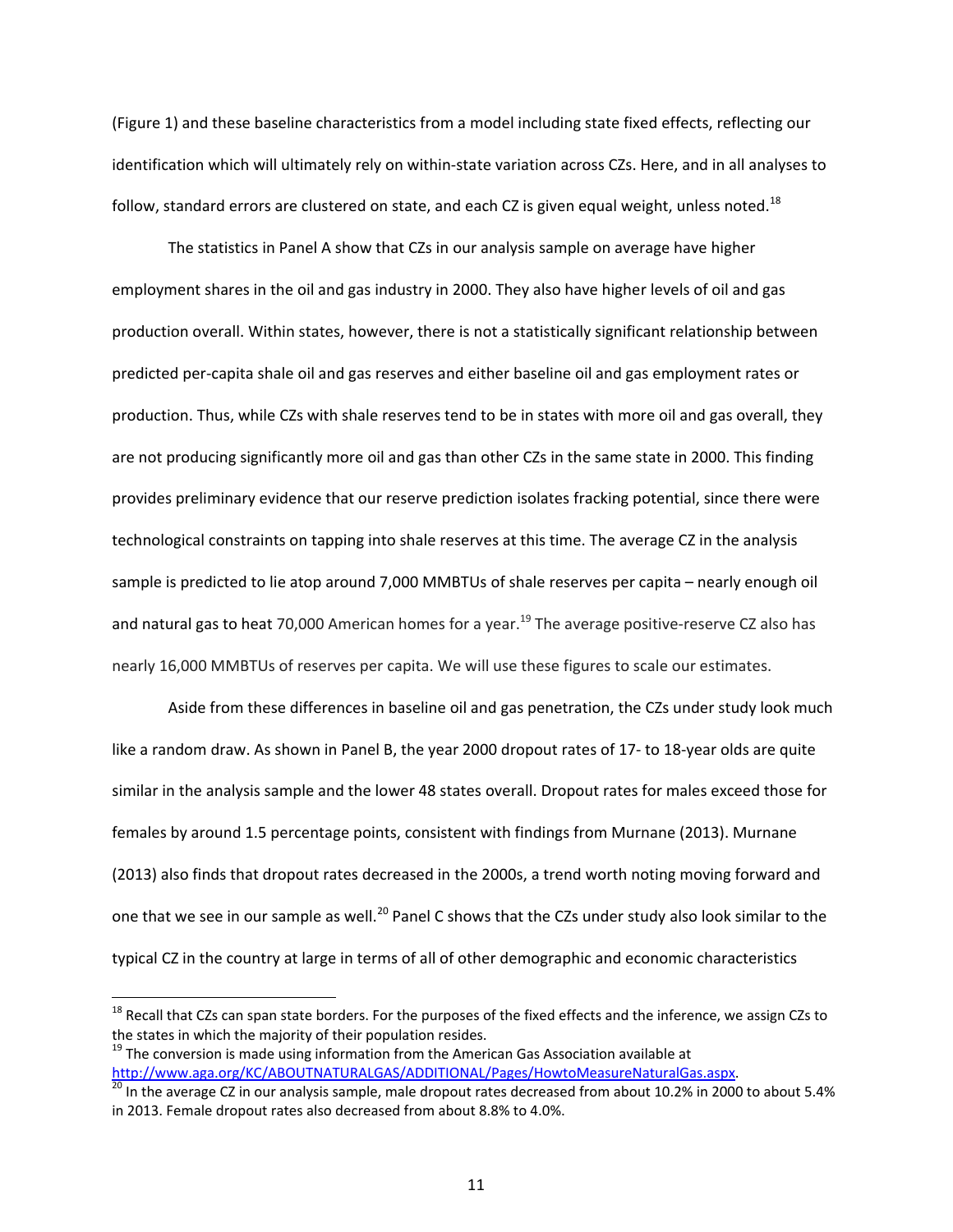measured in 2000, though they are slightly poorer and more racially diverse.<sup>21</sup> As shown in Panel D, they also had similar levels of per-pupil school revenues during the 1999-2000 school year (as reported in the Common Core of Data (CCD)), as well as a similar distribution of revenues across different levels of government. They are also similar in terms of pupil-teacher ratios (as also reported in the CCD) and the CZ-mean income-adjusted test scores constructed by Chetty et al. (2014).

But more importantly for our analysis, column 3 shows that CZs with more shale oil and gas reserves per capita on average look quite similar on baseline observables to those with less within the same state. In particular, they have similar year 2000 teenage dropout rates, racial and ethnic compositions, unemployment rates, poverty rates, rates of single parenting and English-speaking, as well as similar population densities and levels of local and federal per-pupil school revenue. Further, where relationships between observables and per-capita shale reserves are statistically significant, they are small in magnitude. For example, the estimates in column 3 imply that the difference in median annual household income between a positive-reserve CZ at the  $25<sup>th</sup>$  percentile of the reserve distribution and one at the 75<sup>th</sup> percentile is only about \$281 – only 3.6% of the inter-quartile range in median household income for positive-reserve CZs in the analysis sample. By a similar calculation, the differences in child disability rates, per-pupil state revenue, class size, and test scores across CZs with different shale oil and gas reserves, though statistically significant, are small in magnitude.<sup>22</sup>

These findings support the identifying assumptions of our empirical approach. In order for our strategy to identify the effects of fracking on high school dropout, it must be the case that higherreserve CZs did not experience other shocks to dropout rates as fracking began to diffuse. If higherreserve CZs looked systematically different than lower-reserve CZs at the outset, it might be different

<sup>&</sup>lt;sup>21</sup> The characteristics summarized in Panel C have been aggregated to the CZ level from county-level tabulations of the 2000 Census, which should be more precisely estimated than comparable variables calculated from the PUMS.<br><sup>22</sup> For child disability rates, per-pupil state revenue, class size, and test scores, the predicted differences positive-reserve CZ at the 25<sup>th</sup> percentile of the distribution and its counterpart at the 75<sup>th</sup> percentile (as a percent of the variable's inter-quartile range) are 0.046 percentage points (2.8%), \$42 (3.2**%**), 0.6 pupils (2.2%), and 0.28 percentile points (2.3%), respectively.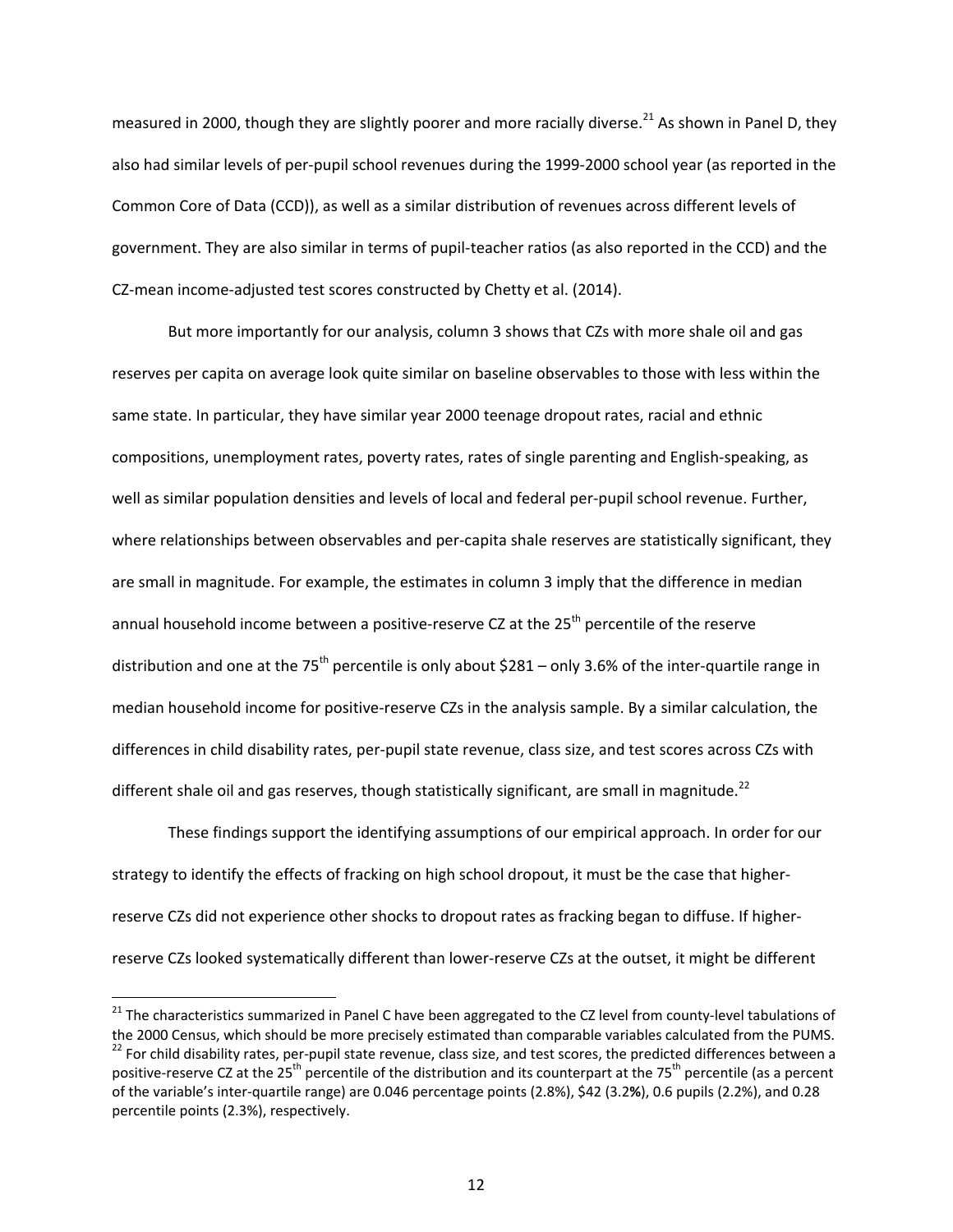trajectories associated with those characteristics – rather than with fracking potential – that are responsible for changes in dropout rates. Finding that CZs looked similar along many dimensions prior to the spread of fracking thus helps to mitigate concerns about this source of bias. However, because there are some statistically significant differences, we control for interactions between baseline characteristics and time dummies in our preferred specifications.

#### **III. The Spread of Fracking and the Geography of the Oil and Gas Industry**

#### *A. Difference-in-Differences Estimates*

 $\overline{a}$ 

We begin our analysis by examining how the spread of fracking has affected the geographic distribution of oil and gas employment and production in the United States. We start with a simple difference-in-differences specification:

(1) 
$$
y_{zst} = \theta
$$
 reserves<sub>z</sub>after2005<sub>t</sub> + (after2005<sub>t</sub> · X<sub>z,pre</sub>)'  $\beta + \lambda_{st} + \delta_z + \varepsilon_{zst}$ ,

where *yzst* represents an industry outcome measure in CZ *z* in state *s* in year *t*; reserves*z* represents predicted per-capita oil and gas reserves in CZ *z* (measured in 1000s of MMBTUs and normalized by 2000 population); *after2005<sub>t</sub>* is a dummy variable set to one if *t*>2005, zero otherwise; and  $X_{z,pre}$  is a vector of CZ-level observables measured in the pre-fracking period. Our preferred estimates include in *X<sub>z,pre</sub>* all of those variables listed in Table 1, Panel C.<sup>23</sup> λ<sub>st</sub> then represents a vector of state-by-year fixed effects, which sweep out bias from unobserved factors that are common to all CZs in a state at a given point in time. Likewise, *δz* represents a vector of CZ fixed effects, which account for unobserved determinants of outcomes that are common to the same CZ over time. *ε<sup>z</sup>st* represents all remaining unobserved determinants of outcomes.

 $^{23}$  We thus exclude interactions with the variables in Panel D. Income-adjusted test scores are not available for all CZs, and are also not pre-determined. We explore the changes school revenues and class size as candidate causal mechanisms for the relationship between fracking and dropout (Table 7), and thus opt to exclude the interactions with baseline levels.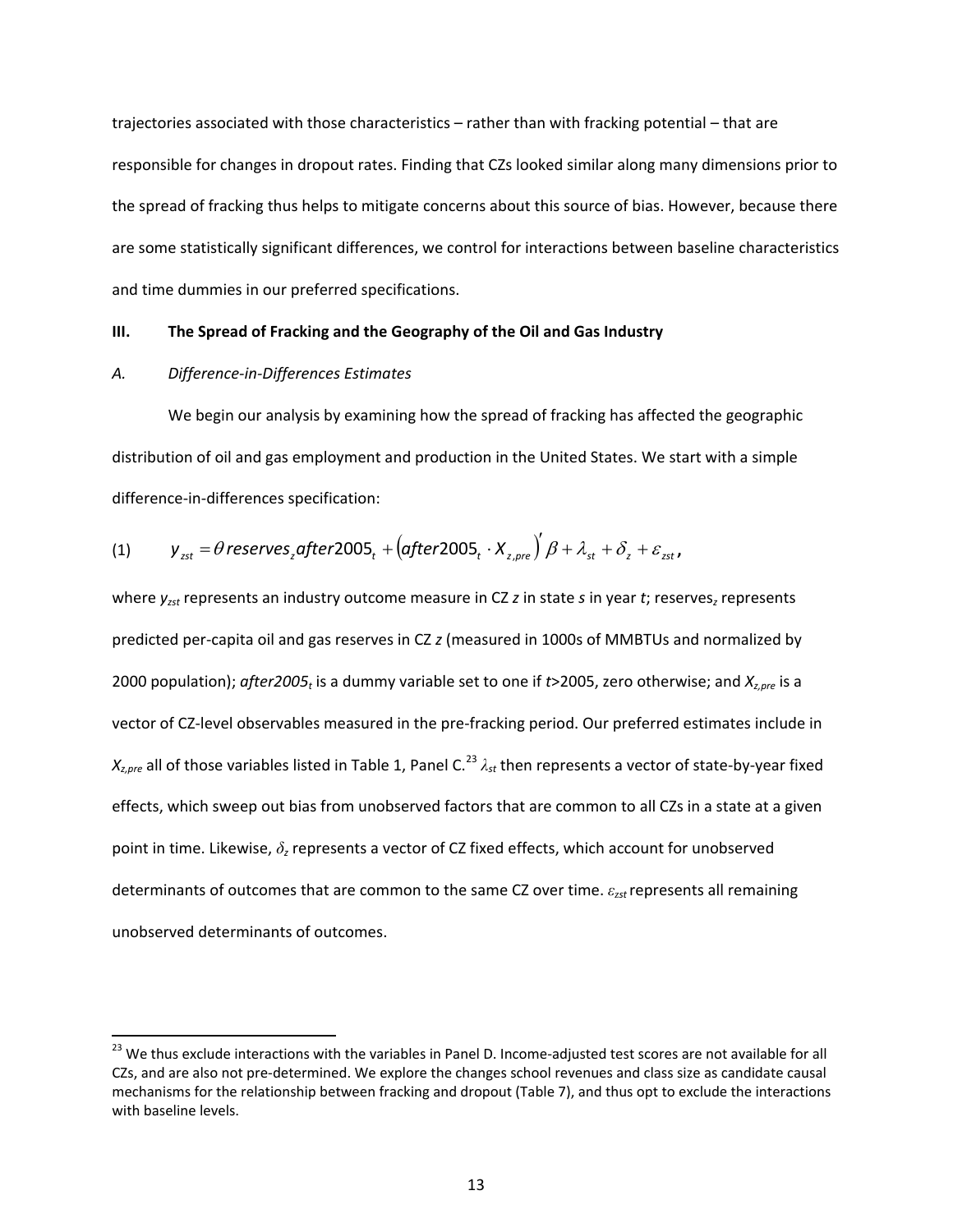The coefficient of interest in model (1) is that on the first interaction term, *θ*. We expect this coefficient to be positive for measures of industry penetration: in 2006 and later, relative to 2000 and 2005, places with higher predicted shale oil and gas reserves should have seen greater growth in the oil and gas industry. For least squares regression to identify this parameter, it must be the case that other within-state shocks (aside from fracking) to the outcomes of interest in CZs with higher fracking potential do not coincide with the introduction of fracking.

 Table 2, Panel A presents estimates of *θ* for our measures of the size of the oil and gas industry: the percentage of 25-64 year olds working in the sector, separately by gender (columns 1 and 2); the male-female difference in these percentages (a triple-difference estimate; column 3); and the level and IHS of production, measured both in terms of value (in thousands of real 2012 dollars) and thousands of MMBTUs (columns 4 through 7). Estimates are presented without and with controlling for differential trends by other CZ pre-existing characteristics. As in Table 1, the regressions give each CZ equal weight, and standard errors are clustered on state.

 Consider first the estimates in the upper part of the panel, which include state-by-year and CZ fixed effects but exclude the interactions between pre-fracking CZ observables and the post-fracking dummy. These estimates imply that the average CZ in our analysis sample (with 7,000 MMBTUs of reserves; Table 1) experienced a statistically significant 0.05 percentage point (0.0066 x 7) increase in the percent of men employed in oil and gas extraction as a result of fracking. Among those with any reserves, the estimates imply that fracking resulted in almost a 0.11 percentage point (0.0066 x 16) rise. Due to little impact on the employment of females (column 2), the magnitude of the difference-indifferences coefficient on the male-female differential in oil and gas employment is just slightly smaller than that for men alone (column 3).

To compare to existing literature, it is useful to re-express our difference-in-differences estimates for oil and gas employment rates into a prediction of the number of jobs created in the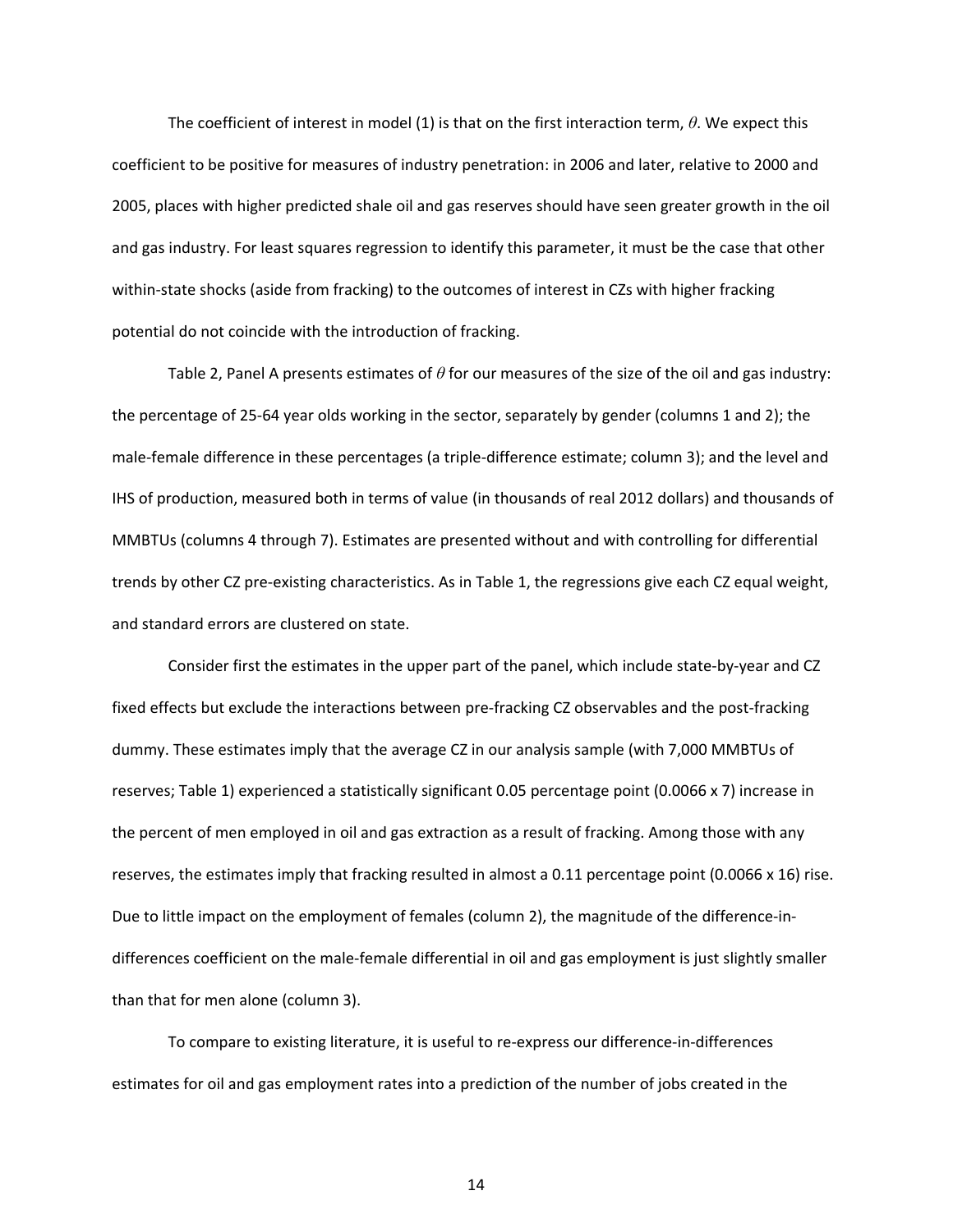industry due to fracking. Aggregating across the employment effects for men and women and using estimates from the model with additional controls in the lower part of the panel, we arrive at a prediction of 618,000 jobs created – a figure comparable to that reported by Maniloff and Mastromonaco (2014) using a fairly similar empirical approach. Like them, our estimates also imply the largest increases in jobs in Texas (approximately 233,000 jobs) and Pennsylvania (approximately 73,000 jobs) (Appendix Table 1). Unlike them, but consistent with other research (e.g., Feyrer, Mansur, and Sacerdote, 2014), we also see significant effects of the spread of fracking on the construction sector (Appendix Table 2), amounting to around 315,500 new jobs nationwide (Appendix Table 1). Interestingly, however, the effects on total employment – aggregating across all industries – are much more muted (Appendix Tables 1 and 2), suggesting that fracking has shifted the industrial composition of local employment more than it has raised employment in the aggregate.

In the next columns, we confirm that production of oil and natural gas has also risen more quickly in CZs with higher fracking potential as fracking has spread. While estimates for production levels (columns 4 and 6) are quite noisy, working with the IHS of production (columns 5 and 7) improves precision. Here, we predict that the average CZ in the analysis sample experienced a statistically significant 3.9% (0.0056 x 7 x 100%) increase in the value of shale oil and gas extracted per capita and a marginally statistically significant 2.4% increase in production when measured in MMBTUs (0.0034 x 7 x 100%).<sup>24</sup> In general, the estimates are also only slightly reduced in magnitude when we account for differential trends in employment rates by other CZ pre-existing characteristics.

If the run-up in oil prices shown in Figure 3 were driving our estimates, we would expect our empirical approach to uncover an impact on conventional production, which should be responsive to price. The coefficient of interest for the IHS of value of conventional production, shown in column 8, is negative, zero up to three decimal places, and not statistically significant. In addition to helping rule out

 $\overline{a}$ 

<sup>&</sup>lt;sup>24</sup> The average positive reserve county experienced a 9.0% increase in value, which contributes significantly to the 30% increase in oil and gas production – weighting by the same value measure – between 2000 and 2013.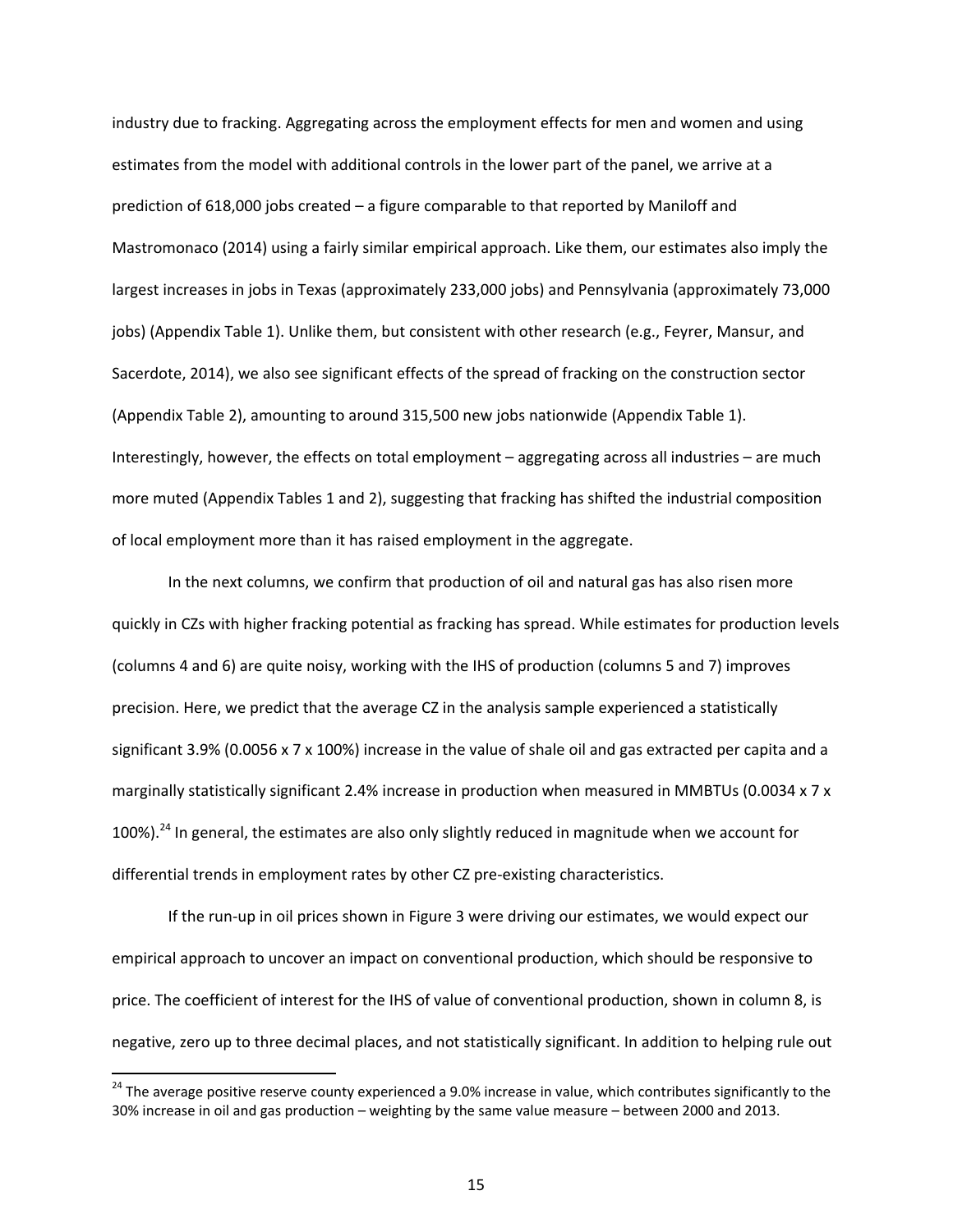price fluctuations as a causal mechanism, this result provides further evidence that our shale reserve prediction captures fracking potential, rather than potential for oil and gas production more generally.

#### *B. Event-Study Estimates*

As a further test of whether our reserve measure elicits the true effects of fracking, rather a response to price fluctuations or to unobservables, we turn to the "event-study" model:

(2) 
$$
y_{zst} = \sum_{\tau \neq 2005} \theta_{\tau} \text{ reserves}_{z} yr_{t}^{\tau} + \sum_{\tau \neq 2005} (yr_{t}^{\tau} \cdot X_{z,pre})^{'} \beta_{\tau} + \lambda_{st} + \delta_{z} + \varepsilon_{zst},
$$

where yr<sub>t</sub><sup>*t*</sup> represents a dummy that is set to one when *t*=τ, zero otherwise, and all other terms remain as previously defined. The interaction with a dummy for the year 2005 – what we consider to be the immediate pre-fracking year – is omitted so that the model is identified. Thus, we normalize  $\theta_{2005}$  – the gradient of outcomes in per-capita reserves as of 2005 – to zero. As a result, *θτ* represents the difference in the value of that gradient between *τ* and 2005.

Relative to the simple difference-in-differences specification in (1), model (2) thus allows for an "impact" of fracking before widespread diffusion of the technology  $(\theta_{2000})$ . Evidence of such an impact would suggest that higher-reserve CZs have other, unobserved characteristics that have made them amenable to industry expansion. Such characteristics would include endowments of oil and gas that can be reached through conventional technologies. If shale and other reserves were positively correlated, for instance, we might expect higher shale CZs to experience systematically higher growth in oil and gas employment prior to due to the introduction in fracking, reflecting the increases in oil and gas prices between 2000 and 2005 (Figure 3). Thus, if estimates from model (1) isolate the impact of fracking, it should be the case that  $θ_{2000}=0$ , or that the relationship between per-capita shale oil and gas reserves and employment remained unchanged between 2000 and 2005. Model (2) has the additional benefit of allowing us to trace out the impacts of fracking in the post-fracking period.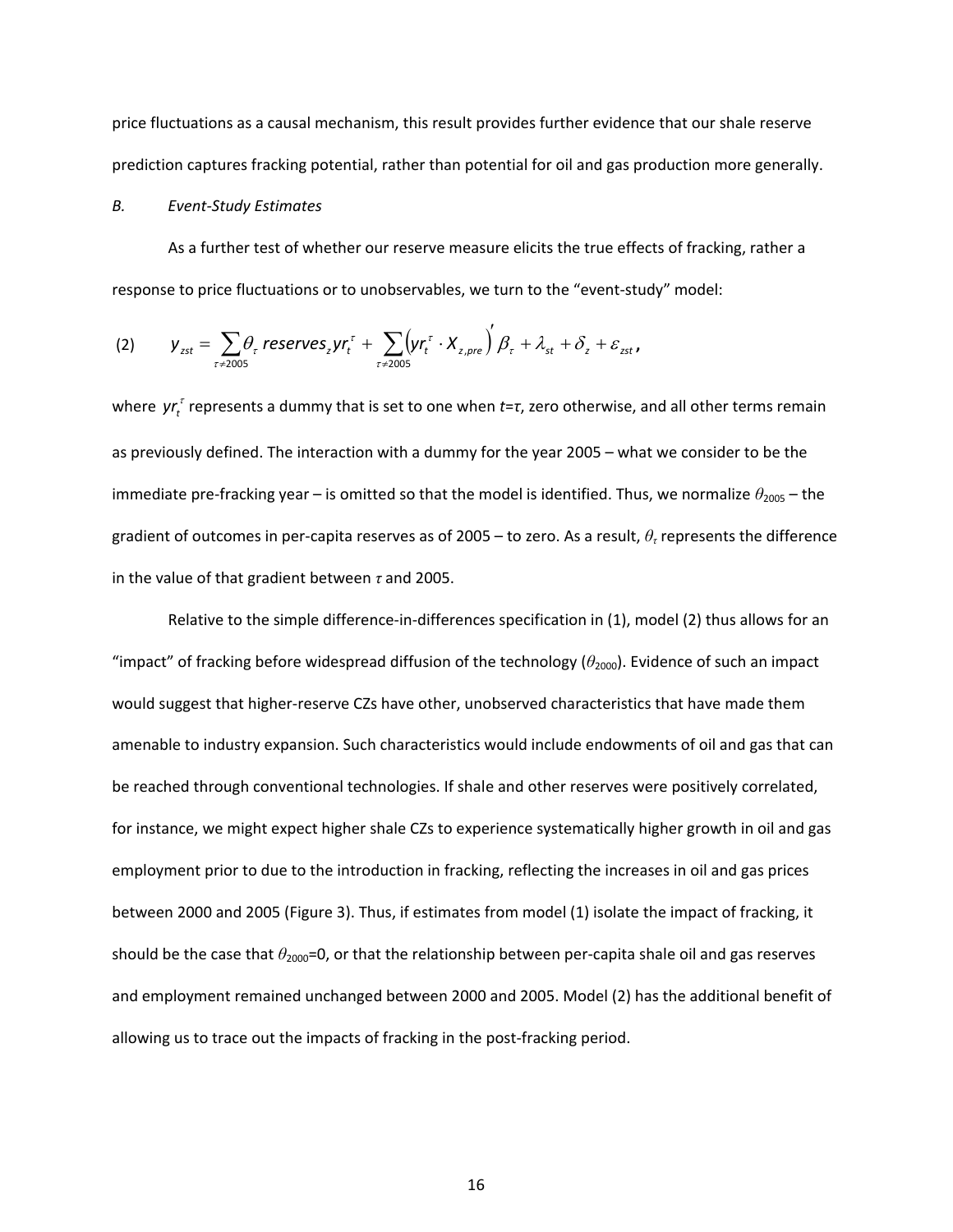Figure 4 plots estimates of the *θτ* for four key outcomes in Table 2 – the percent of men employed in oil and gas and the male-female difference in these percentages (Panel A) and the IHS of the value and energy content of shale oil and gas production (Panel B); the capped vertical lines around the estimates represent 90% confidence intervals. For employment and the energy content of production, there was no significant change, statistically or economically, in the relationships with percapita shale reserves between 2000 and 2005. In addition to providing further evidence that our empirical approach is isolating the effects of fracking, these findings support our working assumption that widespread fracking began in 2006.

With the exception of the small and statistically insignificant employment estimates for 2010, the pattern of coefficient estimates in the post-fracking period is also one of increasing effects over time, consistent with the production trends shown in Figure 2. We summarize the event-study estimates by estimating a version of model (2) that imposes several restrictions that roughly match the patterns in the data: no difference in the relationship between per-capita reserves and industry penetration in 2000 and 2005 ( $\theta_{2000}$ =0) and constant effects within three groups of consecutive years in the post-fracking period: 2006-08 ( $\theta_{2006}$ =  $\theta_{2007}$ =  $\theta_{2008}$ ), 2009-11 ( $\theta_{2009}$ =  $\theta_{2010}$ =  $\theta_{2011}$ ), and 2012-13 ( $\theta_{2012}$ =  $\theta_{2013}$ ). Estimates of this restricted event-study model, shown in Panel B of Table 2, show that the impacts of fracking on male employment in oil and gas extraction nearly doubled over the post-fracking period (column 1), the male-female employment differential in the industry grew by nearly 50% (column 3), and effects on production grew by a factor of five or more (columns 5 and 7). Though statistically significant, the impacts on conventional production are an order of magnitude smaller and do not exhibit the same pattern of increasing effects (column 8). Moreover, conventional production appears to shrink over time in the post-fracking period, suggesting that, if anything, sectoral price shocks may be biasing our estimates downward.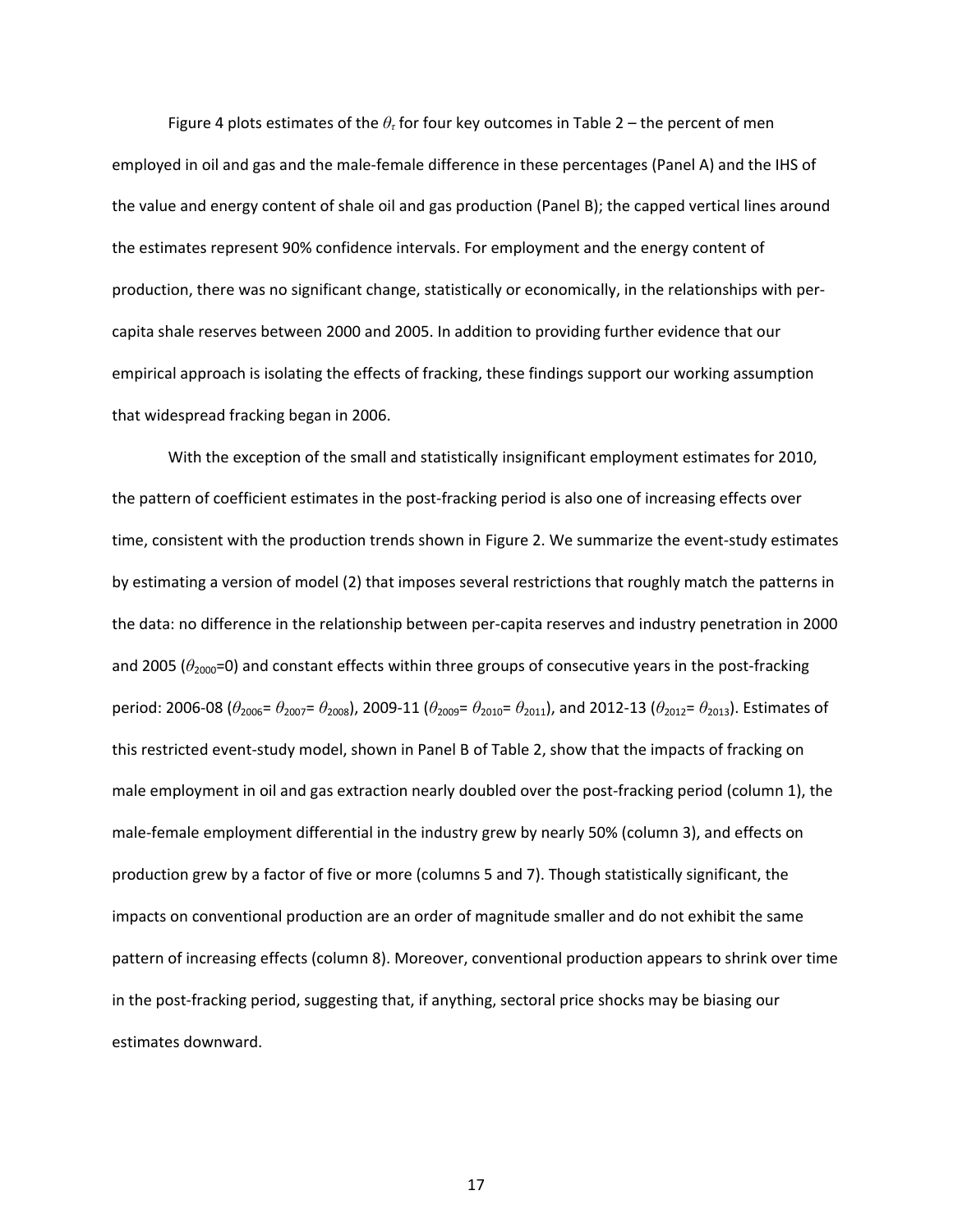The pattern of increasing effects on employment and shale production suggests that fracking did not begin everywhere at the same time. With this in mind, we exploit this pattern of increasing effects as an additional source of identifying variation in the dropout models presented in the next section.

### **IV. Fracking and High School Dropout**

The findings presented above make a strong case that our measure of a labor market's fracking potential carries a significant signal, as high-reserve labor markets experienced greater expansion of the oil and gas industry in 2006 and later, but not before. The event-study estimates also serve to reinforce our choice of 2006 as the start of the "post-fracking" period. If fracking has had an impact on high school dropout, trends in dropout should follow much the same pattern: little change in the relationship between per-capita reserves and dropout through 2005, but with an abrupt change between 2005 and 2006 that is sustained – and possibly grows – through the end of the period of study. In this section, we investigate whether this has been the case, quantify the magnitude of the effects, and explore the robustness of the estimates to various changes in specification.

#### *A. Baseline Estimates*

 The event-study estimates will be the starting point for our dropout analysis. These estimates, based on model (2) and presented in Figure 5, correspond to the preferred specification, which includes the full set of interactions between year 2000 CZ characteristics and year effects. Recall that the baseline specification also includes CZ fixed effects and state-by-year fixed effects. These fixed effects account for unobservables that may also affect the outcomes of interest, such as fixed school and area characteristics related to facility and teacher quality (in the case of the CZ fixed effects) as well as common shocks from changes in state educational policies (in the case of the state-by-year fixed effects). As in Figure 4, the capped vertical lines represent 90% confidence intervals, and inference is robust to heteroskedasticity in the error terms and error correlation within states over time.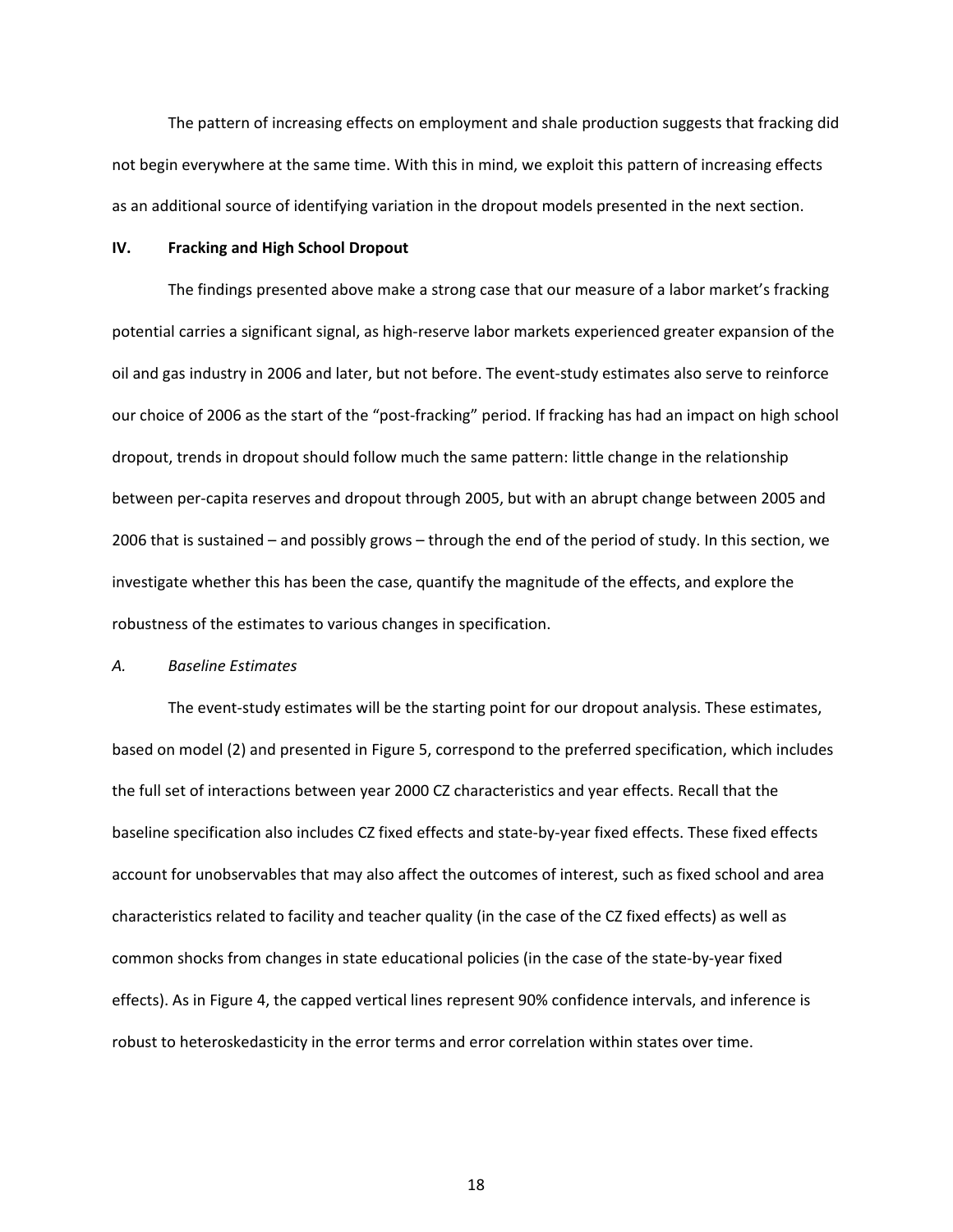Figure 5 suggests that fracking has increased male teenage (ages 17 to 18) high school dropout rates (represented by the triangles), as well as the male-female gap in teenage high school dropout rates (represented by the diamonds). For both measures, the gradient of dropout in per-capita shale reserves actually declined between 2000 and 2005, implying that teenage male dropout rates were declining faster in CZs with higher fracking potential over the pre-fracking period. This trend reversed sharply between 2005 and 2006. As was the case with employment, the gains relative to 2005 are sustained through 2013, though not all coefficient estimates are statistically different from zero. There is also less evidence of monotonically increasing effects here than there was for employment or for oil and gas production.

 The first three columns of Table 3 present the corresponding estimates from the more restrictive specifications – difference-in-differences (Panel A) and the restricted event-study model (Panel B).<sup>25</sup> The difference-in-differences estimates (Panel A) are quite similar across the specifications without and with additional controls, predicting that in the average CZ, the teenage male dropout rate is now about 0.14 percentage points higher  $(\approx 0.0196 \times 7)$  and male-female teenage dropout rate differential about 0.16 percentage points higher (≈0.0228 x 7) due to fracking. To put these figures in perspective, recall that both male and female teenage dropout rates declined over the sample period – by 4.8 percentage points for each group (from 10.2% to 5.4% for males and from 8.8% to 4.0% for females). The male-female *gap* in dropout rates was thus unchanged (at 1.4%) over the sample period. Our estimates therefore imply that, in the absence of fracking, the male-female gap would have actually narrowed between 2000 and 2013, by about 11%.

While using the average is helpful for thinking about the aggregate impact of fracking, scaling the dropout estimates by the corresponding estimates for the size of the oil and gas industry in Table 2

 $\overline{\phantom{a}}$ 

<sup>&</sup>lt;sup>25</sup> If the counterfactual is truly one where male dropout rates in higher-reserve CZs would have continued their convergence to female dropout rates during the post-fracking period, both models underestimate the impacts of fracking on dropout rates.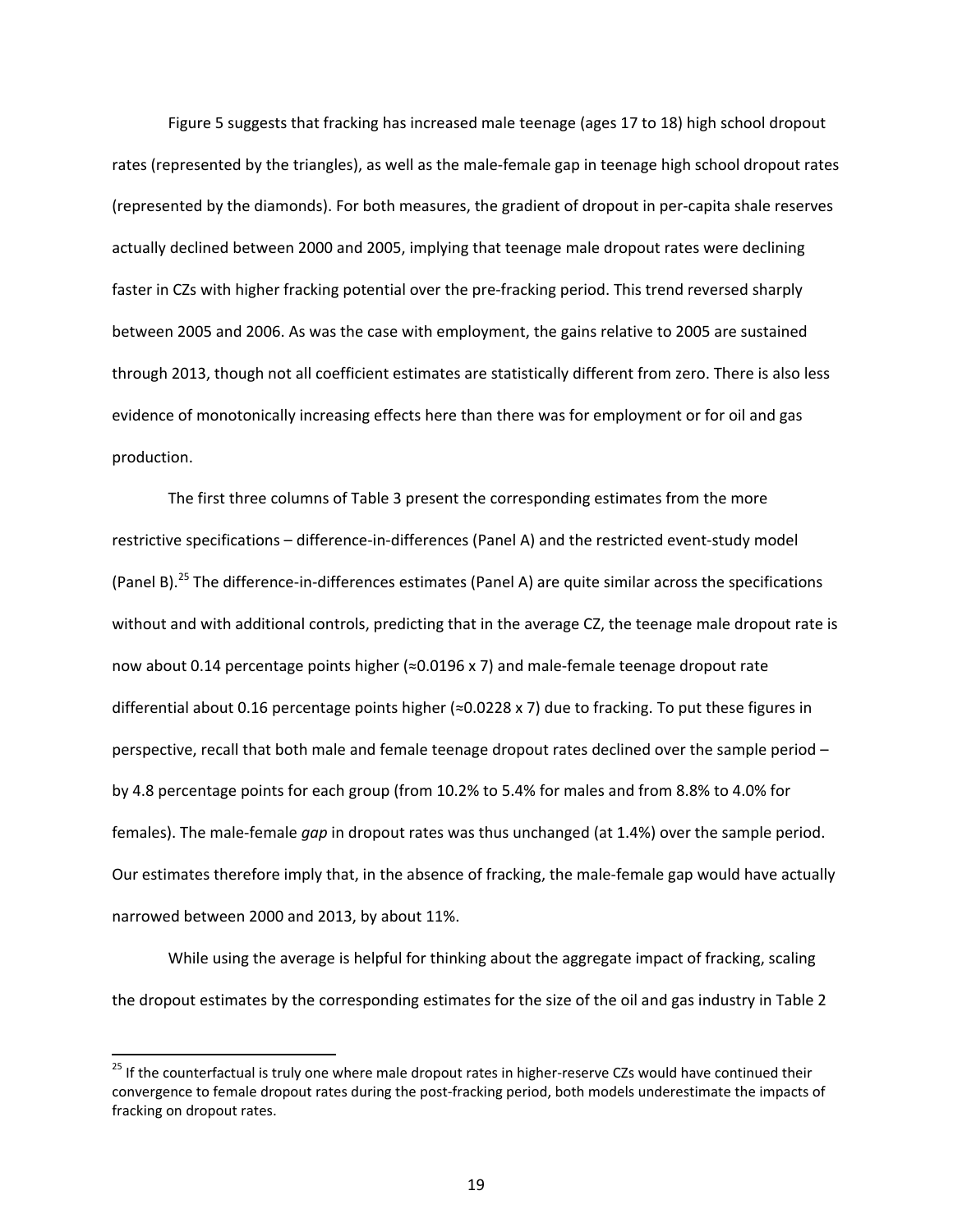gives us a better sense of the variation in effect sizes across CZs. For example, focusing on our preferred difference-in-differences specification (with the additional controls), our estimates imply that each additional percentage point increase in a CZ's adult male oil and gas industry employment rate from fracking has on average generated about a 3 percentage point increase in its male teen dropout rate (0.0189/0.0062≈3). Put differently, a fracking-induced increase in the male oil and gas employment rate of 0.1 percentage points – roughly the gain experienced in the average CZ with any reserves – has led to a 0.3 percentage point increase in the dropout rate of male teens. We formalize this calculation in columns 4 and 6 of the first panel of Table 3 by instrumenting for the male oil and gas employment rate and the male-female gap in oil and gas employment rates with *reserves*<sub>z</sub> x after2005<sub>t</sub>.<sup>26</sup> The TSLS estimate for males (column 4) is not much affected by the additional controls, though it is slightly more precise. The TSLS estimates for the male-female difference in teenage dropout rates (column 6) are also larger than those for males alone.

 This normalization of the difference-in-differences impact on the teenage dropout rate is helpful for two other reasons. First, TSLS provides a useful way to compare the implications of the difference-indifferences and restricted event-study specifications. That is, instead of instrumenting for CZ oil and gas employment rates with *reserves<sub>z</sub>* x after 2005<sub>t</sub>, as we do in Panel A, we can instrument with the interactions between per-capita reserves and each of the three time dummies in the restricted eventstudy. Ideally, this over-identified TSLS model would generate similar estimates as the just-identified model in Panel A. The TSLS estimates in Panel B are pretty similar, though noisier.

Second, TSLS estimates can be usefully compared to their OLS counterparts – in this case, the partial correlation between adult oil and gas employment rates and teen dropout rates. The OLS

<sup>&</sup>lt;sup>26</sup> In estimating this model, we thus assume that any differential changes in dropout rates between higher- and lower-reserve CZs over time are working through changes in employment rates, rather than other factors. Doubtless there are other industry metrics not perfectly correlated with employment that we could use to scale the estimates. We are therefore interpreting these estimates more as indirect least squares estimates of the impact of oil and gas employment, rather than instrumental variables estimates in the strictest sense.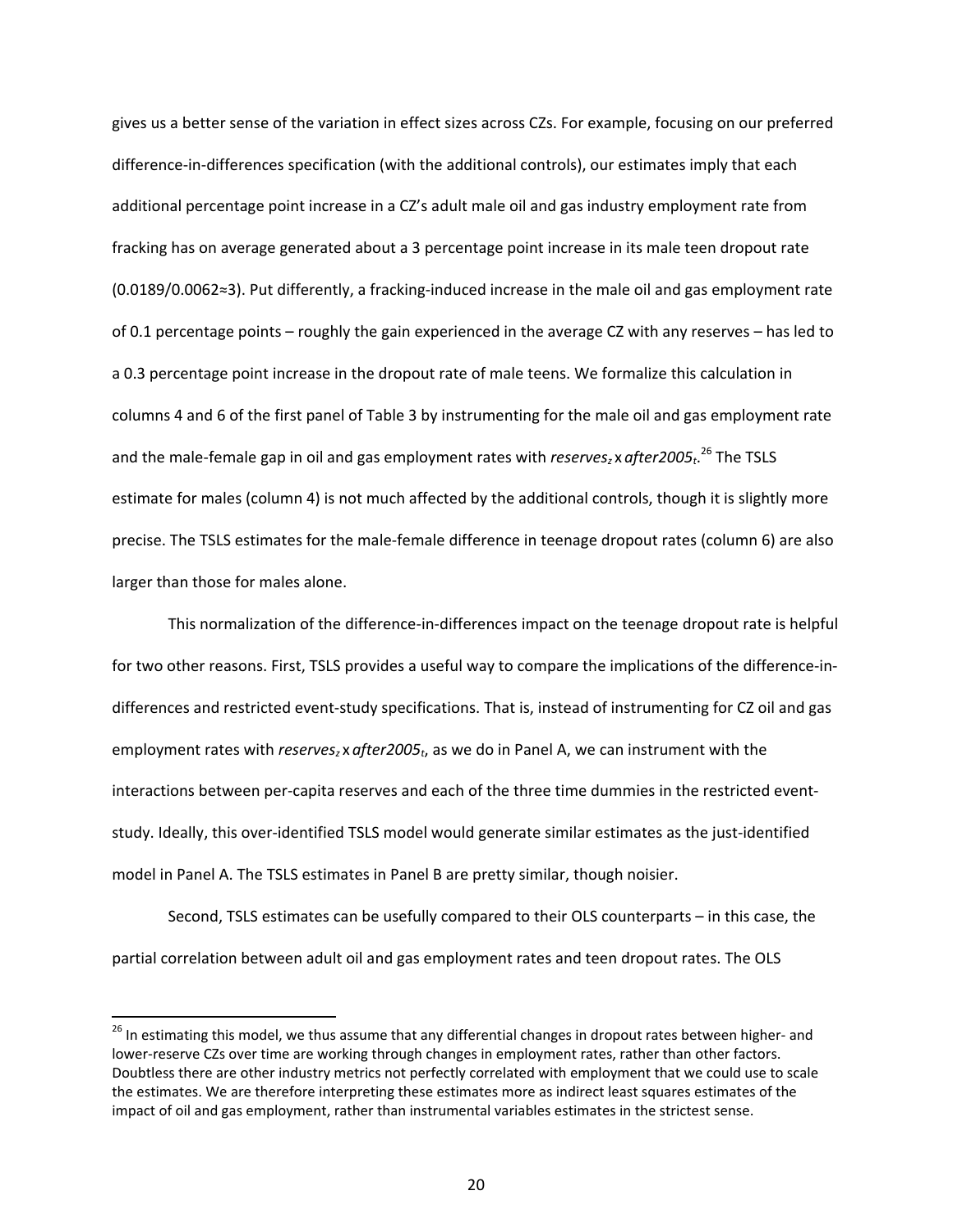estimates would be biased if oil and gas employment rates are correlated with unobserved determinants of high school dropout – for instance, if dropout rates in CZs that have ultimately "fracked more" would have been declining over time less quickly for other unobserved reasons. However, the OLS estimates could be unbiased estimates of a different parameter: the educational response to temporary, but exogenous fluctuations in oil and gas employment rates, e.g., due to price shocks. By contrast, the TSLS estimates identify the educational response to more permanent, structural changes in oil and gas employment rates due to the spread of fracking – a local average treatment effect (LATE).

We present these OLS estimates in columns 5 and 7 of Table 3. Regardless of inclusion of the additional controls, the OLS estimates are quite similar to one another – positive, but much smaller than TSLS, and not statistically different from zero.<sup>27</sup> Though we may have expected endogeneity to bias the estimates upward because of the unobservable characteristics of communities that have chosen to frack, the finding that the TSLS estimates exceed OLS are instead strongly suggestive of the second interpretation – that school enrollment decisions are less likely to be influenced by temporary economic shocks than more permanent changes in the role of oil and gas in the local economy.<sup>28</sup>

### *B. Specification Checks*

 $\overline{\phantom{a}}$ 

Yet another advantage of TSLS is that it provides a useful benchmark for comparing across specifications. With this in mind, in Table 4, we use TSLS as a basis of comparing the results across a battery of specification checks. In Panel A, we repeat the estimates from our preferred specification, which includes the additional controls, for the purposes of comparison. We keep the additional controls of the preferred model throughout the table. We present the reduced-form difference-in-differences estimates and the TSLS estimates for both males and the male-female difference.<sup>29</sup>

<sup>&</sup>lt;sup>27</sup> The finding that TSLS estimates exceed OLS is found in studies of the local employment effects of fracking as well (Brown, 2014; Maniloff and Mastromonaco, 2014; and Weber, 2012, 2014).<br><sup>28</sup> TSLS might also exceed OLS due to attenuation bias from measurement error in oil and gas employment rates.

<sup>&</sup>lt;sup>29</sup> We omit the OLS estimates to conserve on space. Throughout the table, they are positive, but much smaller than TSLS, and generally not statistically significant (results available on request).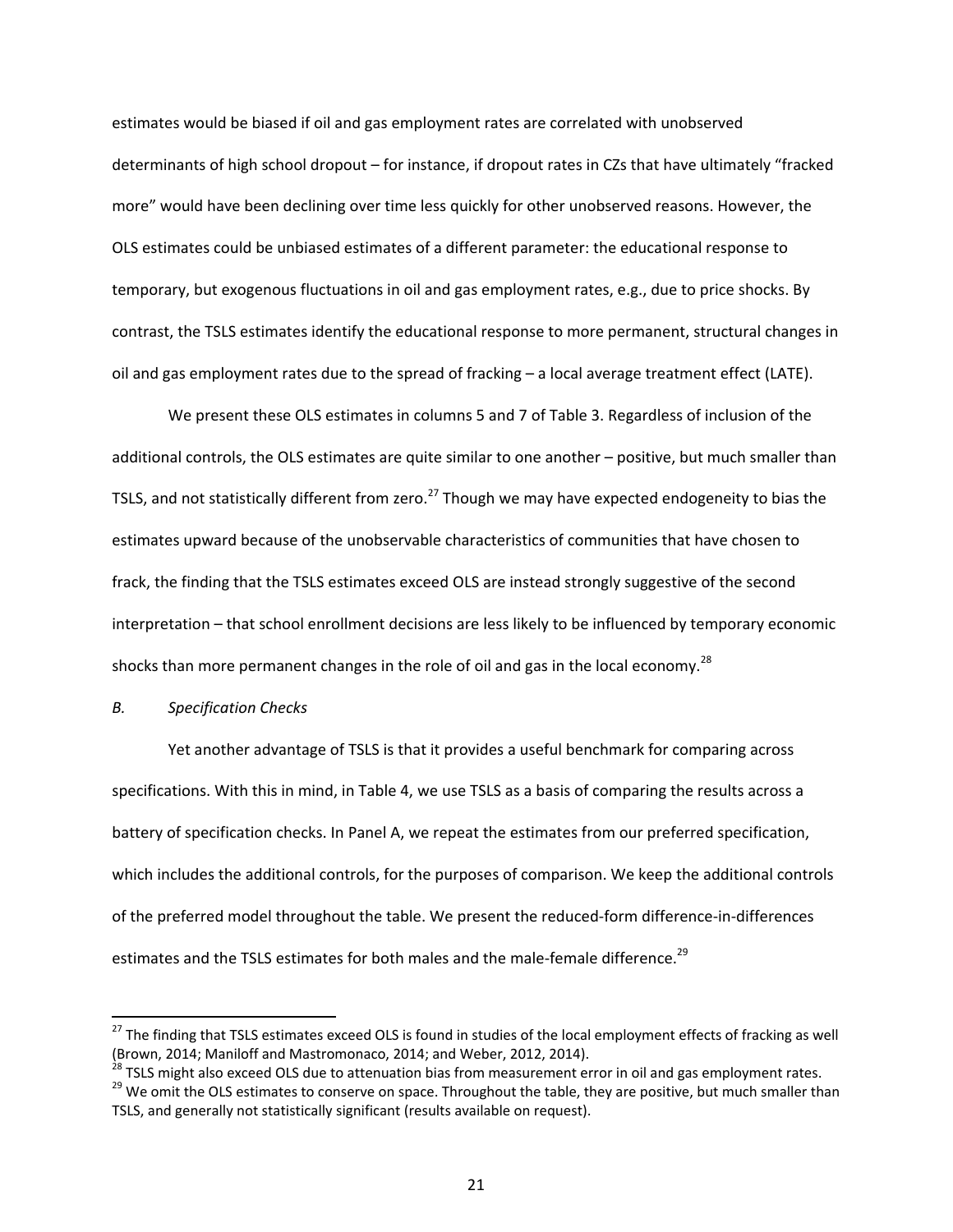In Panel B, we explore the robustness of our conclusions to how we predict shale reserves. We redo the prediction in four different ways. The first two approaches weight oil and gas reserves by price rather than energy content in the aggregate reserve prediction under extreme assumptions. First, we use price forecasts that were quite different from what truly occurred (based on the 2003 EIA *Annual Energy Outlook*'s "Rapid Technological Progress" price predictions for 2010), and second, we use the most recently available data on actual prices (from 2012). Though the second approach delivers slightly larger point estimates for males and slightly smaller ones for the male-female difference, they are statistically indistinguishable from those at baseline. Our third change to the prediction – using the earliest available shale play reserve estimates (from 2011) – also generates fairly comparable estimates to baseline that are more precise. Our final approach is to weight oil and gas reserves by their respective least squares coefficients when their industry employment impacts are estimated separately in equation  $(1).$ <sup>30</sup> This specification generates estimates that are fairly similar to those at baseline.

For each of these alternative instruments, it remains the case that some CZs have much higher reserves than the rest, raising the concern that the estimates are influenced by outliers. We address this concern in several ways. First, in the remaining part of Panel B, we re-estimate our models using different functional forms of our original reserve prediction – first, by using the IHS of our original reserve measure, and second, by creating a dummy for CZs with reserves in the top quartile of those with reserves (=1 if a CZ has reserves at or above 7,820 MMBTUs per capita). The resulting estimates are fairly similar to what we found at baseline, though they are generally less precise, reflecting weaker first-stage relationships with oil and gas employment rates. $31$ 

<sup>30</sup> More specifically, we regress the total employment rate in the oil and gas industry on *gas\_reserves*, *oil\_reserves*, CZ fixed effects, state-by-year fixed effects, and the vector of additional controls, where *gas\_reserves* represents per-capita gas reserves (in millions of cubic feet) and *oil\_reserves* represents per-capita oil reserves (in thousands of barrels). Letting  $\hat{\theta}_{gas}$  represent the coefficient on  $gas\_reserves$  and  $\hat{\theta}_{_{oil}}$  represent the coefficient on *oil\_reserves* from this regression, our employment-based reserve measure for CZ *z* is then  $\hat\theta_{gas}$ gas \_ *reserves*  $_z+\hat\theta_{oil}$ oil \_ *reserves*  $_z$  · <sup>31</sup> The stability of the TSLS coefficients across these two specifications helps to validate our baseline approach of assuming that the effects of reserves are linear.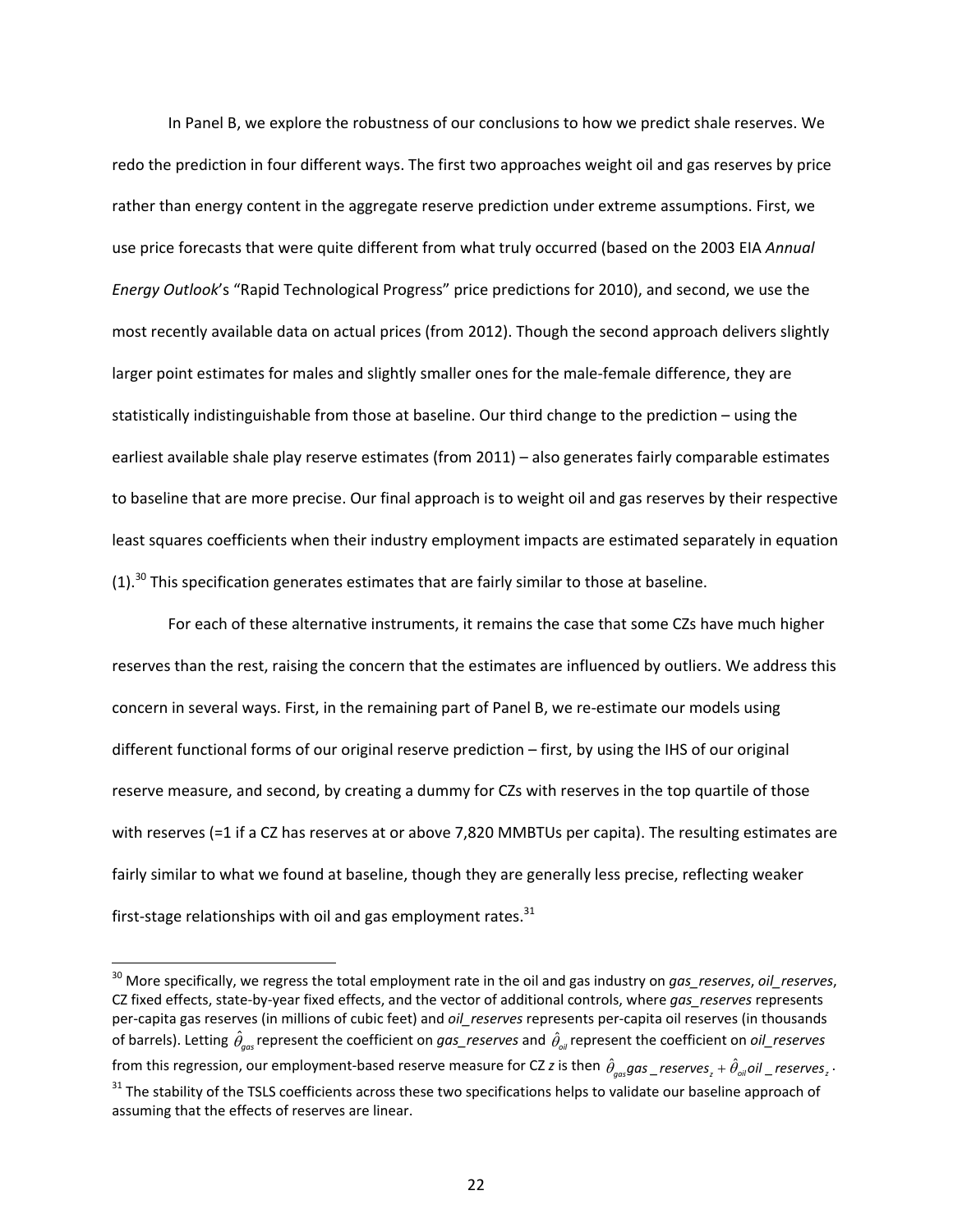Our second approach to addressing outliers is to re-estimate our models on a restricted subsample of the data. In Panel C, we show how estimates from our preferred specification change when we exclude from the sample the three states that contain the highest-reserve CZs – Montana, North Dakota, and Texas. The reduced-form estimates get much larger in magnitude – and the one for males remains marginally significant – but only the over-identified TSLS estimates are statistically significant. This finding suggests that having Montana, North Dakota, and Texas in the estimation sample is helpful for obtaining precise results. However, though a bit smaller, the TSLS estimates are in the same ballpark of what we found at baseline.<sup>32</sup>

Our final approach is to weight CZs by population, as the highest per-capita reserve CZs tend to be small. Like the estimates in Panel C, the TSLS estimates weighted by year 2000 CZ population, presented in Panel D, are universally smaller than their unweighted counterparts presented in Panel A. However, they remain statistically significant. An alternative interpretation of these findings is that larger local labor markets have responded differently to fracking than smaller ones, and that our baseline estimates thus misrepresent how fracking has affected dropout in the population at large.<sup>33</sup> Viewed in this light, our results suggest that dropout rates in more populous CZs have responded less to fracking, possibly because teenagers in urban areas are less aware of nearby rural job opportunities than rural teenagers would be.

We also consider several different outcome variables to assess the sensitivity of our estimates to the choice of age group (Panel E) and to migration (Panel F). As shown in Panel E, we find no evidence of an effect of fracking on slightly younger individuals, ages 15 and  $16<sup>34</sup>$  One explanation for this null

 $32$  Montana, North Dakota, and Texas are also the three states with the most shale oil per capita. The similarity of the original TSLS estimates to the TSLS estimates when these states are dropped therefore suggests that the impacts of oil fracking and of natural gas fracking on dropout have been similar.<br><sup>33</sup> As Haider, Solon, and Wooldridge (forthcoming) point out, however, weighting by population does not truly

identify the population average partial effect.<br><sup>34</sup> The mean dropout rate of 15-16 year olds in the year 2000 was 3.031% – 0.425 percentage points above the

female rate in the same age group.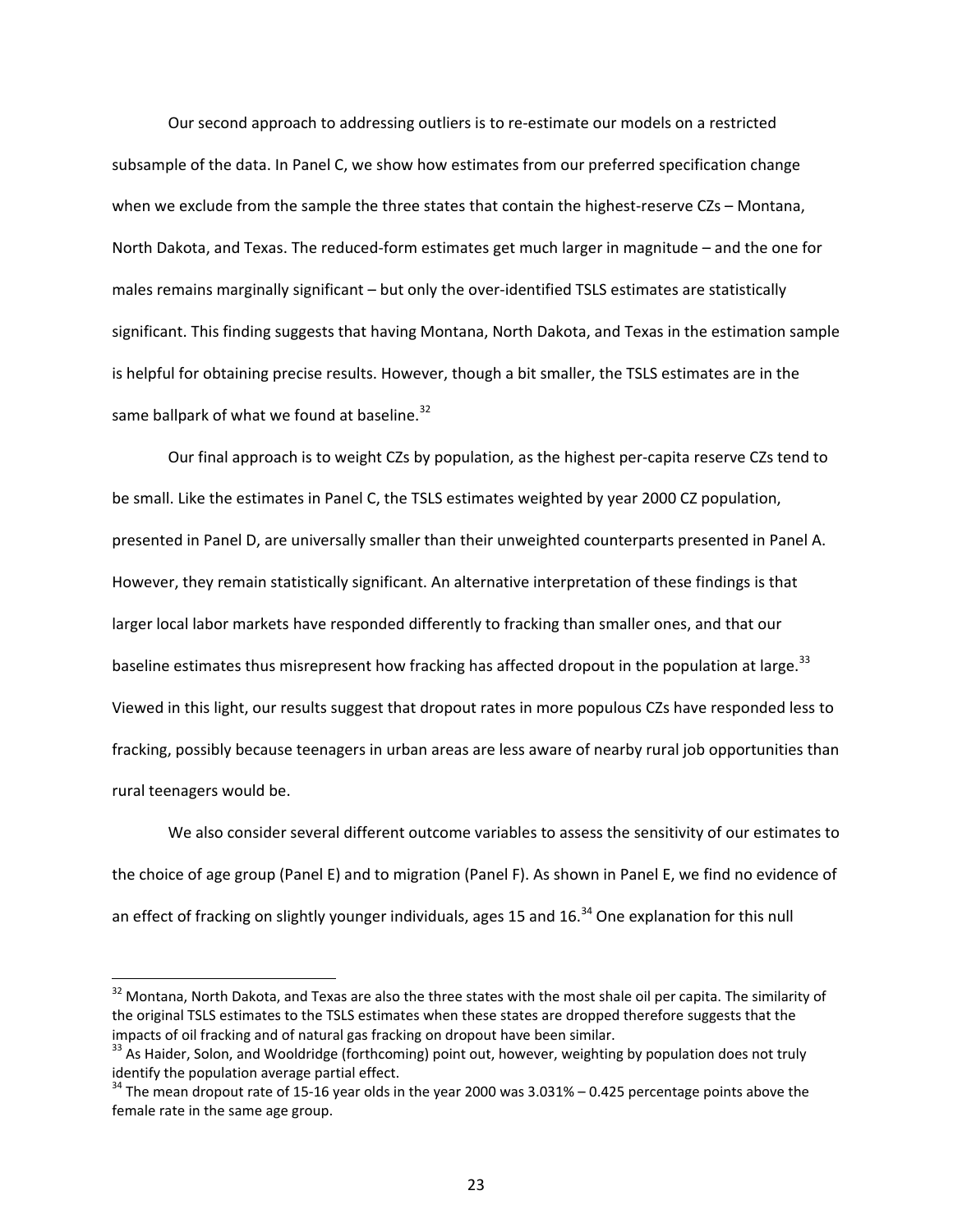finding is that compulsory schooling laws restrict dropout rates at younger ages. We explore this possibility by limiting the sample of 17-18 year olds to the 12 states where kids are legally permitted to leave school at age 16 or earlier.<sup>35</sup> If compulsory schooling laws constrained dropout choices, we would expect the dropout effects for 17-18 year olds to be larger here than in the sample overall. If anything, the estimates are smaller, suggesting that our main findings hold regardless of compulsory schooling regulations.

Finally, as described above, one benefit of using microdata is that we can directly examine the influence of migration on our estimates. We do so in Panel F, presenting the impact of fracking on the chance of being *both* a dropout *and* a recent cross-PUMA migrant, as well as the on the chance of being *both* a dropout *and not* a recent migrant. The sum of coefficients across these two outcomes is equal to the total baseline dropout effect reported in Panel A, allowing us to obtain an estimate of the fraction of the overall dropout effect possibly explained by migration. The reduced-form difference-in-differences estimate for the male-female difference in the probability of being both a dropout and a recent migrant is significant at 10% level, suggesting that migration does contribute something to the estimated overall effect of fracking on dropout. However, this contribution is small: When the coefficient is compared to the corresponding one for dropout rates overall, migration can account for only a bit over a quarter of the dropout effect we estimate (0.0068/0.0238≈0.29). Most of the effects we estimate are therefore driven by educational choices rather than residential ones.

#### **V. Why Would Fracking Affect High School Dropout? Evidence on Potential Causal Mechanisms**

The evidence presented thus far suggests that the spread of oil and gas fracking has transformed some local economies in the United States over the past decade. CZs with strong fracking potential have seen greater growth in the oil and gas industry and in construction, consistent with

<sup>&</sup>lt;sup>35</sup> These states are Georgia, Indiana, Kentucky, Maryland, Michigan, Missouri, Montana, New Jersey, New York, North Dakota, West Virginia, and Wyoming. We obtained compulsory schooling ages from NCES at: https://nces.ed.gov/programs/statereform/tab5\_1.asp.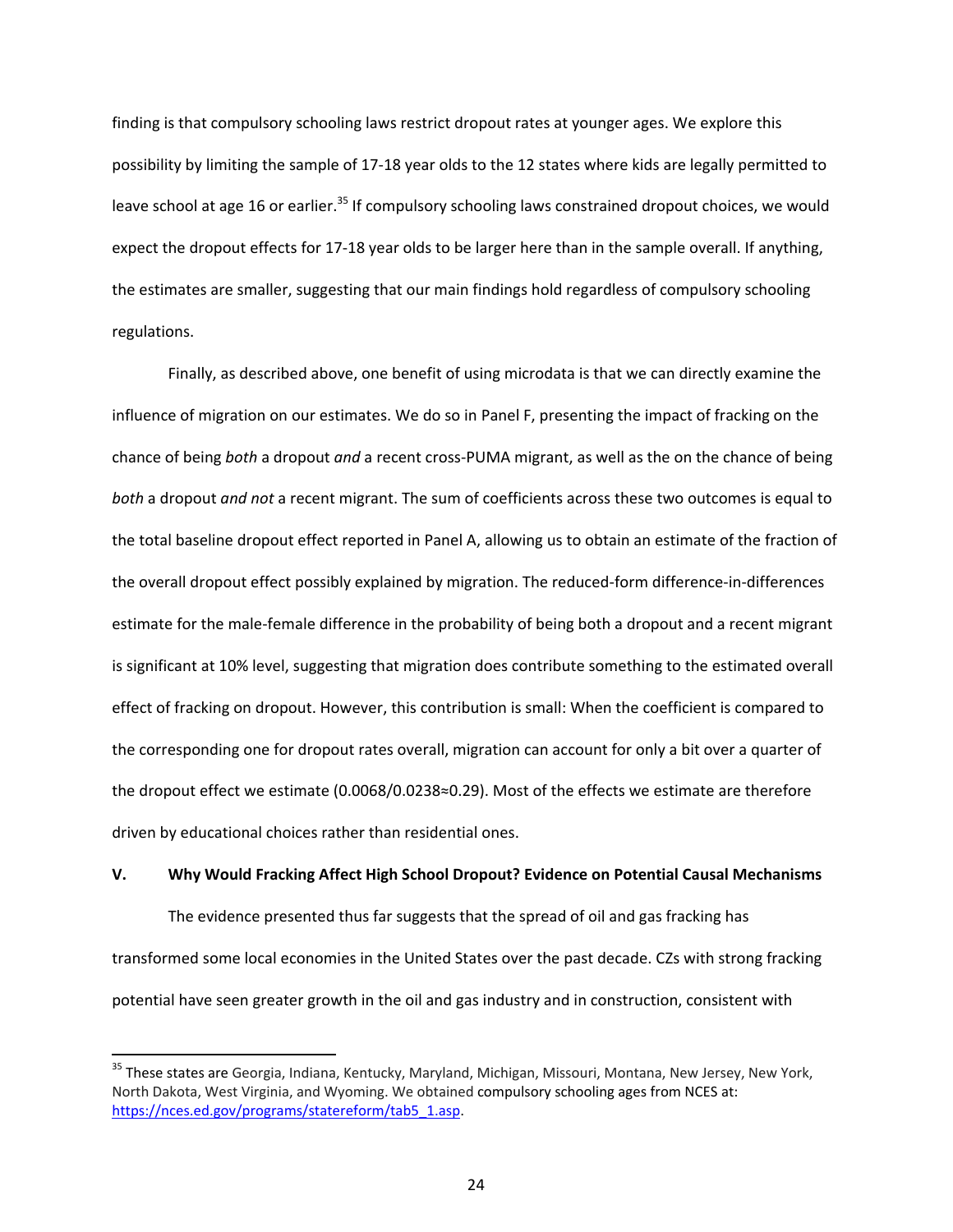recent research on the local economic impacts of fracking. However, this structural transformation has had the additional consequence of increasing the chances that teenagers, namely male teens, decide to drop out of high school. This section presents evidence in favor of our preferred explanation – that fracking has generated increases in the relative demand for less-educated labor – and attempts to rule out other explanations.

#### *A. Human Capital Theory: Increases in Relative Demand for Dropouts*

As discussed above, the chief candidate for a causal mechanism linking fracking to high school dropout derives from human capital theory (Becker, 1964): rational economic agents will choose to drop out of high school, rather than continue to attain a degree, if the net present discounted value (PDV) of dropout exceeds that of high school completion. The net PDV of dropout is traditionally modeled as the PDV of lifetime earnings as a high school dropout. The net PDV of high school completion is the PDV of lifetime earnings with a high school degree, less the costs – both "psychic" costs and the opportunity cost of foregone income – of remaining in school. Thus, fracking can make dropout more attractive through two channels: by increasing the opportunity cost of remaining enrolled in high school today (it may be possible to obtain a job in the oil fields right now), and by increasing expectations of a dropout's lifetime earnings. If dropouts are impatient or present-biased (Cadena and Keys, forthcoming; Lavecchia, Lu, and Oreopoulos, 2014), the job opportunities from fracking may seem even more enticing.

Both of these channels rely on fracking being a low-skill biased technology, or a technology whose diffusion raises the relative demand for least skilled workers in the labor market. As preliminary evidence on this point, Table 5 gives the educational distribution of adult employment in the post fracking period (2006-2013), overall and separately for the two industries most affected by the spread of fracking – oil and gas extraction and construction. Educational attainment is divided into four mutuallyexclusive (and exhaustive) categories – high school dropout, high school graduate (only), some college (only), and college graduate. While only 5.8% of the workforce consists of high school dropouts,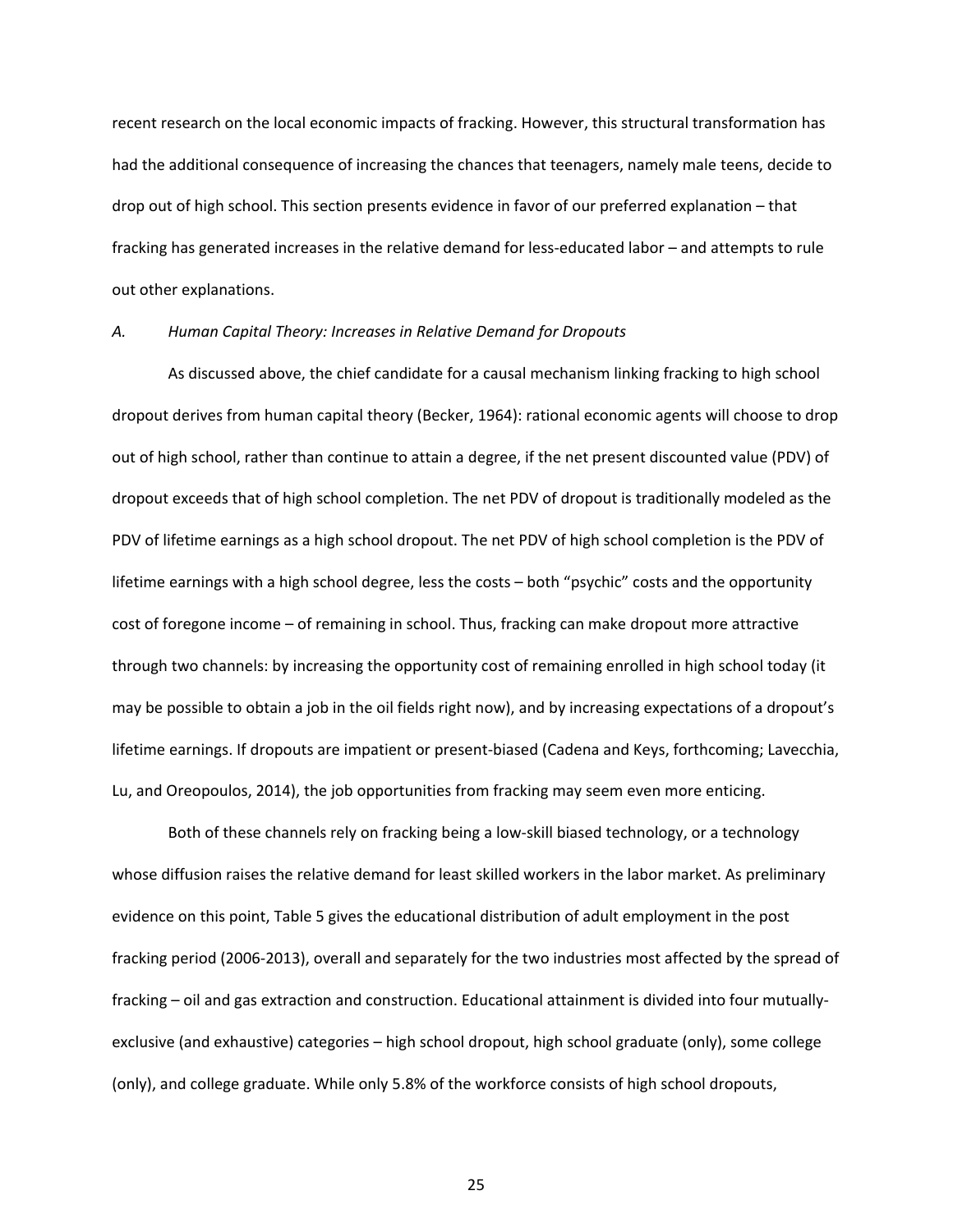dropouts are nearly twice as common among those employed in the oil and gas industry (9.3%) and nearly three times as common among those employed in construction (13.3%). Both industries are also heavily male (84% for oil and gas and 90% for construction, compared to 52.6% of employed workers overall). Employee characteristics for five occupations that encompass more than half (52.4%) of employment in the oil and gas industry further show how heavily the industry relies on males and on dropouts. For example, nearly 20% of employment in oil and gas is in extractive occupations (i.e., drilling) and 18.3% of these workers are high school dropouts.

Table 6 provides further evidence on this point, presenting estimates of the impact of fracking on the CZ mean natural log of hourly wages for 25- to 64-year-olds in the civilian labor force, separately by gender and the four categories of educational attainment introduced above.<sup>36</sup> Panel A presents the differences-in-differences estimates, whereas Panel B presents the restricted event study results. Figure 6 presents the full event-study (model (2)) estimates; as in the earlier figures, we plot 90% confidence intervals around the estimates. All models include the interactions between pre-existing CZ characteristics and year dummies.

If the relative demand for dropouts has risen, it should be the case that the spread of fracking has increased wages more in higher-reserve CZs, and more so among high school dropouts than individuals with a high school degree or more. Considering the difference-in-differences estimates for men, we see a pattern of declining wage effects as education increases – and significant differences in effect sizes across the four education categories (column 5) – but we cannot rule out equal wage effects for high school dropouts and high school graduates (p=0.932 in Panel A). The wages of women in higherfracking CZs also appear to respond only weakly to fracking and do so fairly evenly across education

 $\overline{a}$ 

<sup>&</sup>lt;sup>36</sup> Following Card (2001) and Lewis (2011), who explore the relative wage impacts of immigration on local labor markets (metropolitan areas), we windsorize individual hourly wages at \$2 and \$200 (in real 1999 dollars), and adjust CZ-specific means for a quartic in age, years of education (with separate effects for cohorts born before versus after 1950), and dummies for black race and Hispanic ethnicity.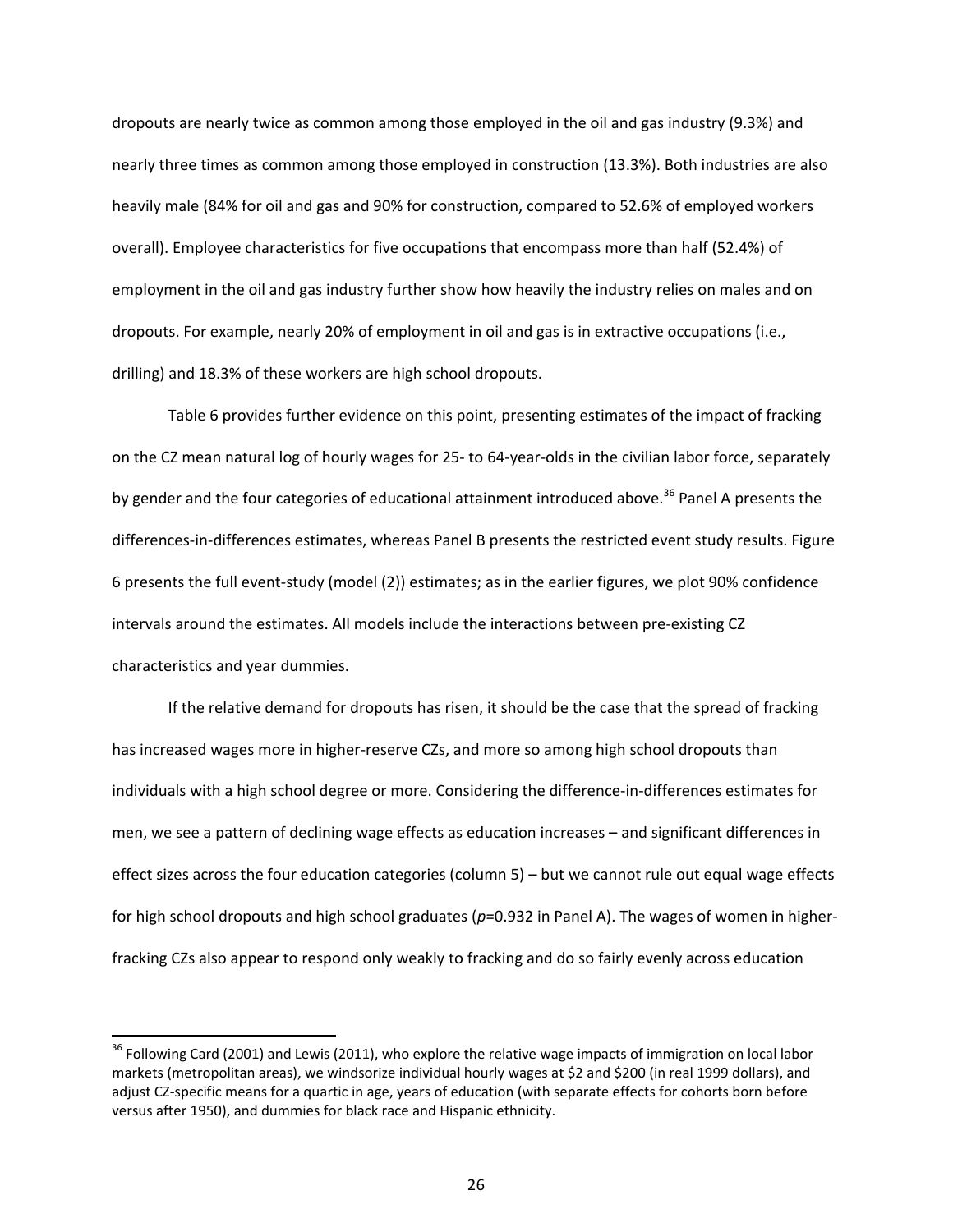levels. Still, these small wage effects could reflect differences in unobserved local labor demand shocks between higher- and lower-reserve CZs.

With this possibility in mind, we believe that the effect of fracking on the male-female wage gap – and on the male-female gap in high school dropout – may produce less biased estimates. Using the wage gap as the outcome of interest (bottom of the panel), we find stronger evidence that the wage impacts of fracking have been concentrated among the least educated workers – paralleling our earlier finding of larger effects for the male-female dropout gap than for males alone. However, we still cannot rule out that increases in demand for dropouts have had the same wage effects as increases in demand for high school graduates (*p*=0.413).

The event-study estimates in Figure 6 – where all vertical axes have the same range – provide more compelling visual evidence that fracking has increased in the relative wages of dropouts. The malefemale wage gap among dropouts in higher-reserve CZs experienced a marginally significant decline between 2000 and 2005, but increased sharply between 2005 and 2006. With the exception of the coefficient for the year 2009 – when both oil and gas prices were exceptionally low (at \$61.95 per barrel and \$3.67 per thousand cubic feet, respectively) – the male-female wage gap among dropouts remained at a similar if not higher level through 2011, implying much larger wage effects than the difference-indifferences estimates in Table 6. Impacts on the male-female wage gap among higher-education workers over these same years (Panels B, C, and D of Figure 6) are much smaller in magnitude and generally not statistically significant. As shown in Panel A of the figure, the relationship between percapita shale reserves and the male-female dropout wage gap reverted (relative to the state trend) to its 2005 value in 2012 and even shrunk between 2012 and 2013.

The corresponding restricted event-study estimates, given in Panel B of Table 6, are significantly greater in magnitude and significance for the earlier post-fracking years than the difference-indifferences results in Panel A. From 2006 to 2008, for example, the effect of fracking was 8 times larger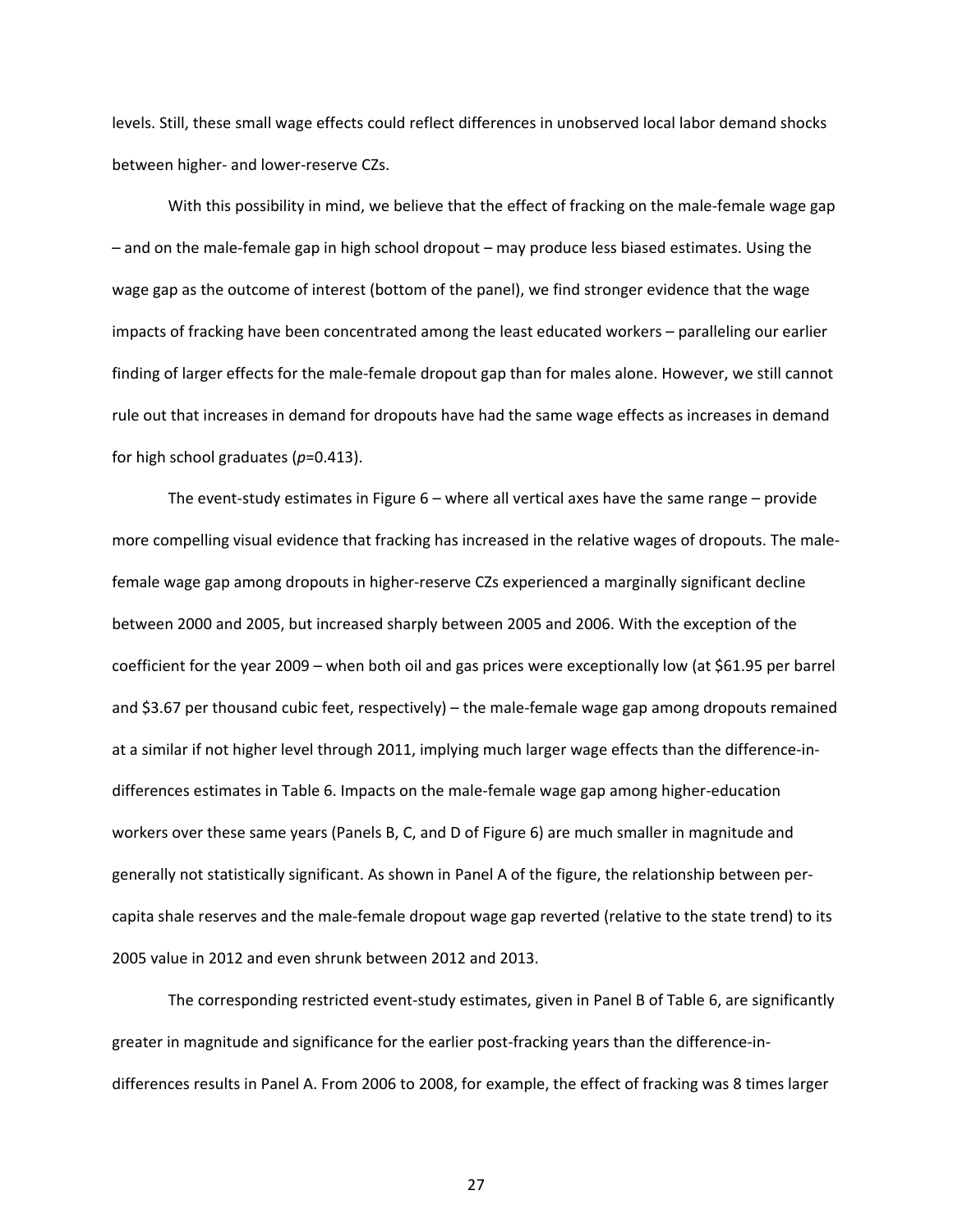for dropouts than other populations, and the difference in effects for high school dropouts and graduates is significant at the 5% level ( $p$ =0.05). This trend continued through 2011 but was reversed in 2012 and 2013, as Figure 6 implied.

It is possible that, by 2012, the dropout premium had begun to be eroded by increases in the relative supply of dropout labor. To explore this explanation, we estimated both difference-indifferences and restricted event-study models for the dropout share in the adult population, ages 25 to 64. Given such a wide age range and our focus on an 8-year time horizon post fracking, these estimates should be little affected by earlier increases in dropout rates of teenagers; instead, they should reflect migration of dropouts into the CZ. We found no evidence of increases in the dropout share of the adult population: while generally positive, all of the estimates were small and statistically insignificant.<sup>37</sup>

This finding suggests that the decline in the dropout wage premium by the end of our sample period has another explanation. One possibility is that the demand for dropout labor may have fallen due to the decline in natural gas prices by 2012 (Figure 3), but oil prices remained high during these years. Another possible explanation is that the increase in relative demand for male dropouts evident for 2006 through 2011 was truly temporary, or that this most recent decline is temporary itself. Regardless, increases in the relative demand for dropouts could still rationalize impacts on high school dropout in 2012 and 2013, and possibly even further into the future, if individuals base their educational choices on information from the recent past.

We can use the estimates in Table 6 to do a back-of-the-envelope calculation of the elasticity of high school completion with regard to the high school premium. Consider the impacts of fracking on wages between 2006 and 2008: our estimates imply that fracking reduced the high school graduatedropout wage premium by 1.12 (0.07\*16) percentage points in the average CZ with any shale reserves,

 $37$  By contrast, Weber (2014) finds that fracking has reduced local dropout rates among adults and increased their likelihood of having a high school degree. However, our estimates are not strictly comparable, since Weber (2014) focuses only on four states and natural gas fracking and uses a different empirical approach.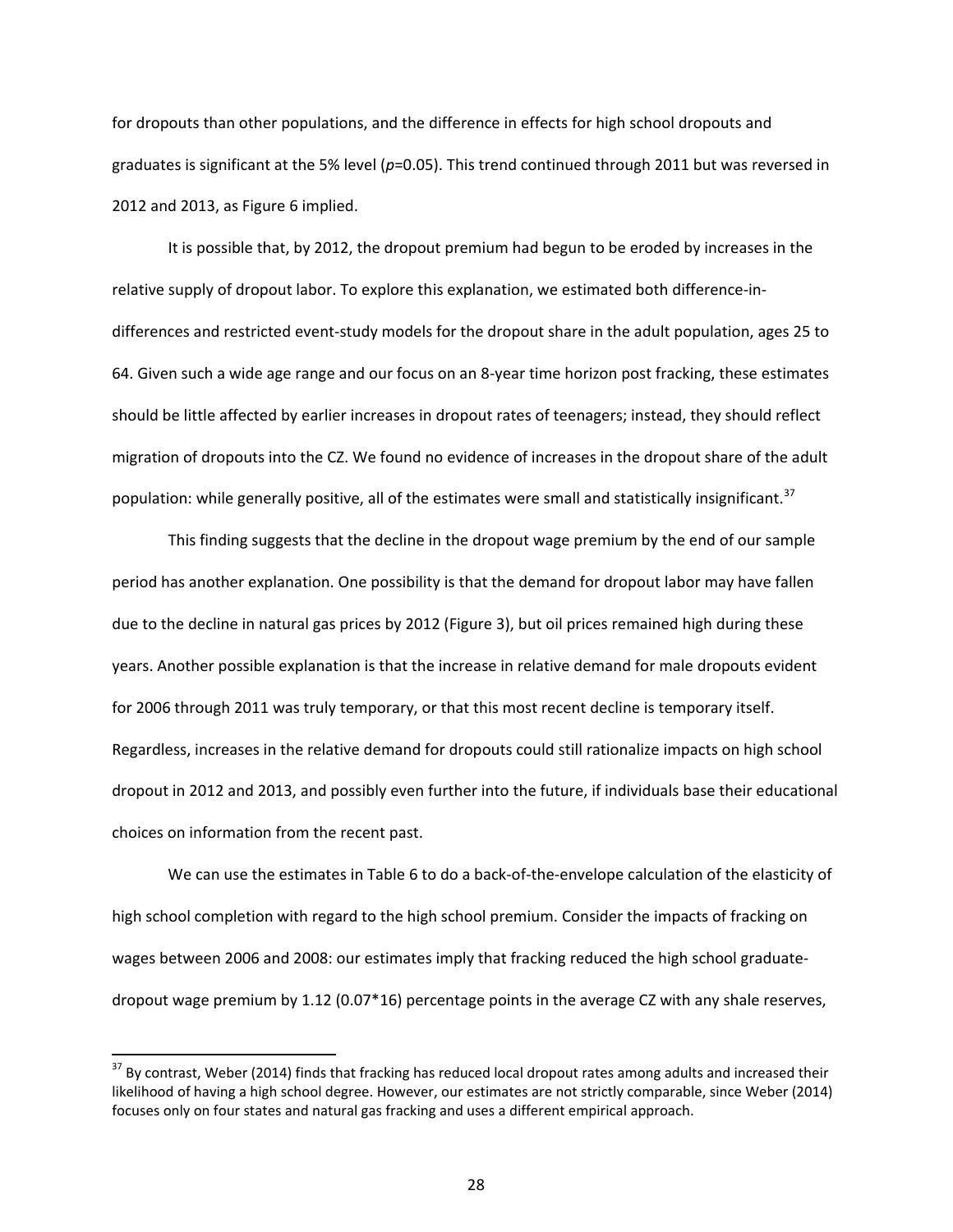narrowing the pre-existing (year 2000) high school graduate-dropout wage gap (of 15.7%) by 7.13%. In turn, male teenage dropout rates in the average CZ with any shale reserves increased by 0.3424 percentage points (using the corresponding event-study estimates from the column 3 of Table 3, Panel B) – 3.36% of the year 2000 mean male teenage dropout rate. Together, these calculations imply an elasticity of high school completion with respect to the high school premium of 0.47. This elasticity is below the lower bound of the elasticity range of 0.54 to 0.72 estimated by Black, McKinnish, and Sanders (2005).

### *B. School Resources*

 $\overline{a}$ 

Reductions in school resources associated with fracking might also have led to a more rapid rise in dropout rates in higher-reserve CZs. Disamenities from fracking – environmental or otherwise – might have reduced property values by more in higher-reserve CZs, possibly shrinking the local tax base to support public education.<sup>38</sup> In the absence of offsetting increases in local property tax rates, such declines in property values would reduce local property tax revenues, possibly resulting in reductions in school spending. Reductions in school spending could, in turn, make it more difficult to keep marginal students from dropping out. We wouldn't necessarily expect any such effects to differ across males and females, but it is worthwhile to try to rule out any effect, regardless of gender.

To this end, Table 7 presents estimates of the impacts of fracking on the natural log of per-pupil school revenues by source (local, state, or federal government) as well as the natural log of total spending and the natural log of total revenue. We estimate our preferred specification using data from the CCD for the 1999-2000 and 2004-05 to 2012-13 school years, so as to align with the estimates

<sup>&</sup>lt;sup>38</sup> There is some evidence that fracking has reduced property values. Muehlenbachs, Spiller, and Timmins (2014) find large negative impacts on nearby groundwater-dependent house prices, though at a broader geographic scale, they find positive impacts that diminish over time. Gopalakrishnan and Klaiber (2013) also find negative impacts on property values. Relatedly, Hill (2013) finds that fracking has increased infant mortality.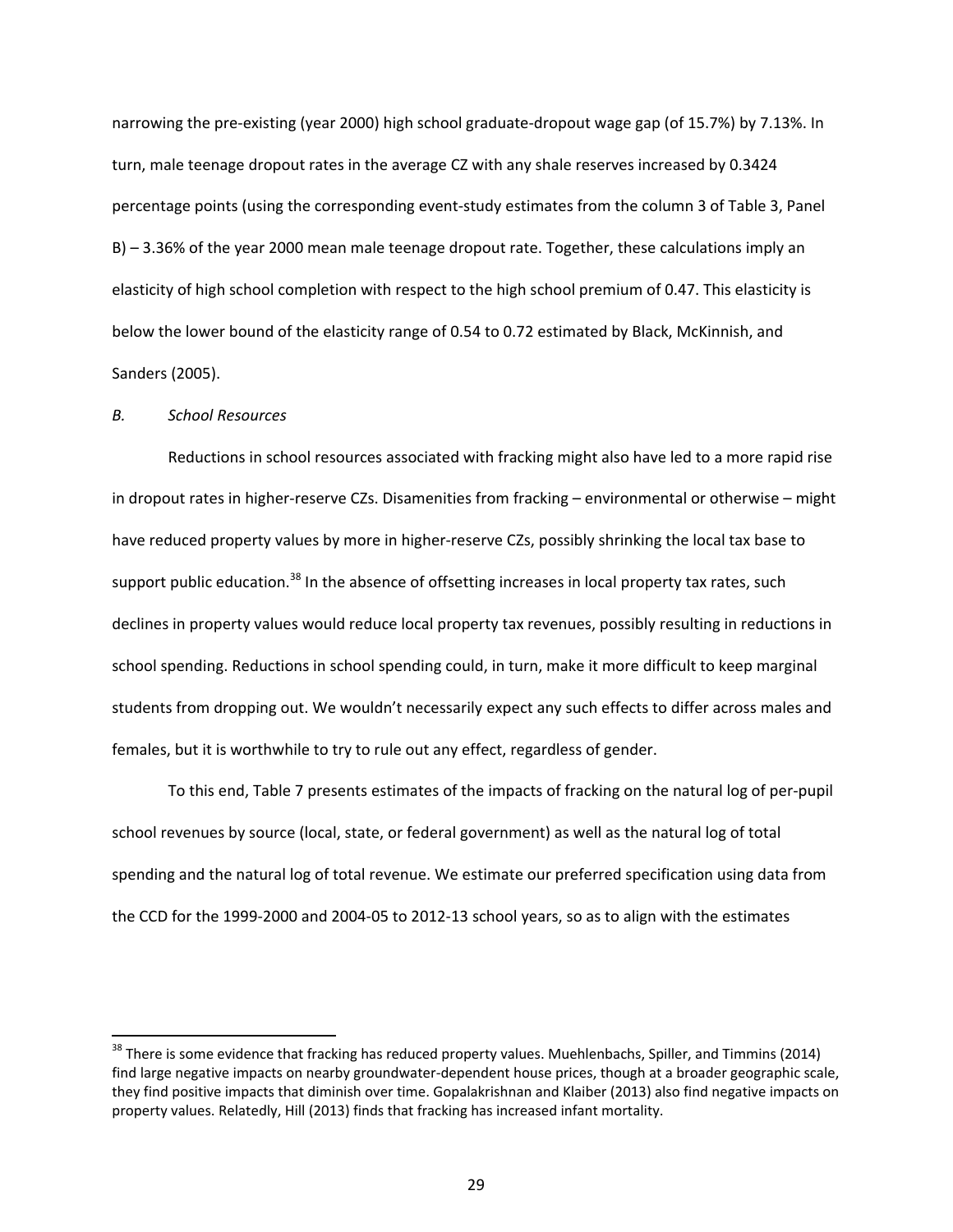presented thus far.<sup>39</sup> All of the spending and revenue estimates are small in magnitude and none are statistically significant. The corresponding event-study estimates, shown in Figure 7, Panel A, are if anything consistent with the positive effects of fracking on local income found in recent research: by the end of the sample period, per-pupil local revenues were increasing somewhat faster in higher-reserve CZs, and both per-pupil state and federal revenues (distributed progressively on the basis of wealth and income, respectively) were falling. On net, these revenue changes led to a reduction in per-capita school spending by 2012 to 2013, but neither this estimate nor any of the revenue estimates in the restricted event-study specifications (Table 7, Panel C) are statistically significant. In any case, the fact that possible changes in school funding from fracking did not emerge until 2012 or 2013 – well after the impacts on high school dropout began – suggests that they are not driving our dropout estimates.

Nevertheless, it is possible that, faced with rapidly growing enrollments as a result of fracking, public schools in highly affected labor markets may not have been able to hire teachers so quickly, putting upward pressure on pupil-teacher ratios. We present some evidence that this indeed happened in the last column of Table 7. But the effects are small. To see this, suppose that the effects on dropout were working entirely through increases in class size. Our estimates then imply that each additional student per teacher would on average increase the male teenage dropout rate by 4.725 percentage points. Such an effect size is well outside the range of the best available estimates of class size impacts.<sup>40</sup> Moreover, the effects of fracking on class size again emerged gradually – not immediately as was the

l

<sup>&</sup>lt;sup>39</sup> It is important to present revenues from each level of government, because state and federal grants have the capacity to offset reductions in local revenue. State governments often redistribute local tax revenue across school districts in an effort to narrow spending differences between more and less wealthy districts (Hoxby, 2001). Relatedly, the federal government's primary grants program (Title I) is distributed on the basis of child poverty. If fracking has increased child poverty rates, any educational impacts for local students may have eventually been buffered by Title I funds.

<sup>&</sup>lt;sup>40</sup> This evidence is from the Tennessee STAR experiment. Unfortunately, due to data limitations, there are no credible estimates from this experiment of the impact of class size on high school dropout. However, Dynarski, Hyman, and Schanzenbach (2013) find that being randomly assigned to attend a small class in kindergarten (with 13 to 17 students) instead of a regular-sized class (with 22 to 25 students) – so on average having 5 to 12 fewer students in the same class – increased the probability of attending college by 2.7 percentage points.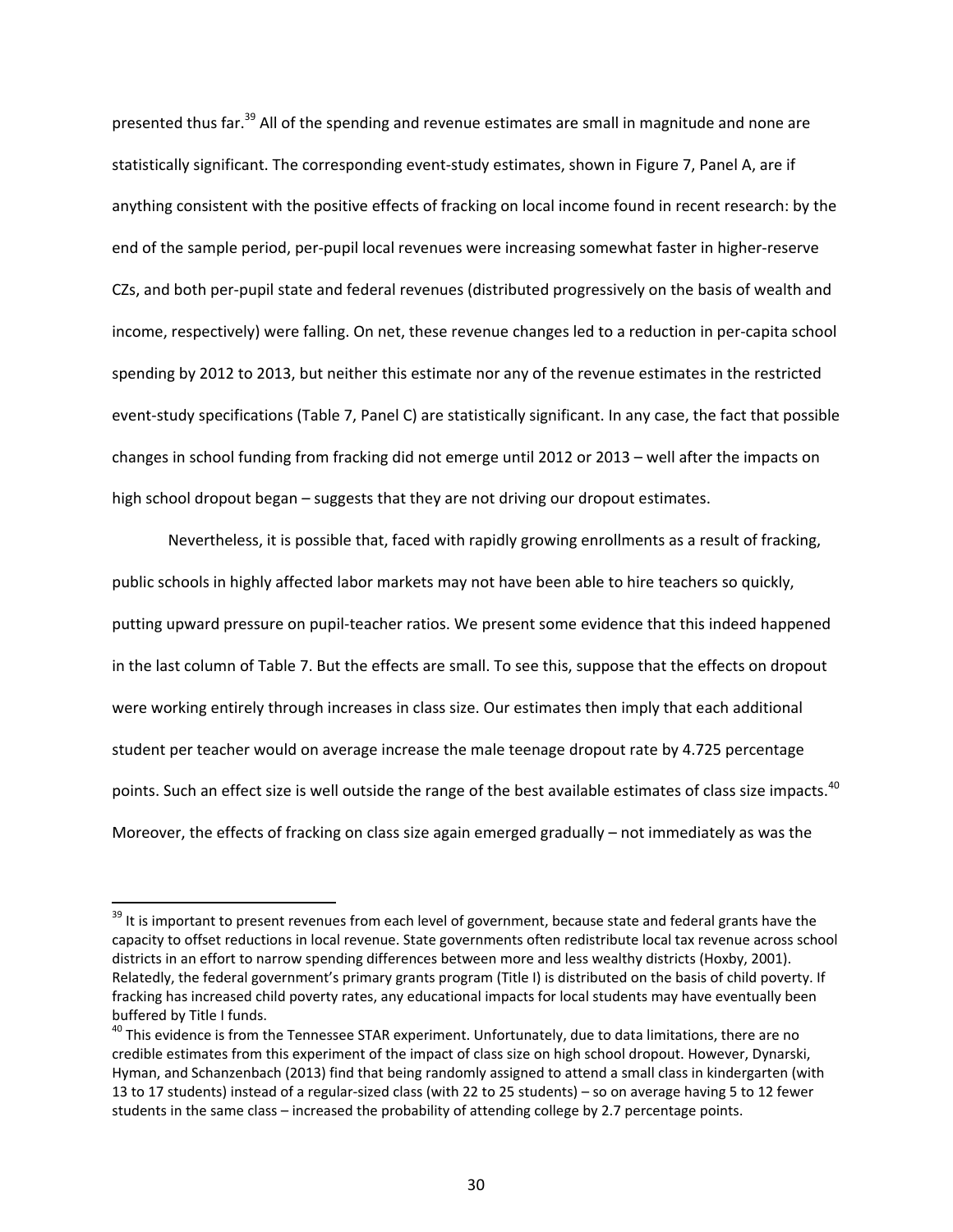case with the wage and dropout effects. There is also reason to believe that any increases in class size would have increased girls' likelihood of dropout as well, as noted above, but we find no such effect.<sup>41</sup>

#### *C. Changes in the Composition of the Population*

 $\overline{a}$ 

The dropout effects we estimate may also simply reflect changes in the composition of the population. For example, if new migrants to higher-reserve CZs were negatively selected, their children might have had higher propensities to drop out of school. In Table 8 Panel A, we present difference-indifferences estimates of the impact of fracking for the limited demographic information that we have on the age group of interest – race and ethnicity. In Panel B, we present estimates for several observable measures of family background for younger children, ages 11 to 14.<sup>42</sup> We work with our preferred specification, with the full set of controls.

The estimates provide little evidence that fracking changed the composition of the student population. For example, effects on the racial and ethnic composition of 17- and 18-year olds are similar in magnitude across gender and not statistically significant. Likewise, there is no consistent pattern of effects on several family background characteristics of 11- to 14-year-olds. For instance, the relationship between fracking and maternal dropout rates is positive and statistically significant for 11- to 14-yearold girls, though the effects for girls and boys are not significantly different. The coefficient signs are also consistent with a relative decrease in the dropout rates of males – an effect working in the opposite direction of what we find. On the other hand, the relationship between fracking and paternal employment in oil and gas is positive, statistically different from zero, and larger in magnitude for boys than girls. However, the difference between the male and female coefficients is not statistically

 $^{41}$  We would like to explore how fracking has affected the output of public schools, particularly as measured by test scores. However, there is no source of data on test scores that is geographically disaggregated enough and spans enough years to apply our empirical approach. The National Assessment of Educational Progress (NAEP) spans the period of interest, but reports data only for states and selected large school districts. Since passage of the No Child Left Behind Act, states have been required to test children in grades 3 through 8 in math and science and publicly report the test results since 2002-03. Unfortunately, the tests differ across states.<br><sup>42</sup> Unfortunately, the Census and ACS only provide detailed family background information about individuals who

still reside with their parents – an increasingly selected group over the age range of dropouts that we study.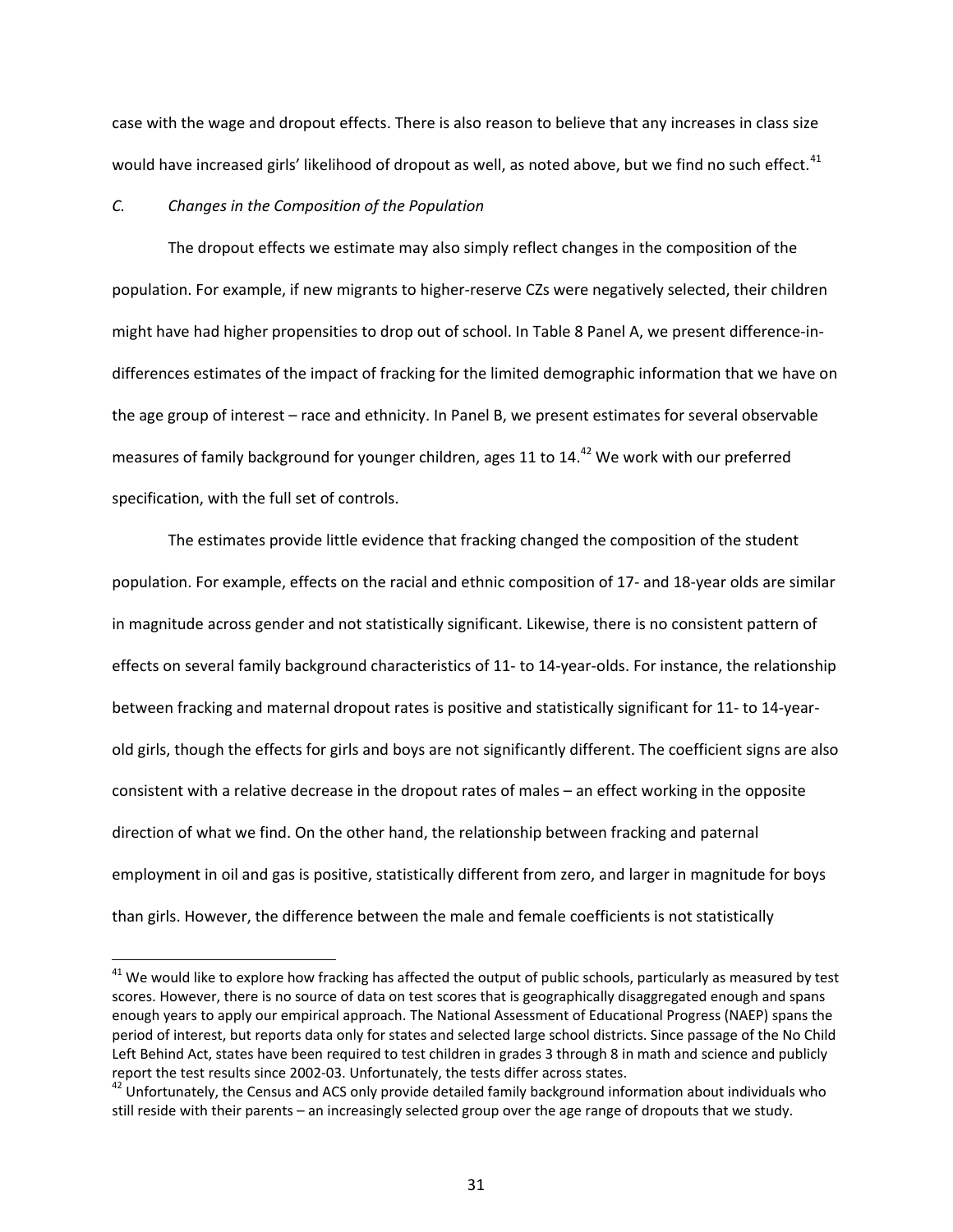significant.<sup>43</sup> On net, there appears to be no effect of fracking on household income of 11- to 14-yearolds. The corresponding event-study estimates, shown in Panels B through D of Figure 7, also yield little evidence of a relationship between fracking and family background.

### **VI. Conclusion**

 $\overline{a}$ 

 Over the past decade, the advent of horizontal drilling and hydraulic fracturing has (quite literally) fueled a structural transformation of local economies across diverse swaths of the United States – from Pennsylvania to North Dakota – increasing local incomes and helping to set the U.S. on a path toward energy independence. By using high-frequency outcomes data and information on shale reserves to take advantage of variation in the timing and location of fracking, we have produced new evidence of this structural transformation. We have also demonstrated that it has had the additional consequence of generating higher high school dropout rates among teenagers, particularly the young males whose employment prospects it has more greatly affected. We find the most empirical support for the explanation that fracking represents low-skill biased technological change. In particular, our identification strategy also uncovers evidence that fracking has increased the relative wages of male dropouts, relative to both female dropouts and males with higher levels of education.

Our findings have several important implications. First, they point to another potential negative side effect of fracking aside from the potential environmental consequences. The decision to drop out of school could well be a rational one in the face of increases in the relative wages of dropouts. Nevertheless, some students could be making mistakes by perhaps putting more weight on the present than they should be (Cadena and Keys, forthcoming; Levecchia, Lu, and Oreopoulos, 2014). Furthermore, by the end our sample period – when the price of oil remained (and hence labor demand should have remained) high – the labor demand shocks from fracking no longer appear to favor dropouts, pointing to the possibility that that fracking-induced relative wage boosts for dropouts were

 $43$  A further caveat on this finding is that there is a significant difference between boys and girls in the effect of fracking on the likelihood that 11- to 14-year-olds have a father present in the household.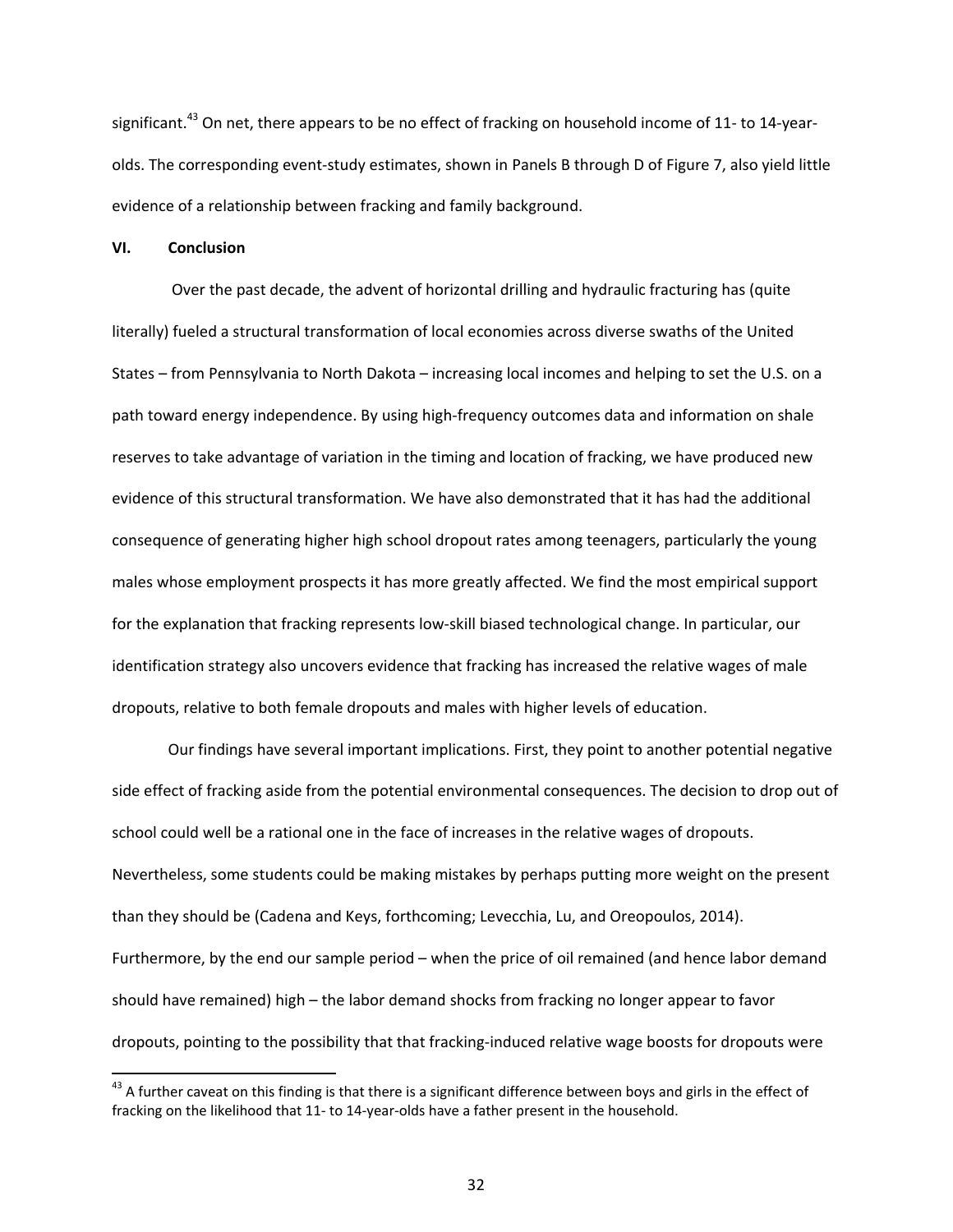only temporary. Either way, fracking may be generating sub-optimally low levels of education among some individuals who would already be near the bottom of the skill distribution, with possible implications for future productivity and the social safety net.<sup>44</sup>

 Second, and more broadly, we present new evidence on the relationship between technology and educational attainment. With fracking, we appear to have a technology that complements lowskilled labor and one whose use is geographically constrained in a way that allows for credible identification of its impacts on educational attainment. We find evidence of reductions in educational attainment at the bottom of the skill distribution despite broader economic trends. However, if there are positive income effects of fracking on education, we are underestimating the structural parameter of interest – the educational response to technological change. The effects of technological change on education may also be heterogeneous across the skill distribution. Thus, although our results support the notion that elasticity of education with respect to the skill premium today is low, future understanding of this relationship may benefit from exploration of other episodes of industry-specific technological change, particularly ones favoring the highly skilled.

 $\overline{a}$ 

<sup>&</sup>lt;sup>44</sup> Although those students who drop out may re-enroll later in their lives (Emery, Ferrer, and Green (2012) do find some evidence for such re-enrollment in British Columbia), we cannot investigate this possibility with Census data.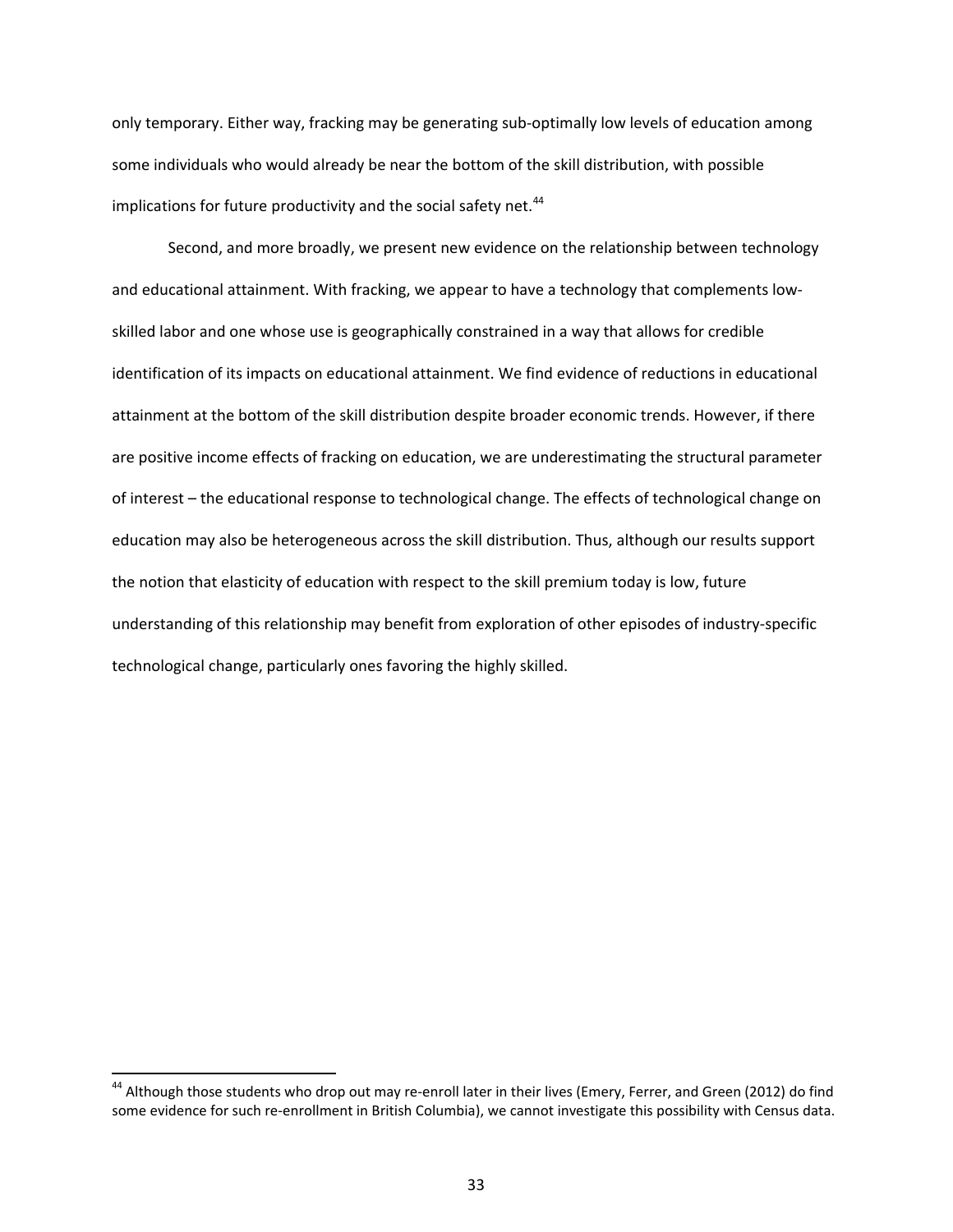### **References**

- Allcott, Hunt and Daniel Keniston. 2014. "Dutch Disease or Agglomeration? The Economic Effects of Natural Resource Booms in Modern America." NBER Working Paper 20508.
- Autor, David H. and David Dorn. 2013. "The Growth of Low-Skill Service Jobs and the Polarization of the US Labor Market." *American Economic Review* 103(5): 1553-1597.
- Autor, David H., David Dorn, and Gordon H. Hanson. 2013a. "The Geography of Trade and Technology Shocks in the United States." *American Economic Review, Papers & Proceedings* 103(3): 220-225.
- ---. 2013b. "The China Syndrome: Local Labor Market Effects of Import Competition in the United States." *American Economic Review* 103(6): 2121-2168.
- Becker, Gary. 1964. *Human Capital: A Theoretical and Empirical Analysis with Special Reference to Education*. New York: Columbia University Press.
- Black, Dan A., Terra G. McKinnish, and Seth G. Sanders. "Tight Labor Markets and the Demand for Education: Evidence from the Coal Boom and Bust." *Industrial and Labor Relations Review* 59(1): 3-16.
- Brown, Jason P. 2014. "Production of Natural Gas from Shale in Local Economies: A Resource Blessing or Curse?" Federal Reserve Bank of Kansas City.
- Cadena, Brian C. and Benjamin J. Keys. 2014. "Human Capital and the Lifetime Costs of Impatience." *American Economic Journal: Economic Policy*, forthcoming.
- Card, David. 2001. "Immigrant Inflows, Native Outflows and the Local Labor Market Impacts of Higher Immigration." *Journal of Labor Economics* 19(1): 22-64.
- Chetty, Raj, Nathaniel Hendren, Patrick Kline, and Emmanuel Saez. 2014. "Where is the Land of Opportunity? The Geography of Intergenerational Mobility in the United States." *Quarterly Journal of Economics*, 129(4): forthcoming.
- Dynarski, Susan, Joshua Hyman, and Diane Whitmore Schanzenbach. 2013. "Experimental Evidence on the Effect of Childhood Investments on Postsecondary Attainment and Degree Completion." *Journal of Policy Analysis and Management* 32(4): 692-717.
- Emery, J.C. Herbert, Ana Ferrer, and David Green. 2012. "Long-Term Consequences of Natural Resource Booms for Human Capital Accumulation." *Industrial and Labor Relations Review* 65(3): 708-734.

Fetzer, Thiemo. 2014. "Fracking Growth." Manuscript.

- Feyrer, James, Erin T. Mansur, and Bruce Sacerdote. 2014. "Where's My Fracking Job? Geographic Dispersions of Economic Shocks from Hydrofracturing." Working paper.
- Goldin, Claudia and Lawrence Katz. 2008. *The Race Between Education and Technology*. Cambridge: Harvard University Press.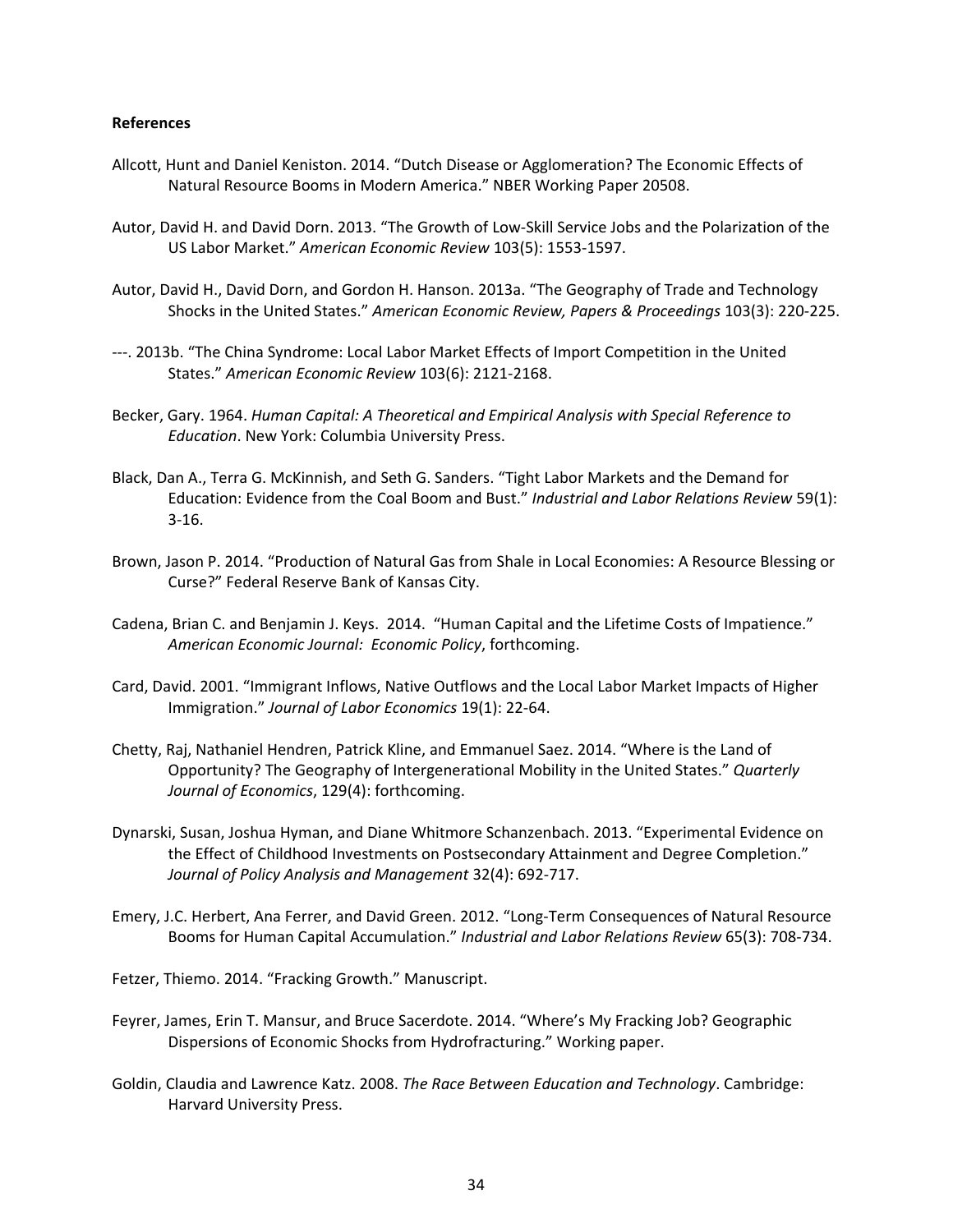- Gopalakrishnan, Sathya and H. Allen Klaiber. 2013. "Is the Shale Energy Boom a Bust for Nearby Residents? Evidence from Housing Values in Pennsylvania." *American Journal of Agricultural Economics* 96 (1): 43-66.
- Haider, Steven, Gary Solon, and Jeffrey Wooldridge. 2013. "What Are We Weighting For?" *Journal of Human Resources*, forthcoming.
- Hill, Elaine L. 2013. "Shale Gas Development and Infant Health: Evidence from Pennsylvania." Working Paper, Cornell University.
- Hoxby, Caroline M. 2001. "All School Finance Equalizations Are Not Created Equal." *Quarterly Journal of Economics* 116(4): 1189-1231.
- IHS Global Inc. 2014. "Minority and Female Employment in the Oil & Gas and Petrochemical Industries." Prepared for the American Petrochemical Institute.
- Katz, Lawrence F. and Kevin M. Murphy. 1992. "Changes in Relative Wages, 1963-1987: Supply and Demand Factors." *Quarterly Journal of Economics* 107(10: 35-78.
- Lavecchia, Adam M., Heidi Liu, and Philip Oreopoulos. 2014. "Behavioral Economics of Education: Progress and Possibilities." NBER Working Paper 20609.
- Lewis, Ethan G. 2011. "Immigration, Skill Mix, and Capital-Skill Complementarity." *Quarterly Journal of Economics* 126(2): 1029-1069.
- Maniloff, Peter and Ralph Mastromonaco. 2014. "The Local Economic Impacts of Hydraulic Fracturing and Determinants of Dutch Disease." Colorado School of Mines, Division of Economics and Business Working Paper 2014-08.
- Michaels, Guy. 2011. The Long Term Consequences of Resource-Based Specialization. *The Economic Journal* 121(551): 31-57.
- Morissette, René, Ping Ching Winnie Chan, and Yuqian Lu. 2015. "Wages, Youth Employment, and School Enrollment: Recent Evidence from Increases in World Oil Prices." *The Journal of Human Resources* 50(1): 222-253.
- Muehlenbachs, Lucija, Elisheba Spiller, and Christopher Timmins. 2014. "The Housing Market Impacts of Shale Gas Development." NBER Working Paper 19796.
- Murnane, Richard J. 2013. "U.S. High School Graduation Rates: Patterns and Explanations." *Journal of Economic Literature* 51(2): 370-422.
- Obama , Barack. 2012. Remarks by the President in State of Union Address. *The White House, Office of the Press Secretary*. Washington, D.C.: Retrieved February 3, 2014, from http://www.whitehouse.gov/the-press-office/2012/01/24/remarks-president-state-unionaddress.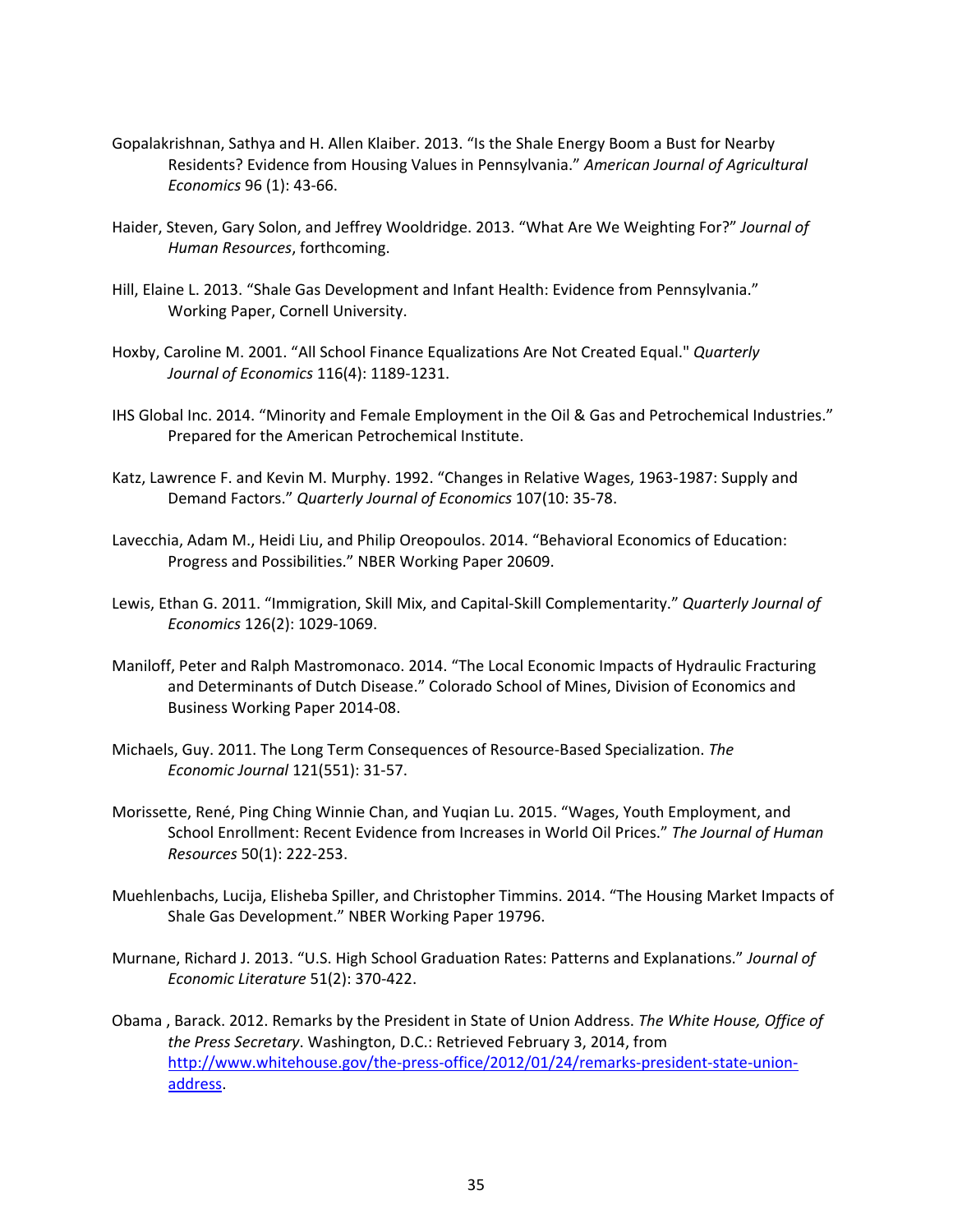- Pakes, Ariel and Zvi Griliches. 1980. "Patents and R&D at the Firm Level: A First Look," *Economic Letters*, 5: 377-381
- Steven Ruggles, J. Trent Alexander, Katie Genadek, Ronald Goeken, Matthew B. Schroeder, and Matthew Sobek. *Integrated Public Use Microdata Series: Version 5.0* [Machine-readable database]. Minneapolis: University of Minnesota, 2010
- Tolbert, Charles M. and Molly Sizer. 1996. "U.S. Commuting Zones and Labor Market Areas: A 1990 Update." *Economic Research Service Staff Paper* 9614.
- U.S. Environmental Protection Agency. 2013. *Natural gas extraction: Hydraulic fracturing*. *US EPA*. Retrieved February 3, 2014, from http://www2.epa.gov/hydraulicfracturing.
- Weber, Jeremy G. 2014. "A Decade of Natural Gas Development: The Makings of a Resource Curse?" *Resource and Energy Economics* 37: 168-183.
- Weber, Jeremy G. 2012. "The effects of a natural gas boom on employment and income in Colorado, Texas, and Wyoming." *Energy Economics* 34: 1580-1588.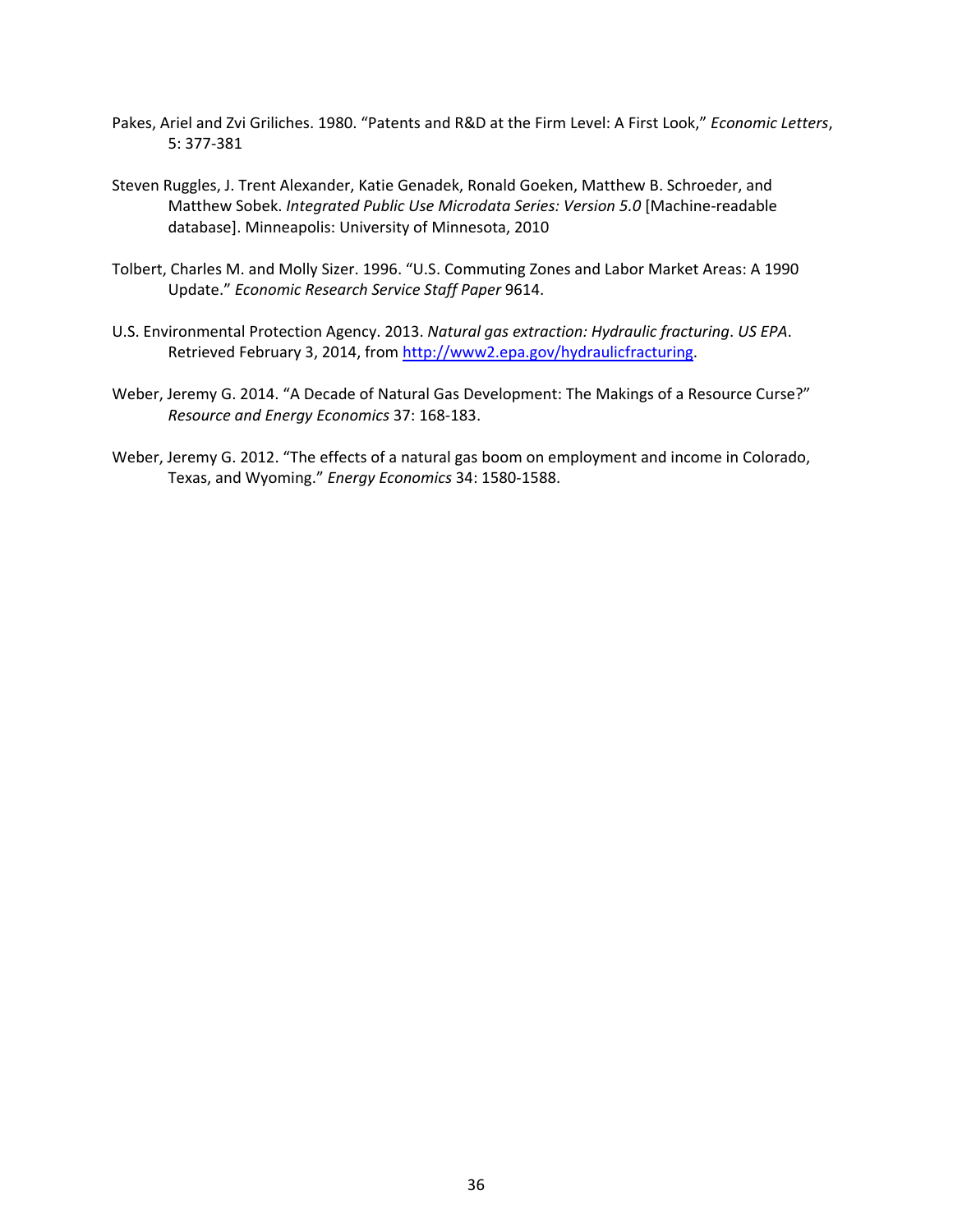



*Notes:* Figure gives estimated shale oil and gas reserves divided by 2000 population for commuting zones (1990 definition). Estimates of shale oil and gas reserves were derived by overlaying recent (2011) EIA maps of shale plays to commuting zones, separately for oil and gas, and allocating 2013 EIA estimates of play reserves to commuting zones based on the fraction of each play that they contain.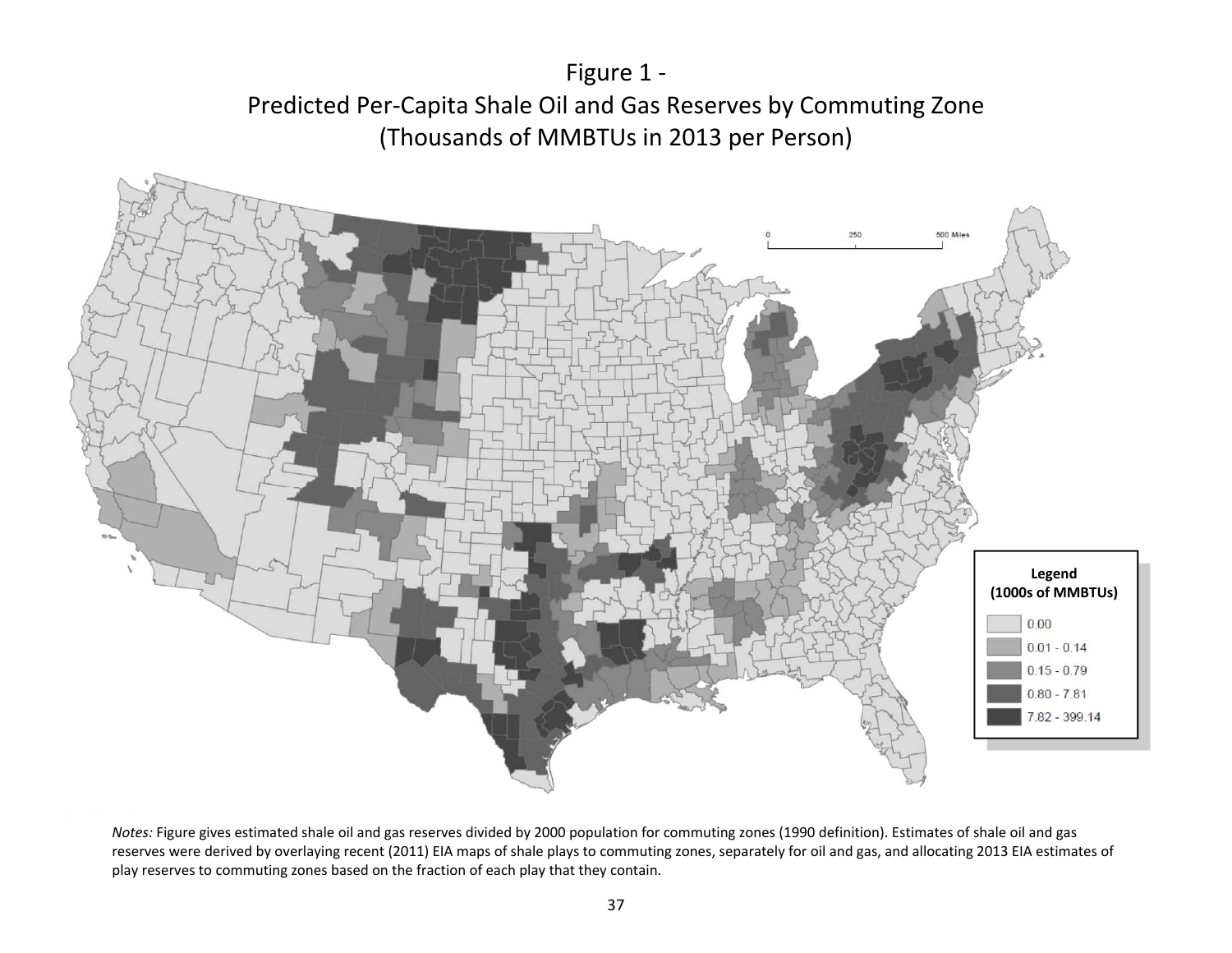

*Notes:* Data from DrillingInfo.com. Unconventional production is defined as production from horizontal and directional wells. Conventional production is defined as production from vertical and unknown wells. Sample consists of all 48 contiguous states. This graph is identical to Figure 1 in Feyrer, Mansur, and Sacerdote (2014).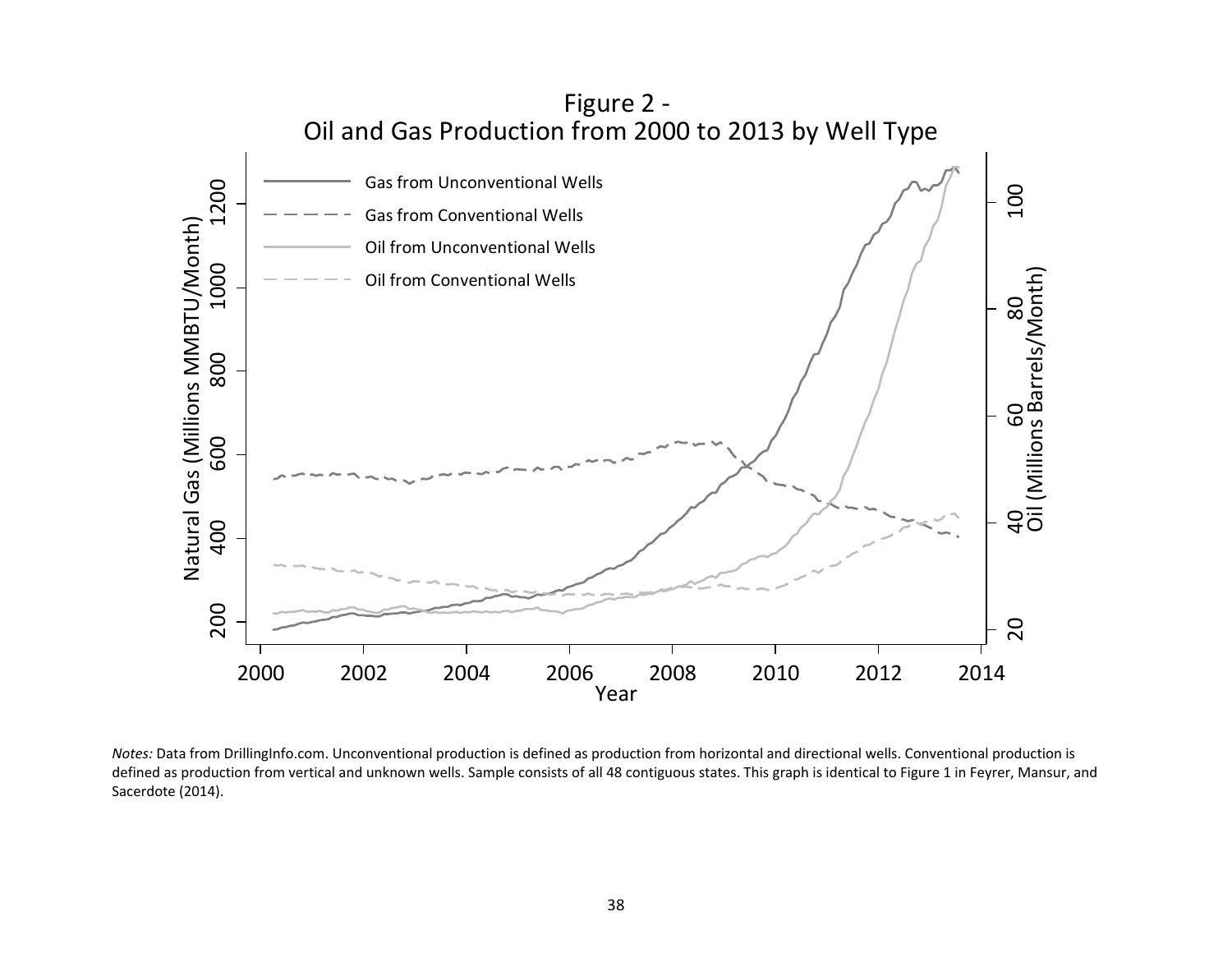

*Notes:* Graph plots yearly prices for oil and gas in real 2012 dollars. Gas prices are US natural gas wellhead prices measured in dollars per thousand cubic feet (MCF). 2013 wellhead prices were discontinued, so the December 2012 wellhead price is used in its place. Oil prices are spot prices from Cushing, Oklahoma for WTI grade crude oil measured in dollars per barrel. Real 2012 dollars are normalized using energy CPIs. Data are from the Energy Information Administration.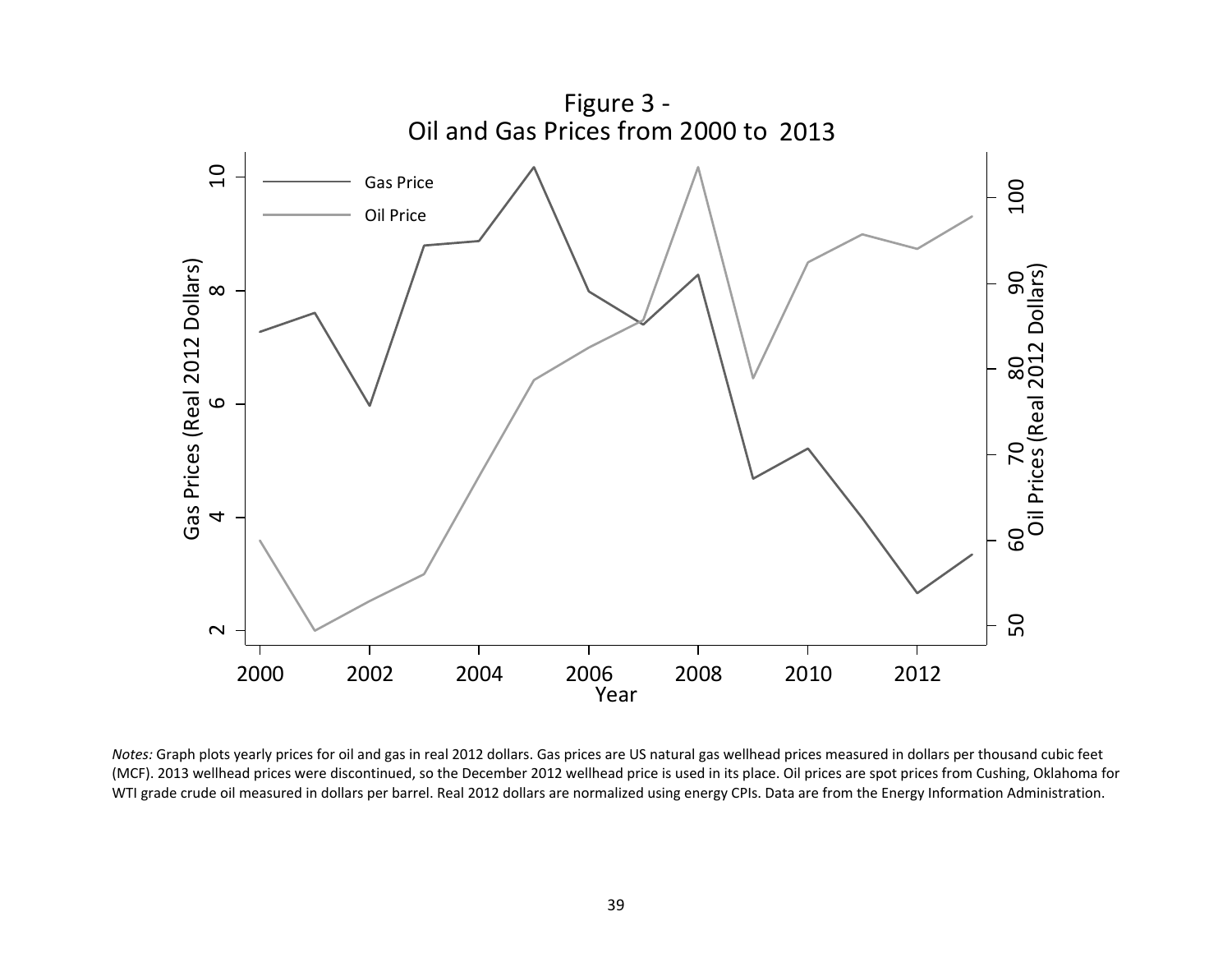



*Notes:* Graphs plot coefficients on interactions between year dummies and predicted shale oil and gas reserves per capita (measured in 1000s of MMBTUs and normalizing by year 2000 CZ population) from regressions that also include state-by-year fixed effects, commuting zone fixed effects, and interactions between year dummies and each of the year 2000 CZ characteristics summarized in Table 1, Panel C. The interaction between predicted reserves and the 2005 dummy is excluded to identify the model. Each commuting zone is given equal weight in the estimation, and inference is robust to heteroskedasticity and error correlation within states over time. Capped vertical lines represent 90 percent confidence intervals on the coefficient estimates. Data are from the 2000 Census and 2005-2013 ACS PUMS (Panel A) and DrillingInfo (Panel B). The DrillingInfo span 2000-2012, but we exclude data from 2001-2004 for consistency with the Census and ACS. Sample is limited to the 553 CZs in the 30 of the lower 48 states with any shale oil or gas reserves.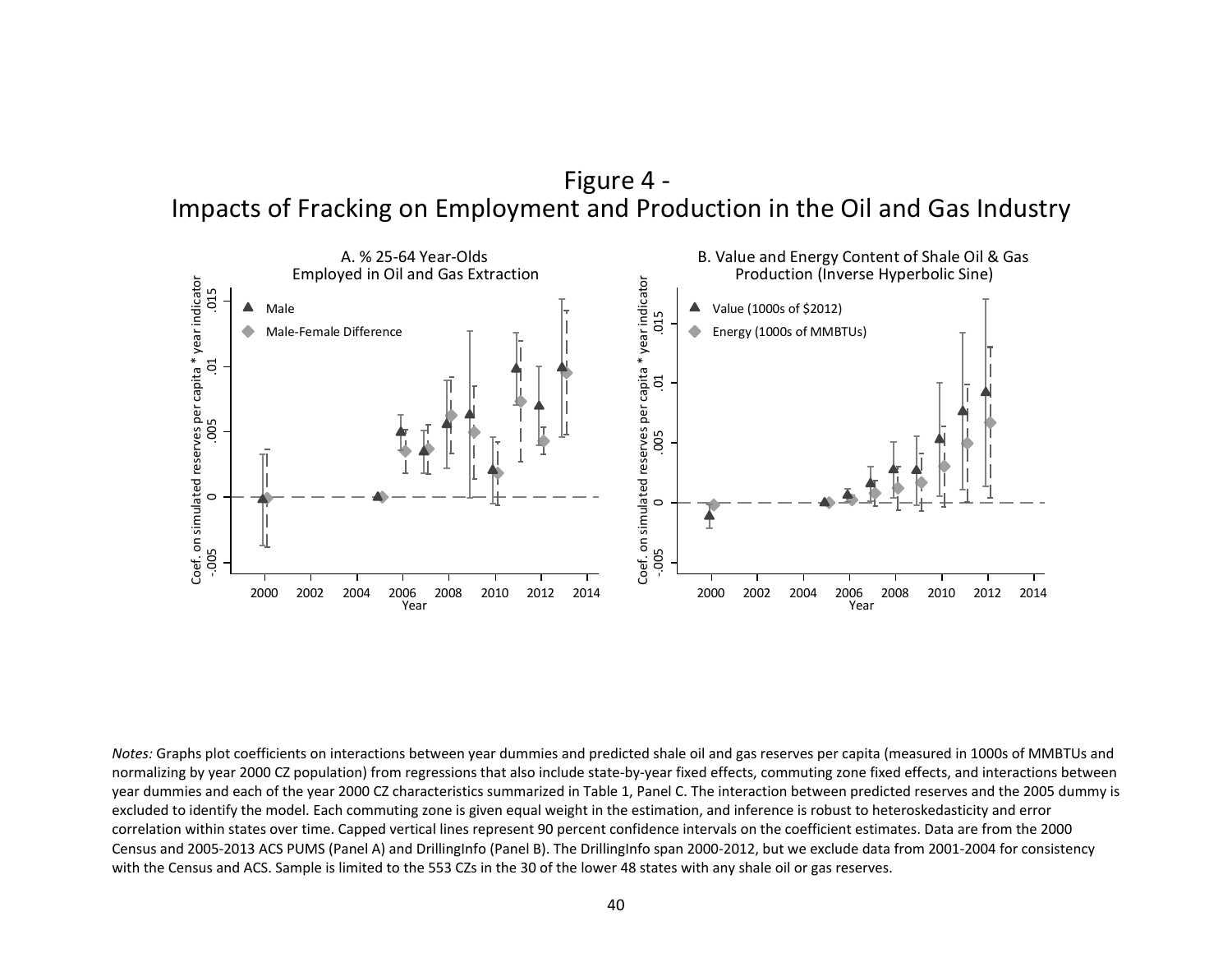

*Notes:* Graph plots coefficients on interactions between year dummies and predicted shale oil and gas reserves per capita (measured in 1000s of MMBTUs and normalizing by year 2000 population) from regressions that also include state-by-year fixed effects, commuting zone fixed effects, and interactions between year dummies and each of the year 2000 CZ characteristics summarized in Table 1, Panel C. The interaction between predicted reserves and the 2005 dummy is excluded to identify the model. Each commuting zone is given equal weight in the estimation, and inference is robust to heteroskedasticity and error correlation within states over time. Capped vertical lines represent 90 percent confidence intervals on the coefficient estimates. Data are from the 2000 Census and 2005-2013 ACS PUMS; sample is limited to the 553 CZs in the 30 of the lower 48 states with any shale oil or gas reserves. The dependent variable is the percent of 17- and 18-year-old males not currently enrolled in school and without a high school degree (triangles) or the difference in this percentage and the analogous percentage for females (diamonds).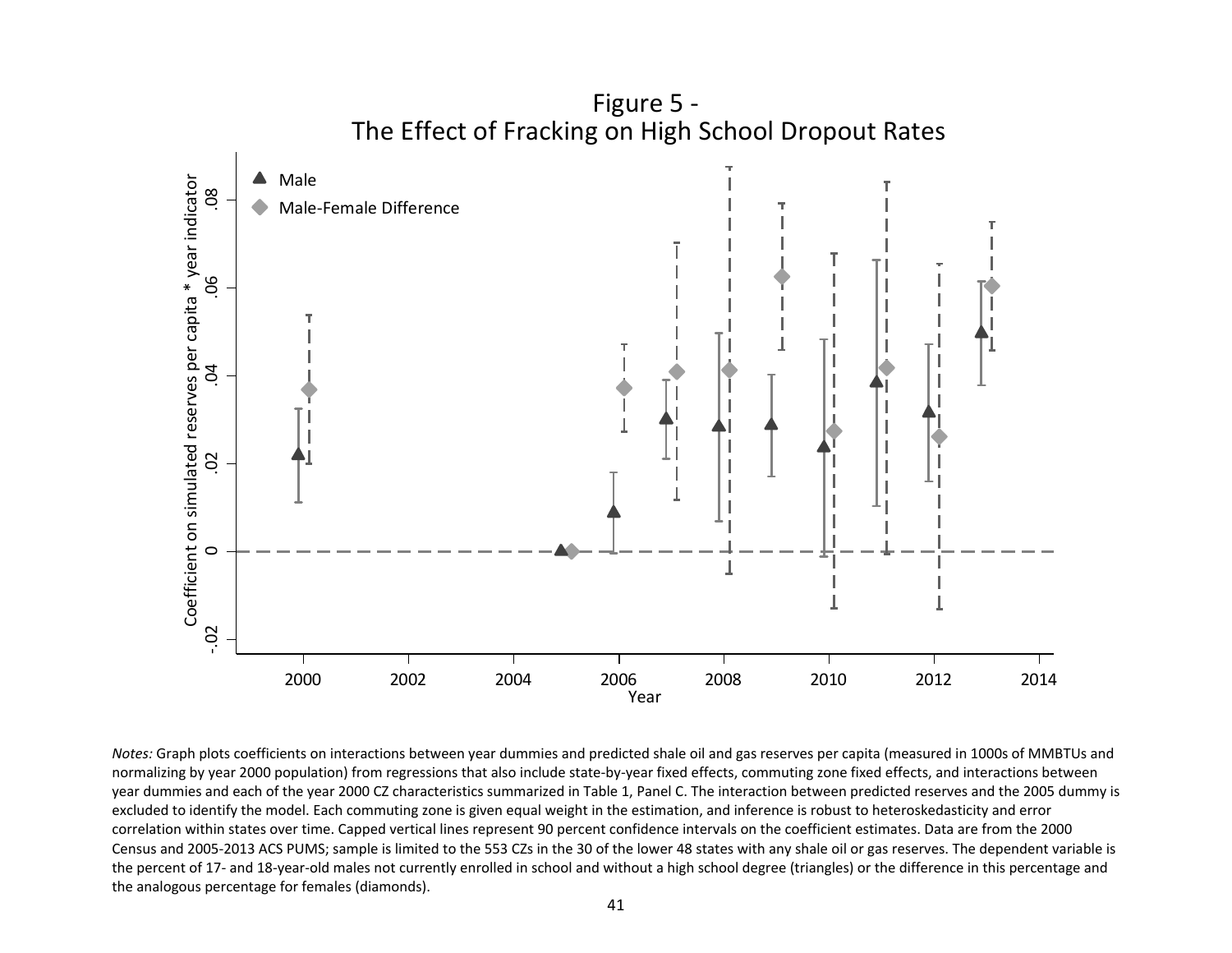

*Notes:* Graphs plot coefficients on interactions between year dummies and predicted shale oil and gas reserves per capita (measured in 1000s of MMBTUs and normalizing by year 2000 population) from regressions that also include state-by-year fixed effects, commuting zone fixed effects, and interactions between year dummies and each of the year 2000 CZ characteristics summarized in Table 1, Panel C. The interaction between predicted reserves and the 2005 dummy is excluded to identify the model. Each commuting zone is given equal weight in the estimation, and inference is robust to heteroskedasticity and error correlation within states over time. Capped vertical lines represent 90 percent confidence intervals on the coefficient estimates. Data are from the 2000 Census and 2005-2013 ACS PUMS; sample is limited to the 553 CZs in the 30 of the lower 48 states with any shale oil or gas reserves. The dependent variable in all panels is the mean adjusted log hourly wage of 25-64 year olds with the stated educational attainment. See notes to Table 6 for description of the wage adjustment.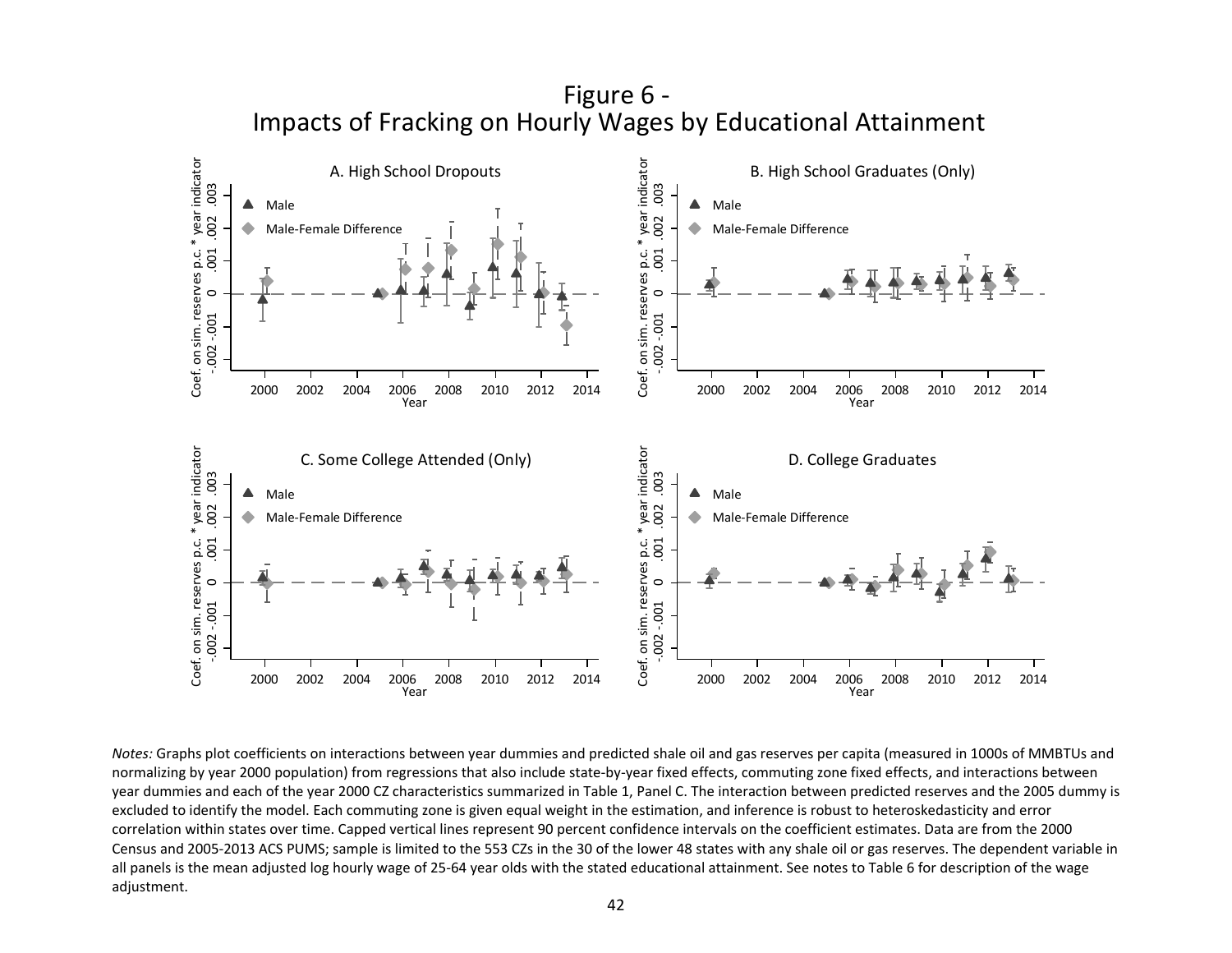

*Notes:* Graphs plot coefficients on interactions between year dummies and predicted shale oil and gas reserves per capita (measured in 1000s of MMBTUs and normalizing by year 2000 population) from regressions that also include state-by-year fixed effects, commuting zone fixed effects, and interactions between year dummies and each of the year 2000 CZ characteristics summarized in Table 1, Panel C. The interaction between predicted reserves and the 2005 dummy is excluded to identify the model. Each commuting zone is given equal weight in the estimation, and inference is robust to heteroskedasticity and error correlation within states over time. Capped vertical lines represent 90 percent confidence intervals on the coefficient estimates. Data are from the Common Core of Data (Panel A) and the 2000 Census and 2005-2013 ACS PUMS (Panels B-D); sample is limited to the 553 CZs in the 30 of the lower 48 states with any shale oil or gas reserves.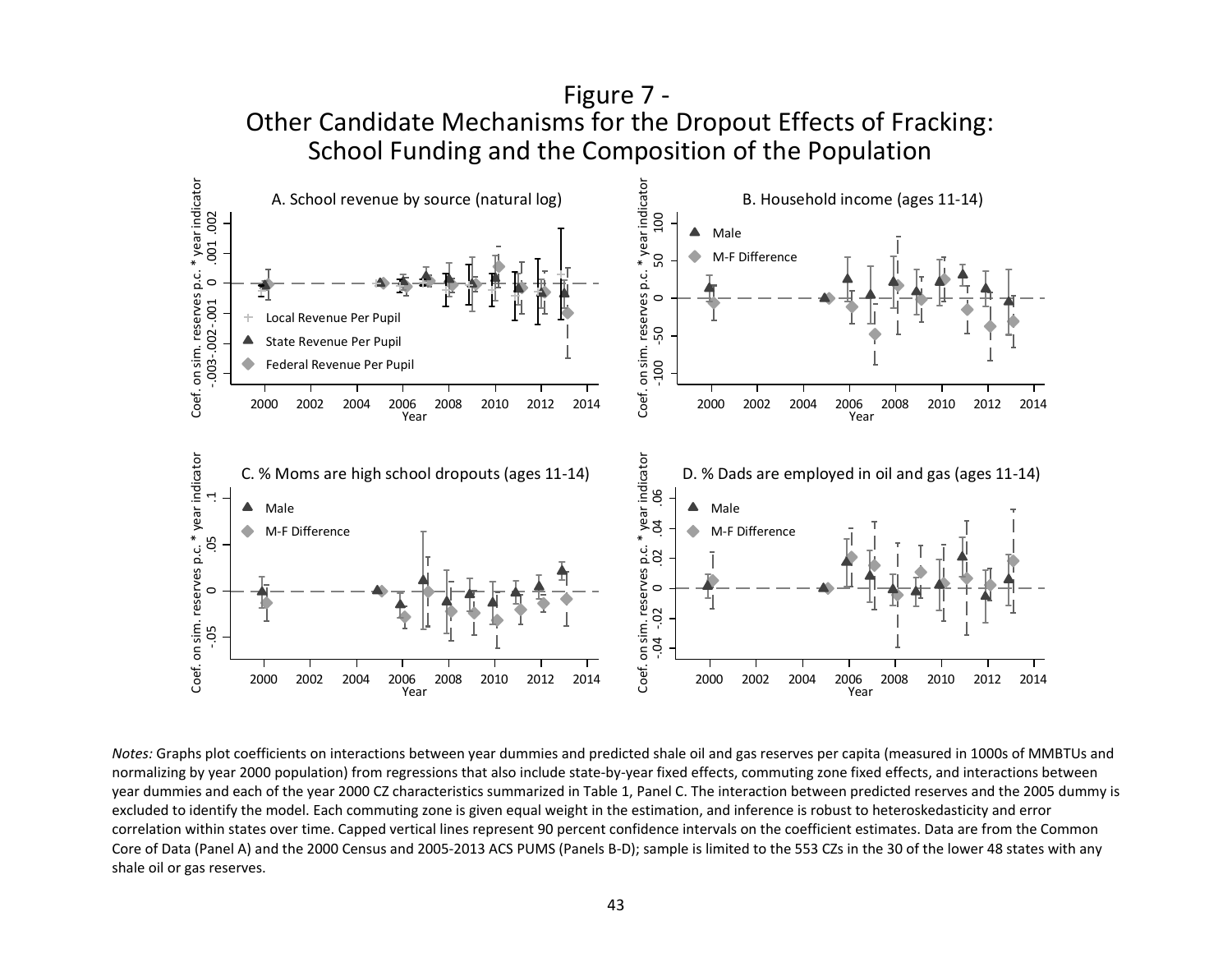## **Table 1 - Association with the Presence and Intensity of Shale Oil and Gas Reserves Baseline Commuting Zone Characteristics and their**

|                                                          |                  | Mean (sd)                                     | Coef (se)           |  |
|----------------------------------------------------------|------------------|-----------------------------------------------|---------------------|--|
|                                                          |                  | States with Any                               | on P.C. Reserves    |  |
|                                                          | Lower 48 States  | Shale Oil or Gas                              | (1000s of MMBTUs)   |  |
|                                                          | (1)              | (2)                                           | (3)                 |  |
|                                                          |                  | A. Oil and Gas Industry Characteristics, 2000 |                     |  |
| Shale oil & gas reserves per capita (1000s of MMBTUs)    | 5.420            | 7.076                                         |                     |  |
|                                                          | (27.56)          | (31.31)                                       |                     |  |
| Shale oil & gas per capita (1000s of MMBTUs)             | 0.073            | 0.095                                         | $-0.000$            |  |
|                                                          | (0.474)          | (0.540)                                       | (0.000)             |  |
| Conventional oil & gas per capita (1000s of MMBTUs)      | 0.405            | 0.528                                         | 0.002               |  |
|                                                          | (1.612)          | (1.824)                                       | (0.002)             |  |
| Employed in oil or gas extraction, male ages 25-64 (%)   | 0.859            | 1.111                                         | 0.003               |  |
|                                                          | (1.888)          | (2.093)                                       | (0.003)             |  |
| Employed in oil or gas extraction, female ages 25-64 (%) | 0.106            | 0.137                                         | 0.000               |  |
|                                                          | (0.250)          | (0.278)                                       | (0.000)             |  |
| Male-female difference (%)                               | 0.754            | 0.975                                         | 0.003               |  |
|                                                          | (1.673)          | (1.856)                                       | (0.002)             |  |
|                                                          |                  |                                               |                     |  |
|                                                          |                  | B. Educational Characteristics, 2000          |                     |  |
| High school dropout, male ages 17-18 (%)                 | 10.186           | 10.225                                        | $-0.002$            |  |
|                                                          | (4.500)          | (4.524)                                       | (0.006)             |  |
| High school dropout, female ages 17-18 (%)               | 8.624            | 8.780                                         | $-0.003$            |  |
|                                                          | (3.618)          | (3.566)                                       | (0.004)             |  |
| Male-female difference (%)                               | 1.562            | 1.445                                         | 0.001               |  |
|                                                          | (4.078)          | (4.136)                                       | (0.003)             |  |
|                                                          |                  | C. Demographic Characteristics, 2000          |                     |  |
|                                                          | 8.019            | 8.413                                         |                     |  |
| Black population share (%)                               |                  |                                               | $-0.014$            |  |
| Hispanic population share (%)                            | (12.37)<br>7.694 | (12.58)                                       | (0.008)             |  |
|                                                          | (13.58)          | 8.386                                         | 0.048<br>(0.044)    |  |
|                                                          |                  | (15.00)                                       |                     |  |
| Unemployment rate (%)                                    | 3.565            | 3.545<br>(1.294)                              | 0.001               |  |
|                                                          | (1.267)          |                                               | (0.003)             |  |
| Child poverty rate (%)                                   | 17.36            | 18.49                                         | 0.024               |  |
|                                                          | (7.657)          | (7.907)                                       | (0.015)             |  |
| Median annual household income (\$2012)                  | 46,135           | 44,834                                        | $-36.637**$         |  |
|                                                          | (9,209)          | (9,069)                                       | (15.625)            |  |
| Child disability rate (%)                                | 7.874            | 7.860                                         | $-0.006***$         |  |
|                                                          | (1.425)          | (1.438)                                       | (0.001)             |  |
| Single parent population share (%)                       | 11.65            | 11.77                                         | 0.000               |  |
|                                                          | (2.956)          | (3.132)                                       | (0.005)             |  |
| English-speaking only share (%)                          | 90.16            | 89.87                                         | $-0.038$            |  |
| Population density                                       | (11.92)          | (12.95)                                       | (0.040)             |  |
|                                                          | 227.9            | 232.3                                         | $-0.865$<br>(0.561) |  |
|                                                          | (1,013)          | (1, 135)                                      |                     |  |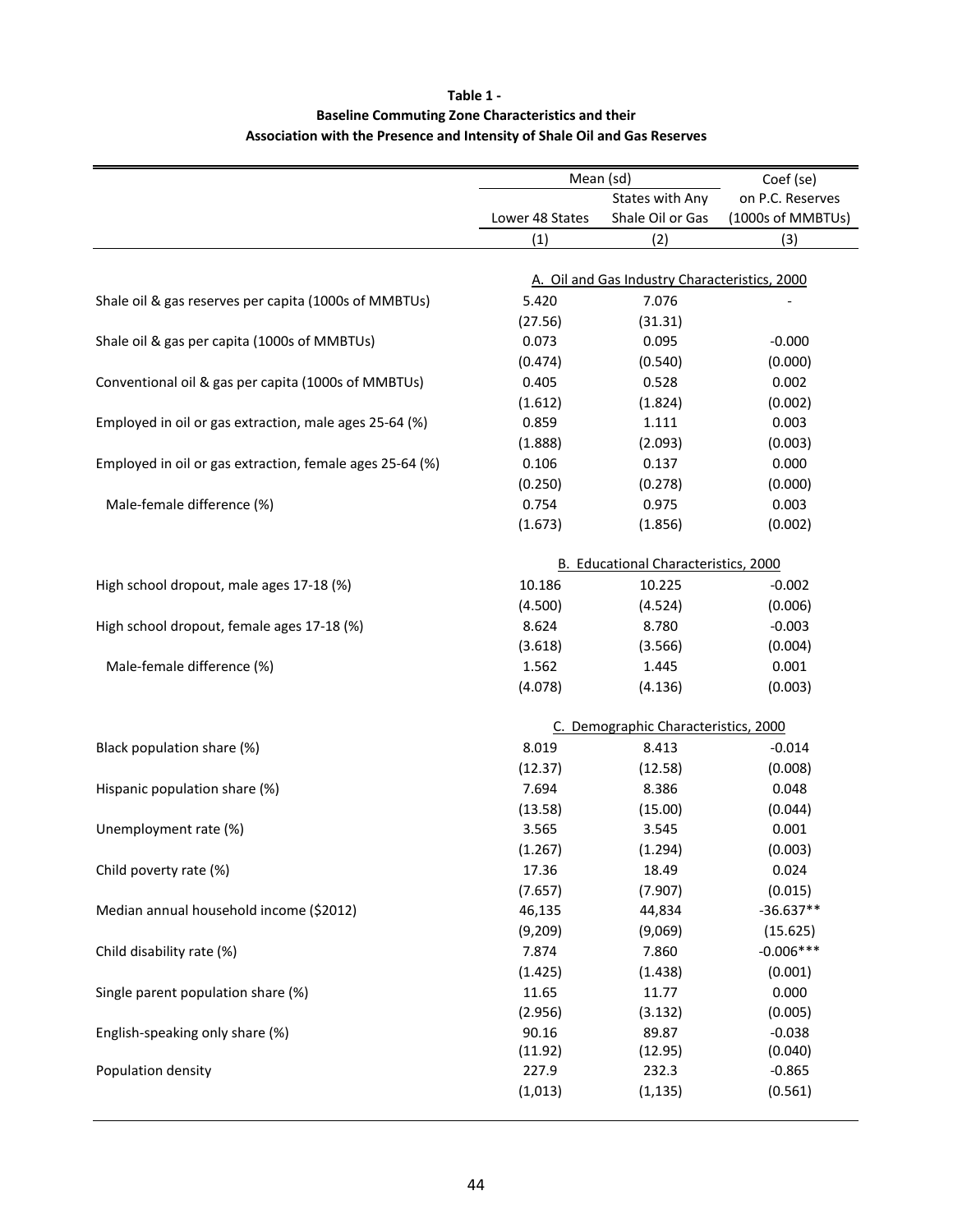## **Table 1 (continued) - Baseline Commuting Zone Characteristics and their Association with the Presence and Intensity of Shale Oil and Gas Reserves**

|                                              |                 | Mean (sd)                 | Coef (se)         |
|----------------------------------------------|-----------------|---------------------------|-------------------|
|                                              |                 | States with Any           | on P.C. Reserves  |
|                                              | Lower 48 States | Shale oil or gas          | (1000s of MMBTUs) |
|                                              |                 |                           |                   |
|                                              |                 | D. School Characteristics |                   |
| Local revenue per pupil (1999-00, \$2012)    | 3,741           | 3,696                     | $-1.708$          |
|                                              | (1,759)         | (1,749)                   | (4.752)           |
| State revenue per pupil (1999-00, \$2012)    | 5,124           | 4,946                     | $5.473***$        |
|                                              | (1, 389)        | (1, 317)                  | (1.400)           |
| Federal revenue per pupil (1999-00, \$2012)  | 782.8           | 816.8                     | 0.937             |
|                                              | (517.1)         | (555.3)                   | (0.661)           |
| Pupil-teacher ratio                          | 15.00           | 14.78                     | $-0.008**$        |
|                                              | (2.408)         | (2.411)                   | (0.004)           |
| Income-adjusted test score                   | 0.252           | $-0.166$                  | $-0.031**$        |
| (2004, 2005, and 2007, residual percentiles) | (7.987)         | (8.388)                   | (0.014)           |
| N (Commuting Zones)                          | 722             | 553                       | 553               |

*Notes:* Data were drawn from the 2000 Census PUMS (Panel A employment measures and Panel B), 2000 Census county-level tabulations (Panel C), the Common Core of Data (Panel D revenue measures) and Chetty et al. (2014) (Panel D income-adjusted test score). Due to missing data, the numbers of observations for class size and test scores (Panel D) are 692 and 693 in column 1 and 527 and 528 in columns 2 and 3.

\*\*\*, \*\*, and \* designate statistical significance at the 1%, 5%, and 10 % levels, respectively.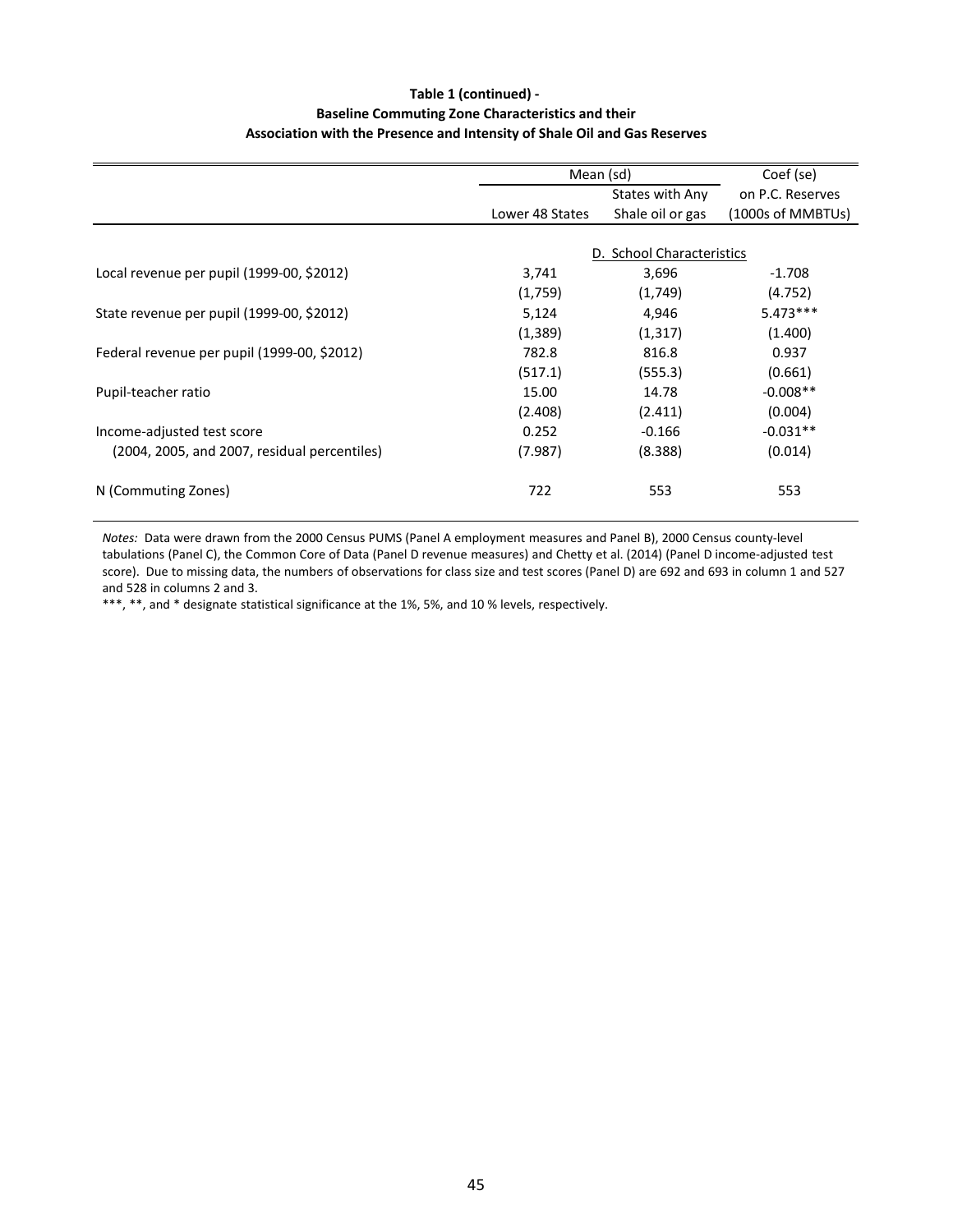|                                       |              | % 25-64 Year Olds Employed |             |                                  |            | Per-capita Shale Oil and |           | IHS‡ of value |
|---------------------------------------|--------------|----------------------------|-------------|----------------------------------|------------|--------------------------|-----------|---------------|
|                                       |              | in Oil or Gas Industry     |             |                                  |            | <b>Gas Production</b>    |           | of per-capita |
|                                       |              |                            | Male-Female | in 1000s of                      | IHS‡       | in 1000s of              | IHS‡      | conventional  |
| Dependent Variable:                   | Male         | Female                     | Difference  | real \$2012                      | of value   | <b>MMBTUs</b>            | of energy | production    |
|                                       | (1)          | (2)                        | (3)         | (4)                              | (5)        | (6)                      | (7)       | (8)           |
|                                       |              |                            |             |                                  |            |                          |           |               |
|                                       |              |                            |             | A. Difference-in-Differences     |            |                          |           |               |
| No additional controls                |              |                            |             |                                  |            |                          |           |               |
| Per-capita shale reserves             | $0.0066$ *** | $0.0012*$                  | $0.0054***$ | 0.1992                           | $0.0056**$ | 0.0156                   | $0.0034*$ | $-0.0004$     |
| x After 2005 (=1)                     | (0.0020)     | (0.0007)                   | (0.0014)    | (0.1469)                         | (0.0023)   | (0.0108)                 | (0.0018)  | (0.0002)      |
| With additional controls <sup>+</sup> |              |                            |             |                                  |            |                          |           |               |
| Per-capita shale reserves             | $0.0062***$  | 0.0010                     | $0.0052***$ | 0.1903                           | $0.0056**$ | 0.0152                   | $0.0034*$ | $-0.0003$     |
| x After 2005 (=1)                     | (0.0019)     | (0.0007)                   | (0.0012)    | (0.1457)                         | (0.0024)   | (0.0107)                 | (0.0019)  | (0.0002)      |
|                                       |              |                            |             | <b>B. Restricted Event-Study</b> |            |                          |           |               |
| With additional controls <sup>+</sup> |              |                            |             |                                  |            |                          |           |               |
| Per-capita shale reserves             | $0.0048***$  | 0.0002                     | $0.0045***$ | 0.0045                           | $0.0022**$ | 0.0005                   | 0.0008    | $0.0005***$   |
| x Years 2006-2008 (=1)                | (0.0014)     | (0.0003)                   | (0.0011)    | (0.0105)                         | (0.0009)   | (0.0007)                 | (0.0007)  | (0.0001)      |
| Per-capita shale reserves             | $0.0061***$  | 0.0014                     | $0.0048***$ | 0.1355                           | $0.0058**$ | 0.0108                   | 0.0033    | $-0.0006*$    |
| x Years 2009-2011 (=1)                | (0.0018)     | (0.0011)                   | (0.0008)    | (0.1246)                         | (0.0026)   | (0.0090)                 | (0.0020)  | (0.0003)      |
| Per-capita shale reserves             | $0.0085**$   | $0.0016**$                 | $0.0070***$ | 0.5513                           | $0.0103**$ | 0.0437                   | $0.0073*$ | $-0.0010**$   |
| x Years 2012-2013 (=1)                | (0.0031)     | (0.0007)                   | (0.0024)    | (0.3935)                         | (0.0046)   | (0.0294)                 | (0.0039)  | (0.0005)      |

### **Table 2 - The Effect of Shale Oil and Gas Reserves and the Introduction of Fracking on Employment and Production in the Oil and Gas Industry**

*Notes:* Underlying sample consists of 553 commuting zones in the 30 of the lower 48 states with any shale gas or oil reserves observed in 2000 and 2005 through 2013 inclusive. The unit of observation is a commuting zone-year, so each regression thus contains 5530 observations. Data on employment by gender of 25-64 year olds in the oil and gas extraction industry (columns 1 through 3) was drawn from the 2000 Census and the 2005 through 2013 ACS PUMS. Data on oil and gas production (columns 4 through 8) was drawn from DrillingInfo and converted into 2012 dollars using the energy CPI and MMBtus using 2012 conversion factors reported by EIA. All regressions include state-by-year fixed effects and commuting zone fixed effects, and each commuting zone is given equal weight in the estimation. Shale oil and gas reserves are measured in thousands of MMBtus. Standard errors (in parentheses) are clustered on state.

\*\*\*, \*\*, and \* designate statistical significance at the 1%, 5%, and 10% levels, respectively.

† The addiƟonal controls include each of the 2000 Census commuƟng zone characterisƟcs listed in Panel C of Table 1 interacted with After 2005 (=1) (in Panel A) or interacted with Years 2006-08 (=1), Years 2009-11 (=1), and Years 2012-13 (=1) (in Panel B).

‡ Inverse hyperbolic sine (IHS). sinh-1(*y*)=ln(*y*+sqrt(*y*2+1)). Taking the IHS, rather than the natural log, allows us to retain zeros in the estimation sample, but coefficients can be interpreted much as they would be in a log-linear model.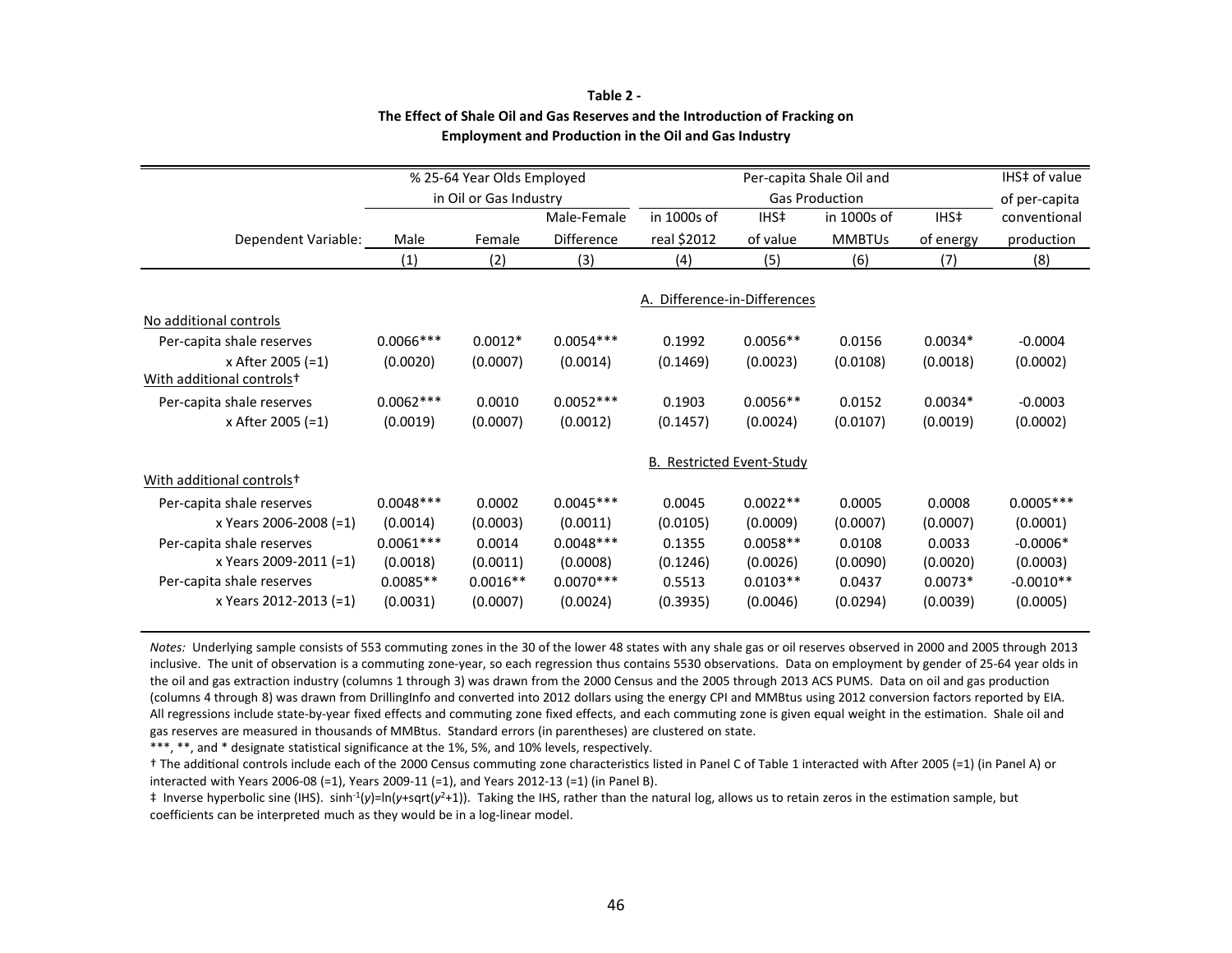| Dependent variable:                   |             |           |                   | % 17- and 18-Year-Olds Not Enrolled, No High School Degree |             |            |                        |            |
|---------------------------------------|-------------|-----------|-------------------|------------------------------------------------------------|-------------|------------|------------------------|------------|
|                                       |             |           | Male-Female       |                                                            |             |            |                        |            |
|                                       | Male        | Female    | <b>Difference</b> |                                                            | Male        |            | Male-Female Difference |            |
|                                       | <b>RF</b>   | <b>RF</b> | <b>RF</b>         |                                                            | <b>TSLS</b> | <b>OLS</b> | <b>TSLS</b>            | <b>OLS</b> |
|                                       | (1)         | (2)       | (3)               |                                                            | (4)         | (5)        | (6)                    | (7)        |
|                                       |             |           |                   | A. Reduced-Form is Difference-in-Differences               |             |            |                        |            |
| No additional controls                |             |           |                   |                                                            |             |            |                        |            |
| Per-capita shale reserves             | $0.0196***$ | $-0.0032$ | $0.0228***$       | % 25-64 Year Olds                                          | $2.974***$  | 0.126      | $4.218***$             | 0.156      |
| x After 2005 (=1)                     | (0.0035)    | (0.0078)  | (0.0058)          | in Oil and Gas Industry                                    | (0.807)     | (0.114)    | (1.179)                | (0.269)    |
| R-square                              | 0.386       | 0.320     | 0.270             | Root MSE                                                   | 6.263       | 5.522      | 8.620                  | 7.572      |
|                                       |             |           |                   | First-stage partial $F$ on inst.                           | 11.04       |            | 15.38                  |            |
| With additional controls <sup>+</sup> |             |           |                   |                                                            |             |            |                        |            |
| Per-capita shale reserves             | $0.0189***$ | $-0.0049$ | $0.0238***$       | % 25-64 Year Olds                                          | $3.040***$  | 0.118      | $4.553***$             | 0.157      |
| x After 2005 (=1)                     | (0.0031)    | (0.0089)  | (0.0082)          | in Oil and Gas Industry                                    | (0.802)     | (0.112)    | (1.475)                | (0.275)    |
| R-square                              | 0.387       | 0.321     | 0.271             | Root MSE                                                   | 6.287       | 5.519      | 8.756                  | 7.574      |
|                                       |             |           |                   | First-stage partial $F$ on inst.                           | 10.81       |            | 18.02                  |            |
|                                       |             |           |                   | <b>B. Reduced-Form is Restricted Event-Study</b>           |             |            |                        |            |
| With additional controls <sup>+</sup> |             |           |                   |                                                            |             |            |                        |            |
| Per-capita shale reserves             | $0.0114***$ | $-0.0100$ | $0.0214*$         | % 25-64 Year Olds                                          | $3.428**$   | 0.090      | $3.960**$              | 0.106      |
| x Years 2006-2008 (=1)                | (0.0036)    | (0.0093)  | (0.0114)          | in Oil and Gas Industry                                    | (1.371)     | (0.113)    | (1.819)                | (0.240)    |
| Per-capita shale reserves             | $0.0193**$  | $-0.0062$ | $0.0255**$        | Root MSE                                                   | 6.431       | 5.512      | 8.515                  | 7.566      |
| x Years 2009-2011 (=1)                | (0.0094)    | (0.0080)  | (0.0123)          | First-stage partial $F$ on inst.                           | 5.129       |            | 17.88                  |            |
| Per-capita shale reserves             | $0.0297***$ | 0.0048    | $0.0248**$        |                                                            |             |            |                        |            |
| x Years 2012-2013 (=1)                | (0.0057)    | (0.0115)  | (0.0112)          |                                                            |             |            |                        |            |
| R-square                              | 0.392       | 0.324     | 0.275             |                                                            |             |            |                        |            |

### **Table 3 - The Effect of Shale Oil and Gas Reserves and the Introduction of Fracking on High School Dropout Rates of 17- and 18-Year-Olds**

*Notes:* Underlying sample consists of 17- and 18- year-olds residing in the 553 commuting zones of the 30 of the lower 48 states with any shale gas or oil reserves, based on data from the 2000 Census and the 2005 through 2013 ACS PUMS. The unit of observation is a commuting zone-year, so each regression contains 5530 observations. Each commuting zone is given equal weight in the estimation. Shale oil and gas reserves are measured in thousands of MMBtus. Standard errors (in parentheses) are clustered on state.

\*\*\*, \*\*, and \* designate statistical significance at the 1%, 5%, and 10% levels, respectively.

†AddiƟonal controls include each of the 2000 Census commuƟng zone characterisƟcs listed in Panel C of Table 1 interacted with After 2005 (=1) (in Panel A) or interacted with Years 2006-08 (=1), Years 2009-11 (=1), and Years 2012-13 (=1) (in Panel B).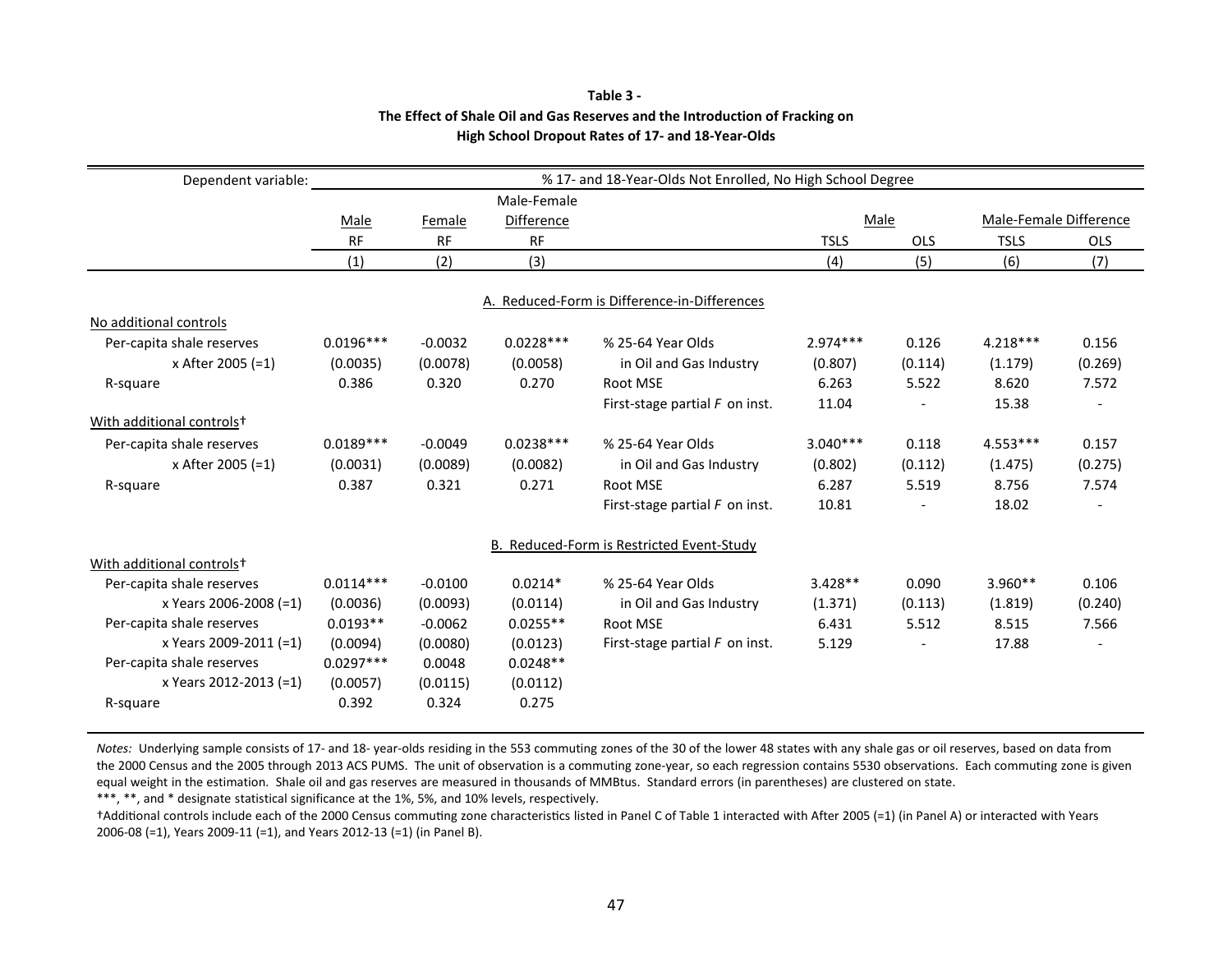| Dependent variable:                 | % 17- and 18-Year-Olds Not Enrolled, No High School Degree |             |             |                                     |                        |             |
|-------------------------------------|------------------------------------------------------------|-------------|-------------|-------------------------------------|------------------------|-------------|
|                                     |                                                            | <b>Male</b> |             |                                     | Male-Female Difference |             |
|                                     |                                                            | <b>TSLS</b> | <b>TSLS</b> |                                     | <b>TSLS</b>            | <b>TSLS</b> |
|                                     | <b>RF</b>                                                  | (Just ID)   | (Over ID)   | RF                                  | (Just ID)              | (Over ID)   |
|                                     | (1)                                                        | (2)         | (3)         | (4)                                 | (5)                    | (6)         |
|                                     |                                                            |             |             |                                     |                        |             |
|                                     |                                                            |             |             | A. Baseline Model (N=5530)          |                        |             |
| Preferred specification             | $0.0189***$                                                | $3.040***$  | $3.428**$   | $0.0238***$                         | 4.553***               | 3.960**     |
| (includes additional controls+)     | (0.0031)                                                   | (0.802)     | (1.371)     | (0.0082)                            | (1.475)                | (1.819)     |
|                                     |                                                            | [10.81]     | [5.129]     |                                     | [18.02]                | [17.88]     |
|                                     |                                                            |             |             | B. Alternative Instruments (N=5530) |                        |             |
| Value of reserves using 2003 price  | $0.0026***$                                                | 3.098 ***   | 3.538**     | $0.0031**$                          | 4.494***               | 3.929 **    |
| forecast for 2010 (1000s of \$2012) | (0.0004)                                                   | (0.834)     | (1.465)     | (0.0012)                            | (1.454)                | (1.867)     |
|                                     |                                                            | [9.470]     | [4.488]     |                                     | [16.10]                | [15.76]     |
| Value of reserves using 2012 prices | $0.0013***$                                                | 3.302 ***   | 3.889**     | $0.0014**$                          | 4.293 ***              | $3.811*$    |
| (1000s of \$2012)                   | (0.0002)                                                   | (1.005)     | (1.871)     | (0.0006)                            | (1.369)                | (2.008)     |
|                                     |                                                            | [6.574]     | [3.026]     |                                     | [11.42]                | [11.66]     |
| Simulated reserves in 2011          | $0.0319***$                                                | $2.633***$  | 2.578**     | $0.0448***$                         | 4.735***               | $3.504***$  |
| (1000s of MMBTUs)                   | (0.0075)                                                   | (0.666)     | (1.181)     | (0.0097)                            | (1.267)                | (1.018)     |
|                                     |                                                            | [19.10]     | [8.987]     |                                     | [21.31]                | [14.66]     |
| Employment impact of oil and gas    | 2.3689***                                                  | $2.788***$  | 2.918**     | 3.3639 ***                          | 4.812 ***              | 4.071**     |
| reserves separately                 | (0.8177)                                                   | (0.738)     | (1.081)     | (0.5924)                            | (1.553)                | (1.585)     |
|                                     |                                                            | [13.12]     | [9.984]     |                                     | [13.76]                | [8.164]     |
| IHS of main instrument              | 0.5984 ***                                                 | $3.511**$   | 3.530*      | $0.7515***$                         | 5.308                  | 3.814       |
|                                     | (0.1842)                                                   | (1.608)     | (1.944)     | (0.1605)                            | (3.273)                | (2.481)     |
|                                     |                                                            | [3.023]     | [4.545]     |                                     | [2.993]                | [4.271]     |
| Dummy for top quartile of           | 1.5908                                                     | 2.506***    | 2.792**     | 2.2437***                           | 4.053**                | 2.571       |
| main instrument                     | (0.9484)                                                   | (0.841)     | (1.322)     | (0.6710)                            | (1.834)                | (1.588)     |
|                                     |                                                            | [2.978]     | [5.543]     |                                     | [3.539]                | [5.922]     |
|                                     |                                                            |             |             | C. Restricted Sample (N=4470)       |                        |             |
| Dropping MT, ND, and TX             | $0.0502*$                                                  | 2.527       | 1.544*      | 0.0478                              | 2.580                  | 2.970**     |
|                                     | (0.0294)                                                   | (2.164)     | (0.817)     | (0.0488)                            | (3.198)                | (1.079)     |
|                                     |                                                            | [4.564]     | [3.461]     |                                     | [4.138]                | [3.802]     |
|                                     |                                                            |             |             | D. Weighted Estimation (N=5530)     |                        |             |
| Weighting by 2000 CZ population     | $0.0253**$                                                 | $1.991***$  | $2.081***$  | $0.0373***$                         | $3.483***$             | 2.305***    |
|                                     | (0.0122)                                                   | (0.640)     | (0.511)     | (0.0078)                            | (0.958)                | (0.739)     |
|                                     |                                                            | [10.77]     | [29.63]     |                                     | [9.417]                | [21.30]     |
|                                     |                                                            |             |             |                                     |                        |             |

## **Table 4 - Specification Checks on the Ages 17-18 Dropout Results**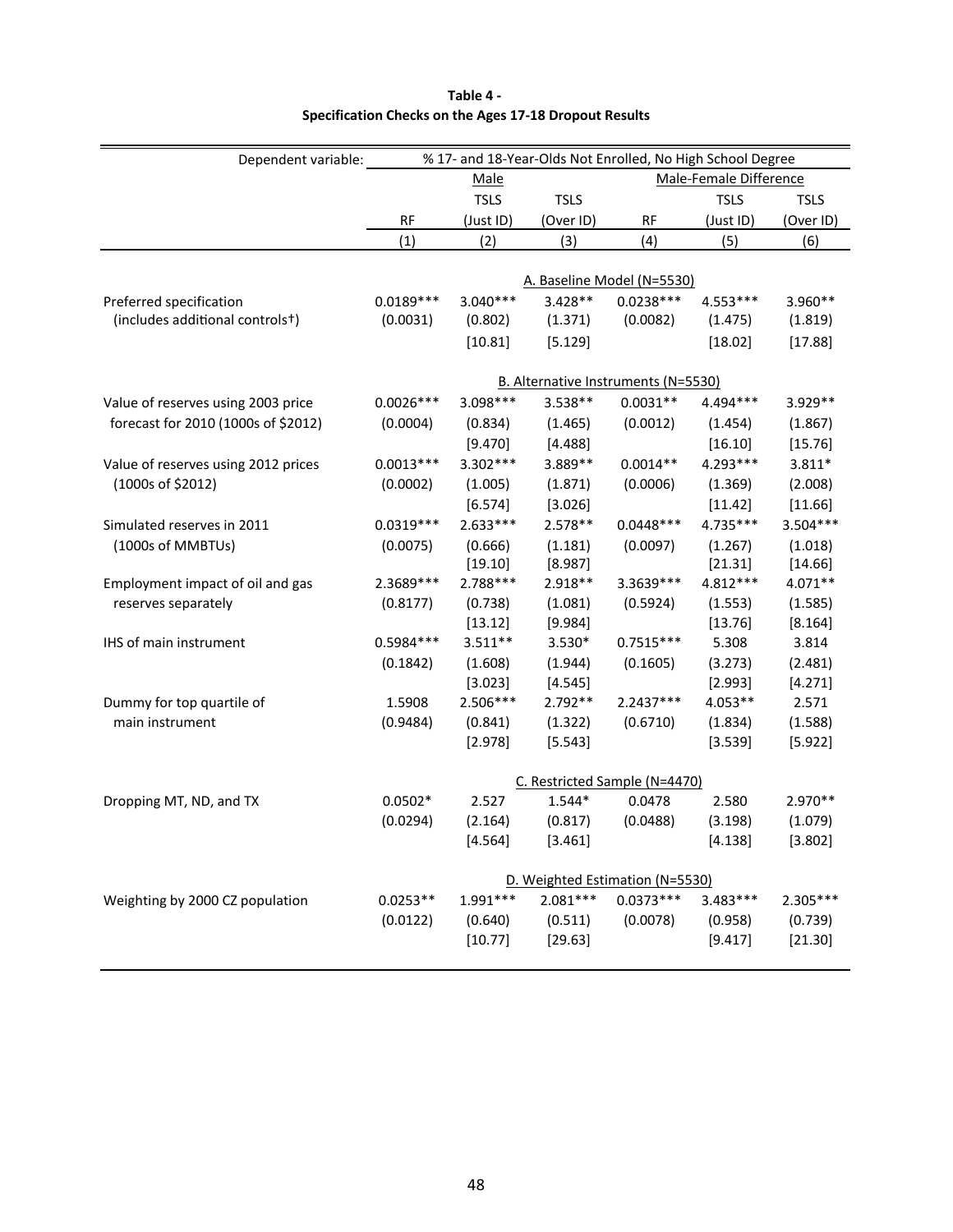| % 17- and 18-Year-Olds Not Enrolled, No High School Degree<br>Dependent variable: |             |             |             |                                         |                        |             |
|-----------------------------------------------------------------------------------|-------------|-------------|-------------|-----------------------------------------|------------------------|-------------|
|                                                                                   |             | Male        |             |                                         | Male-Female Difference |             |
|                                                                                   |             | <b>TSLS</b> | <b>TSLS</b> |                                         | <b>TSLS</b>            | <b>TSLS</b> |
|                                                                                   | <b>RF</b>   | (Just ID)   | (Over ID)   | RF                                      | (Just ID)              | (Over ID)   |
|                                                                                   | (1)         | (2)         | (3)         | (4)                                     | (5)                    | (6)         |
|                                                                                   |             |             |             |                                         |                        |             |
|                                                                                   |             |             |             | <b>E. Restricted Age Estimations</b>    |                        |             |
| 15- to 16-year olds (N=5530)                                                      | 0.0013      | 0.210       | 0.261       | 0.0001                                  | 0.024                  | 0.200       |
|                                                                                   | (0.0019)    | (0.320)     | (0.398)     | (0.0046)                                | (0.888)                | (1.092)     |
|                                                                                   |             | [10.81]     | [5.129]     |                                         | [18.02]                | [17.88]     |
| 17- to 18-year olds +                                                             | $0.0186***$ | $2.837***$  | 3.348*      | 0.0122                                  | $2.195**$              | $1.778**$   |
| CSL exit age of $\leq 16$ (N=1900)                                                | (0.0057)    | (0.754)     | (1.682)     | (0.0085)                                | (0.830)                | (0.636)     |
|                                                                                   |             | $[4.06]$    | $[8.79]$    |                                         | $[6.10]$               | [39.82]     |
|                                                                                   |             |             |             | <u>F. Effects of Migration (N=5530)</u> |                        |             |
| Outcome is dropout (ages 17-18)                                                   | 0.0016      | 0.261       | 0.174       | $0.0068*$                               | $1.311*$               | 1.160       |
|                                                                                   |             |             |             |                                         |                        |             |
| and recent cross-PUMA migrant                                                     | (0.0013)    | (0.209)     | (0.249)     | (0.0040)                                | (0.770)                | (0.895)     |
|                                                                                   |             | [10.81]     | [5.129]     |                                         | [18.02]                | [17.88]     |
| Outcome is dropout (ages 17-18)                                                   | $0.0173***$ | $2.779***$  | $3.253**$   | $0.0169***$                             | $3.242***$             | 2.799**     |
| and not recent cross-PUMA migrant                                                 | (0.0027)    | (0.733)     | (1.206)     | (0.0052)                                | (0.873)                | (1.038)     |
|                                                                                   |             | [10.81]     | [5.129]     |                                         | [18.02]                | [17.88]     |

## **Table 4 (cont'd) - Specification Checks on the Ages 17-18 Dropout Results**

*Notes:* Underlying sample consists of 17- and 18-year-olds residing in the 553 commuting zones in the 30 of the lower 48 states with any shale gas or oil reserves, based on data from the 2000 Census and the 2005 through 2013 ACS PUMS. The unit of observation is a commuting zone-year, so each regression contains 5530 observations, unless otherwise noted. All regressions include state-by-year fixed effects, commuting zone fixed effects, and interactions betweeen each of the 2000 Census characteristics listed in Panel C of Table 1 with After 2005 (=1) (in columns 1, 2, 4, and 5) and with with Years 2006-08 (=1), Years 2009-11 (=1), and Years 2012-13 (=1) (in columns 3 and 6). Unless otherwise noted, each commuting zone is given equal weight in the estimation, and shale oil and gas reserves are measured in thousands of MMBtus. Standard errors (in parentheses) are clustered on state. First-stage partial F-statistics on the instrument(s) are given in square brackets under the TSLS coefficient estimates.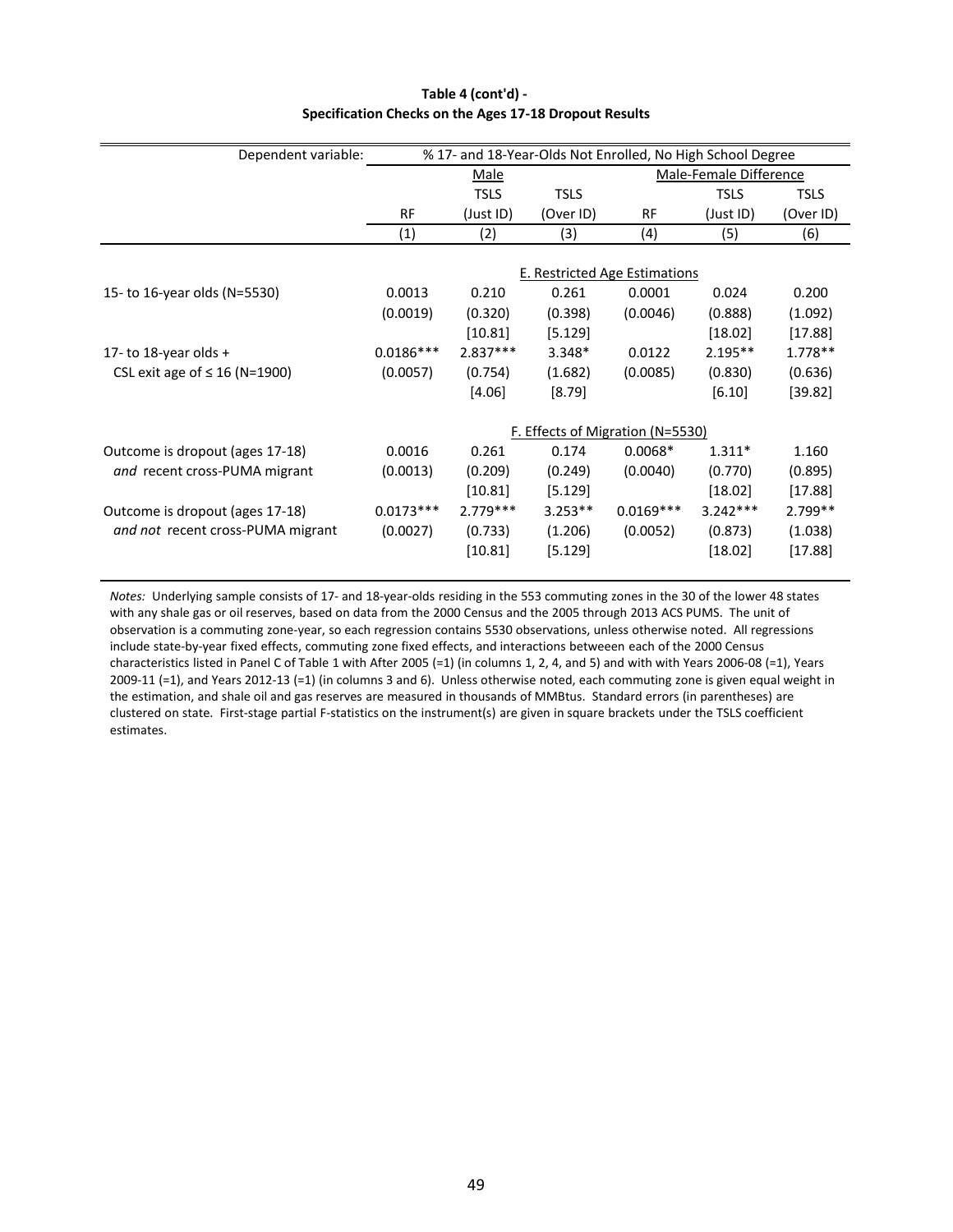## **Table 5 - Educational Attainment of Employed Adults Ages 25-64 by Industry and Occupation, 2006-2013**

|                                                       | Percent of |         |                 | Percent of Employed Workers |           |           |
|-------------------------------------------------------|------------|---------|-----------------|-----------------------------|-----------|-----------|
|                                                       | Employment | Percent | High School     | High School                 | College   | College   |
|                                                       | (Industry) | Male    | <b>Dropouts</b> | Graduates                   | Attendees | Graduates |
| All employed workers                                  | 100        | 52.6    | 5.8             | 26.6                        | 32.1      | 35.4      |
| Employed in Oil and Gas Industry                      | 0.38       | 84.0    | 9.3             | 35.6                        | 29.2      | 25.9      |
| <b>Extractive Occupations</b>                         | 19.5       | 98.2    | 18.3            | 50.5                        | 26.1      | 5.1       |
| <b>Transportation and Material Moving Occupations</b> | 11.2       | 96.8    | 16.0            | 51.2                        | 27.9      | 4.9       |
| <b>Construction Trades</b>                            | 11.7       | 98.3    | 10.7            | 46.2                        | 33.2      | 9.8       |
| <b>Mechanic and Repairer Occupations</b>              | 6.4        | 98.2    | 13.3            | 46.3                        | 33.4      | 7.0       |
| Machine Operators, Assemblers, and Inspectors         | 3.5        | 95.8    | 14.2            | 49.6                        | 31.3      | 4.9       |
| <b>Employed in Construction Industry</b>              | 6.79       | 90.0    | 13.3            | 42.7                        | 30.8      | 13.2      |

*Notes:* Data are from the 2006 through 2013 ACS PUMS.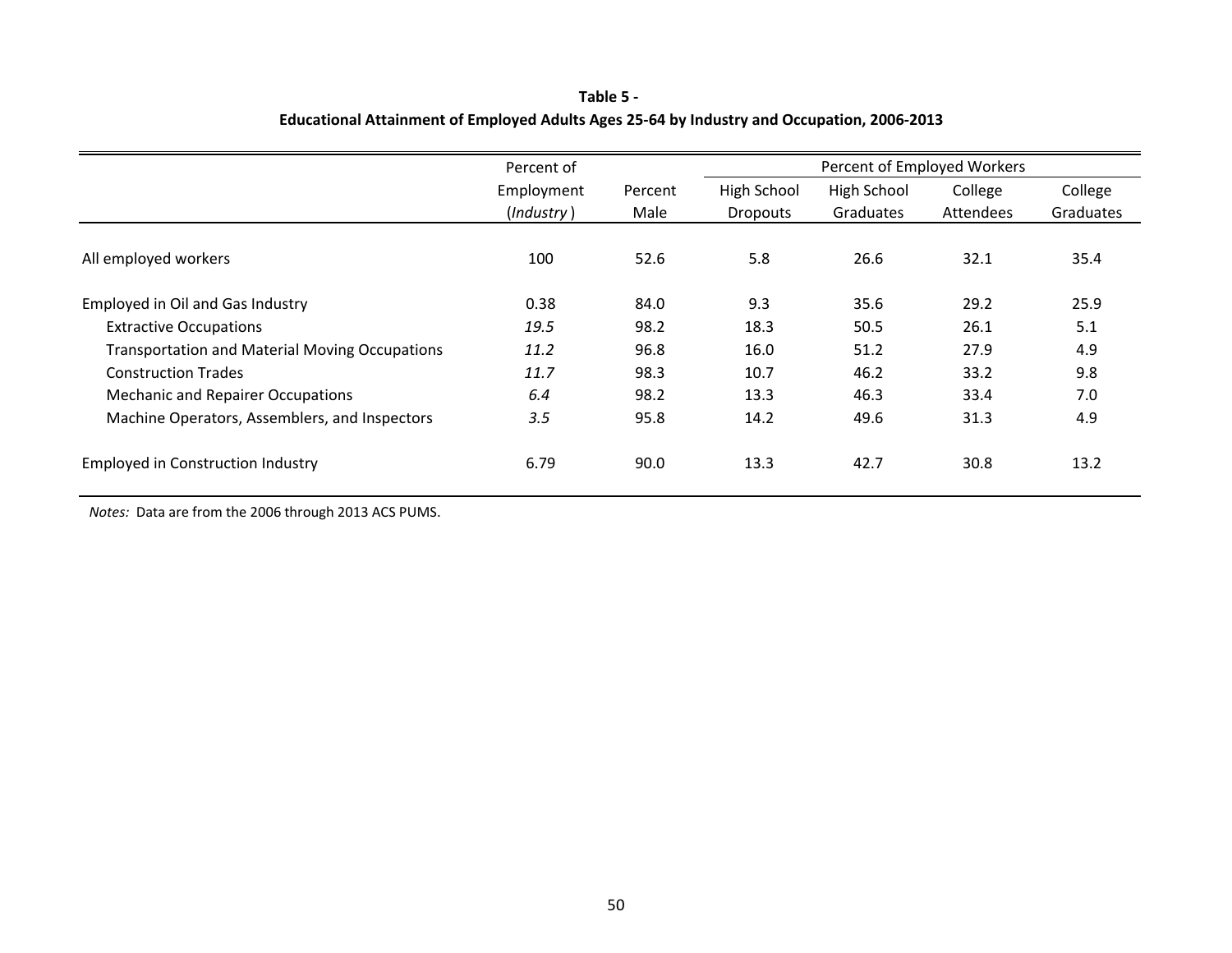|                           |             | Mean Adjusted Log Hourly Wage of: |                                  |             |                |
|---------------------------|-------------|-----------------------------------|----------------------------------|-------------|----------------|
|                           | High School | High School                       | College                          | College     | p-value:       |
| Dependent Variable:       | Dropouts    | Graduates                         | Attendees                        | Graduates   | = coefficients |
|                           | (1)         | (2)                               | (3)                              | (4)         | (5)            |
|                           |             |                                   |                                  |             |                |
|                           |             |                                   | A. Difference-in-Differences     |             |                |
| Men                       |             |                                   |                                  |             |                |
| Per-capita shale reserves | 0.0003      | $0.0003*$                         | $0.0002**$                       | 0.0001      | 0.017          |
| x After 2005 (=1)         | (0.0003)    | (0.0002)                          | (0.0001)                         | (0.0001)    |                |
|                           |             | [0.932]                           | [0.542]                          | [0.295]     |                |
| <b>Women</b>              |             |                                   |                                  |             |                |
| Per-capita shale reserves | $-0.0001$   | 0.0001                            | 0.0001                           | $-0.0000$   | 0.069          |
| x After 2005 (=1)         | (0.0001)    | (0.0002)                          | (0.0001)                         | (0.0000)    |                |
|                           |             | [0.120]                           | [0.252]                          | [0.438]     |                |
| Male-Female Difference    |             |                                   |                                  |             |                |
| Per-capita shale reserves | 0.0004      | 0.0002                            | 0.0001                           | 0.0001      | 0.453          |
| x After 2005 (=1)         | (0.0002)    | (0.0001)                          | (0.0002)                         | (0.0001)    |                |
|                           |             | [0.413]                           | [0.140]                          | [0.154]     |                |
|                           |             |                                   |                                  |             |                |
|                           |             |                                   | <b>B. Restricted Event-Study</b> |             |                |
| Male-Female Difference    |             |                                   |                                  |             |                |
| Per-capita shale reserves | $0.0008**$  | 0.0001                            | 0.0001                           | $-0.0000$   | 0.021          |
| x Years 2006-08 (=1)      | (0.0003)    | (0.0001)                          | (0.0001)                         | (0.0001)    |                |
|                           |             | [0.050]                           | [0.043]                          | [0.008]     |                |
| Per-capita shale reserves | $0.0007*$   | 0.0002                            | 0.0000                           | 0.0001      | 0.209          |
| x Years 2009-11 (=1)      | (0.0004)    | (0.0001)                          | (0.0002)                         | (0.0001)    |                |
|                           |             | [0.199]                           | [0.044]                          | [0.067]     |                |
| Per-capita shale reserves | $-0.0007**$ | $0.0002*$                         | 0.0002                           | $0.0004***$ | 0.009          |
| x Years 2012-13 (=1)      | (0.0002)    | (0.0001)                          | (0.0001)                         | (0.0001)    |                |
|                           |             | [0.003]                           | [0.011]                          | [0.003]     |                |

## **Table 6 - The Effect of Shale Oil and Gas Reserves and the Introduction of Fracking on Wage Trends, by Educational Attainment and Gender**

*Notes:* Underlying sample consists of the 553 commuting zones in 30 of the the lower 48 states with any shale gas or oil reserves for 2000 and 2005 through 2013 inclusive. The unit of observation is a commuting zone-year, so each regression contains 5530 observations. Data on hourly wages by educational attainment for 25 to 64 year olds in the civilian labor force were drawn from the 2000 Census and the 2005 through 2013 ACS PUMS. Individual hourly wages were windsorized at \$2 and \$200 (real 1999 dollars), and commuting zone specific means were adjusted for a quartic in age, years of education (with separate effects for cohorts born before versus after 1950), and dummies for black race and Hispanic ethnicity. All regressions include state-by-year fixed effects, commuting zone fixed effects, and interactions between each of the 2000 Census commuting zone characteristics listed in Panel C of Table 1 with After 2005 (=1) (Panel A) and with Years 2006-08 (=1), Years 2009-11 (=1), and Years 2012-13 (=1) (Panel B). Each commuting zone is given equal weight in the estimation. Shale oil and gas reserves are measured in thousands of MMBtus. Standard errors are in parentheses; p-values on a test of the difference in coefficients across education categories (compared to high school dropout) are in square brackets. Inference is robust to heteroskedasticity and error correlation within states over time. \*\*\*, \*\*, and \* designate statistical significance at the 1%, 5%, and 10% levels, respectively.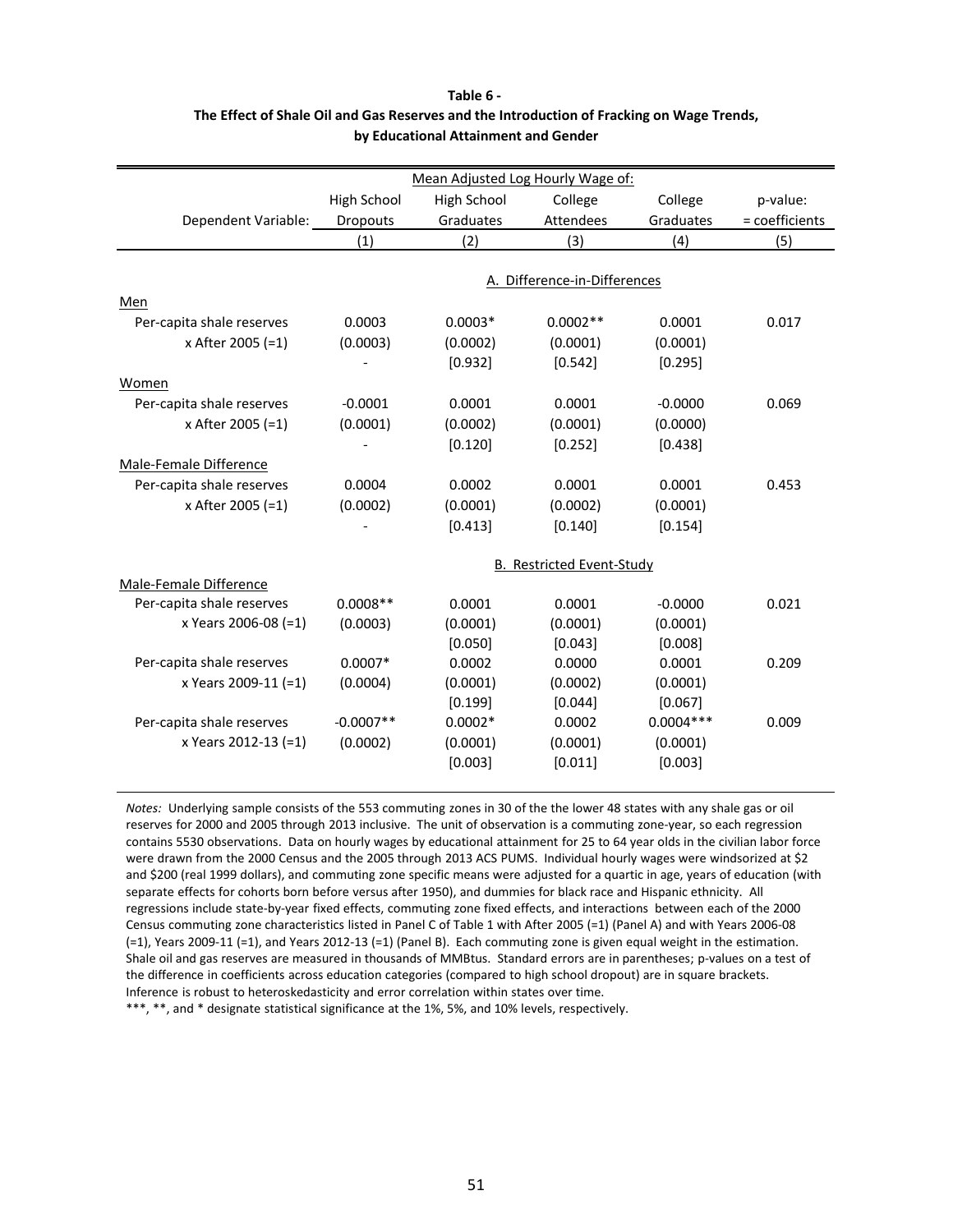|                        | Natural Log of Per-Pupil (in levels of real \$2012): |           |           |                              |           |               |  |
|------------------------|------------------------------------------------------|-----------|-----------|------------------------------|-----------|---------------|--|
|                        | Total                                                | Total     | Federal   | State                        | Local     | Pupil-Teacher |  |
| Dependent Variable:    | Spending                                             | Revenue   | Revenue   | Revenue                      | Revenue   | Ratio         |  |
|                        | (1)                                                  | (2)       | (3)       | (4)                          | (5)       | (6)           |  |
|                        |                                                      |           |           |                              |           |               |  |
|                        |                                                      |           |           | A. Year 2000 means (levels)  |           |               |  |
|                        | 9506                                                 | 9459      | 816.8     | 4946                         | 3696      | 14.78         |  |
|                        |                                                      |           |           |                              |           |               |  |
|                        |                                                      |           |           | B. Difference-in-Differences |           |               |  |
| Per-capita Reserves    | $-0.0001$                                            | $-0.0001$ | $-0.0001$ | $-0.0000$                    | 0.0000    | $0.0040***$   |  |
| x After 2005 (=1)      | (0.0003)                                             | (0.0002)  | (0.0001)  | (0.0003)                     | (0.0004)  | (0.0011)      |  |
|                        |                                                      |           |           |                              |           |               |  |
|                        |                                                      |           |           | C. Restricted Event-Study    |           |               |  |
| Per-capita Reserves    | $-0.0002$                                            | $-0.0000$ | $-0.0000$ | 0.0002                       | 0.0000    | $0.0014***$   |  |
| x Years 2006-2008 (=1) | (0.0002)                                             | (0.0002)  | (0.0002)  | (0.0002)                     | (0.0002)  | (0.0002)      |  |
| Per-capita Reserves    | $-0.0001$                                            | $-0.0000$ | 0.0001    | 0.0000                       | $-0.0001$ | $0.0045**$    |  |
| x Years 2009-2011 (=1) | (0.0003)                                             | (0.0003)  | (0.0002)  | (0.0004)                     | (0.0004)  | (0.0018)      |  |
| Per-capita Reserves    | $-0.0004$                                            | $-0.0002$ | $-0.0006$ | $-0.0003$                    | 0.0001    | $0.0070***$   |  |
| x Years 2012-2013 (=1) | (0.0003)                                             | (0.0002)  | (0.0005)  | (0.0003)                     | (0.0007)  | (0.0021)      |  |
|                        |                                                      |           |           |                              |           |               |  |

### **Table 7 - Alternative Mechanisms: The Effect of Shale Oil and Gas Reserves and the Introduction of Fracking on School Resources**

*Notes:* Underlying sample consists of the 553 commuting zones in the 30 of the lower 48 states with any shale oil or gas reserves, based on data from the 1999-2000 and 2004-05 to 2010-11 school years. Data were drawn from the Common Core of Data. The unit of observation is a commuting zone-year. Each regression in columns 1 through 5 contains 5530 observations. Due to missing data, class size regressions (column 6) contain 5457 observations. All regressions include state-by-year fixed effects, commuting zone fixed effects, and interactions between each of the 2000 Census commuting zone characteristics listed in Table 1 with After 2005 (=1) (in Panel B) and Years 2006-08 (=1), Years 2009-11 (=1), and Years 2012-13 (Panel C). Each commuting zone is given equal weight in the estimation. Shale oil and gas reserves are measured in thousands of MMBtus. Standard errors (in parentheses) are clustered on state.

\*\*\*, \*\*, and \* designate statistical significance at the 1%, 5%, and 10% levels, respectively.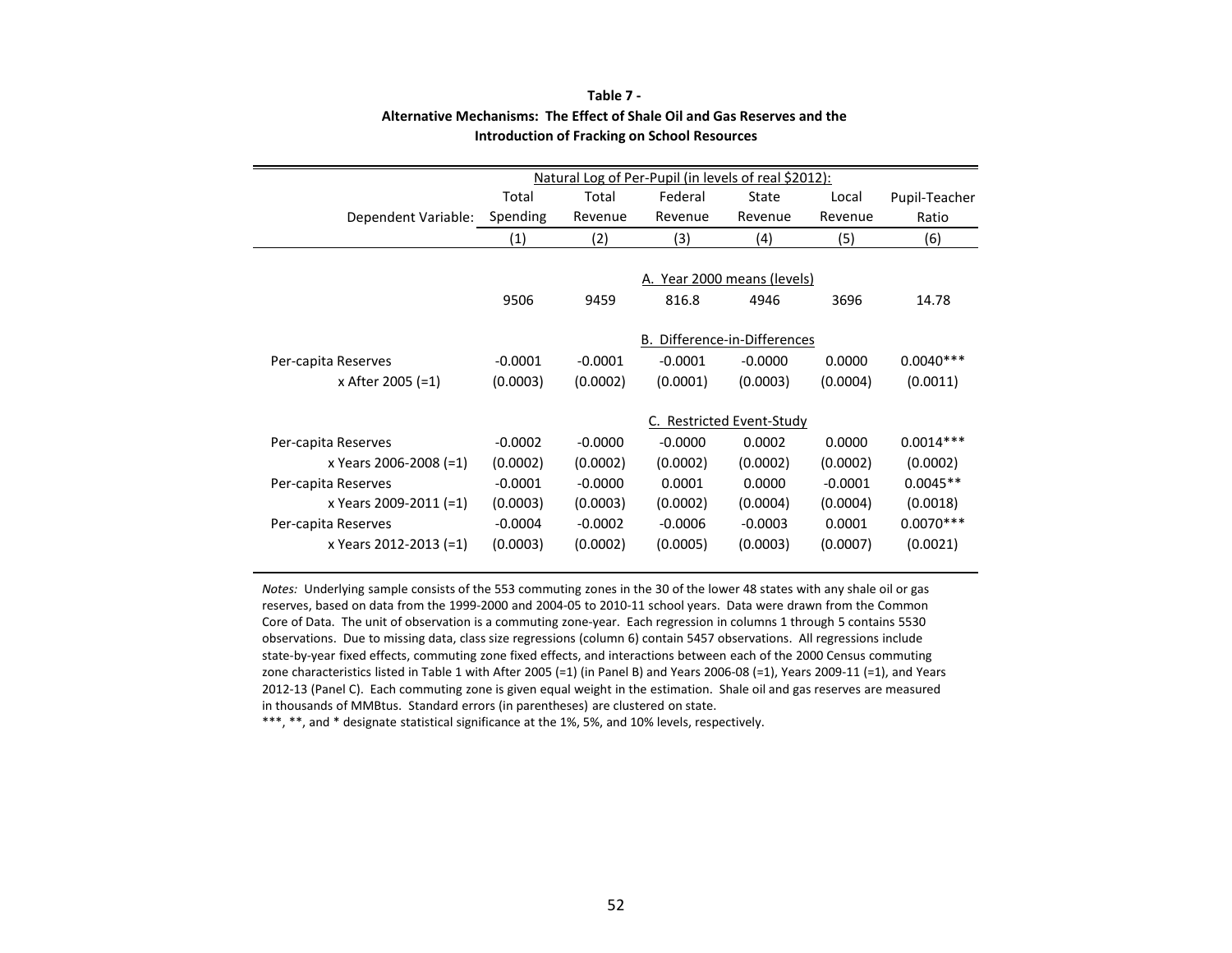## **Table 8 - Alternative Mechanisms: The Effect of Shale Oil and Gas Reserves and the Introduction of Fracking on Population Characteristics**

|                                     |             |                                       | Male-Female       |
|-------------------------------------|-------------|---------------------------------------|-------------------|
|                                     | Male        | Female                                | <b>Difference</b> |
|                                     |             |                                       |                   |
|                                     |             | A. Characteristics of 17-18 year olds |                   |
| % Black                             |             |                                       |                   |
| Year 2000 Mean                      | 10.13       | 10.05                                 | 0.07              |
| Per-capita Reserves                 | 0.0037      | 0.0018                                | 0.0025            |
| x After 2005 (=1)                   | (0.0022)    | (0.0017)                              | (0.0030)          |
| % Hispanic                          |             |                                       |                   |
| Year 2000 Mean                      | 10.78       | 10.19                                 | 0.59              |
| Per-capita Reserves                 | $-0.0015$   | 0.0036                                | $-0.0044$         |
| x After 2005 (=1)                   | (0.0023)    | (0.0069)                              | (0.0056)          |
|                                     |             |                                       |                   |
|                                     |             | B. Characteristics of 11-14 year olds |                   |
| Household income (real \$2012)      |             |                                       |                   |
| Year 2000 Mean                      | 69,543      | 70,031                                | $-488.5$          |
| Per-capita Reserves                 | 8.28        | 17.84                                 | $-9.55$           |
| x After 2005 (=1)                   | (7.53)      | (14.07)                               | (7.21)            |
| % Mom is high school dropout        |             |                                       |                   |
| Year 2000 Mean                      | 15.59       | 15.57                                 | 0.02              |
| Per-capita Reserves                 | $-0.0005$   | $0.0117**$                            | $-0.0122$         |
| x After 2005 (=1)                   | (0.0069)    | (0.0047)                              | (0.0078)          |
| % Dad works in oil and gas industry |             |                                       |                   |
| Year 2000 Mean                      | 1.44        | 1.55                                  | $-0.11$           |
| Per-capita Reserves                 | $0.0050***$ | $-0.0014$                             | 0.0064            |
| x After 2005 (=1)                   | (0.0016)    | (0.0078)                              | (0.0082)          |
|                                     |             |                                       |                   |

*Notes:* Underlying sample consists of 17- and 18-year-olds (Panel A) or 11- to 14-year-olds (Panel B) living in the 553 commuting zones in the 30 of the lower 48 states with any shale gas or oil reserves, based on data from the 2000 Census and the 2005 through 2013 ACS PUMS. The unit of observation is a commuting zone-year, so each regression contains 5530 observations. All regressions include year fixed effects, commuting zone fixed effects, and interactions between each of the 2000 Census commuting zone characteristics listed in Panel C Table 1 with After 2005 (=1). Each commuting zone is given equal weight in the estimation. Shale oil and gas reserves are measured in thousands of MMBtus. Standard errors (in parentheses) are clustered on state.

\*\*\*, \*\*, and \* designate statistical significance at the 1%, 5%, and 10% levels, respectively.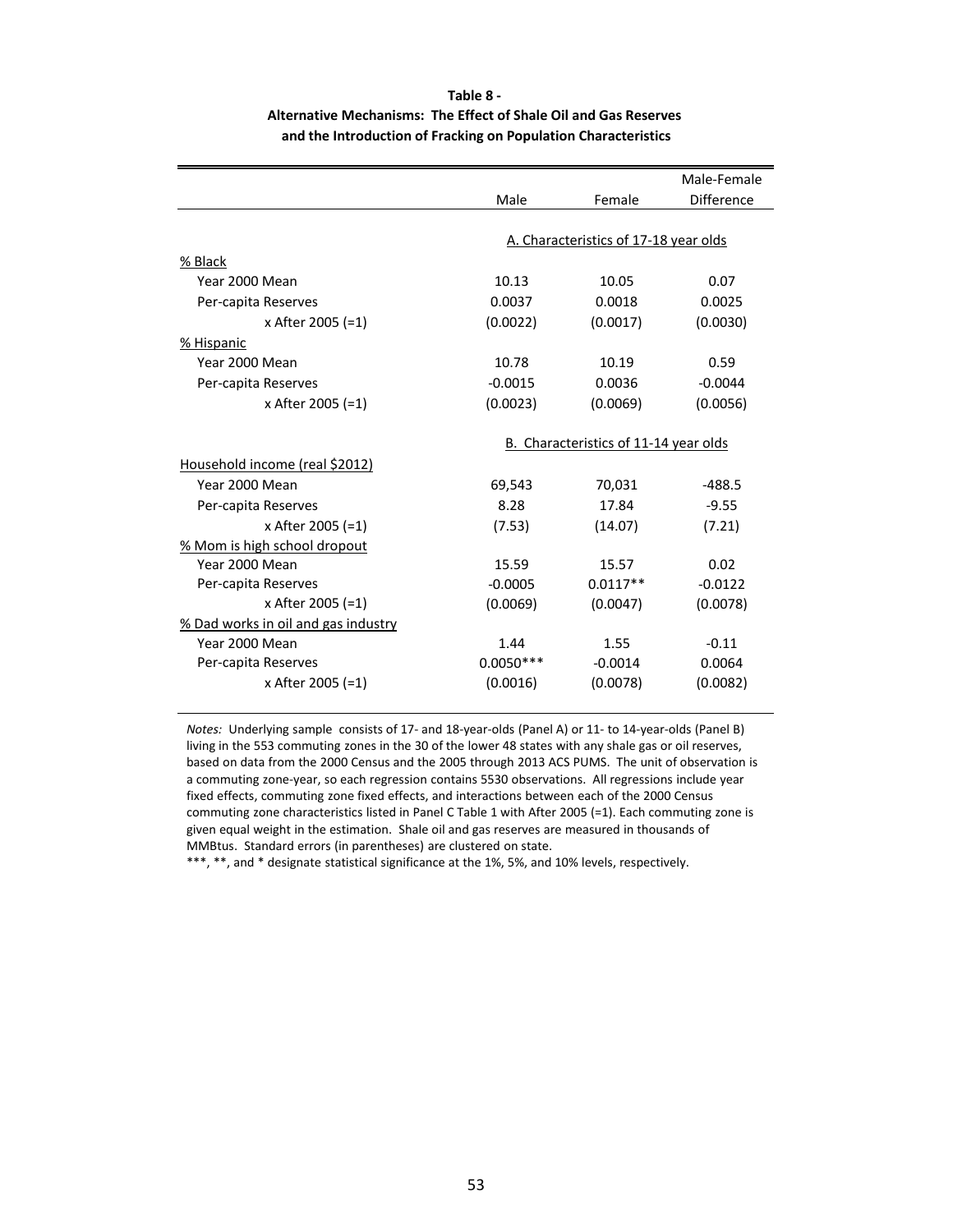|                   | <b>Predicted Jobs Created</b> |                 |              |  |  |  |  |
|-------------------|-------------------------------|-----------------|--------------|--|--|--|--|
| State             | in Oil and Gas                | in Construction | Overall      |  |  |  |  |
|                   |                               |                 |              |  |  |  |  |
| Texas             | 232,793                       | 118,973         | 62,148       |  |  |  |  |
| Pennsylvania      | 72,892                        | 37,226          | 18,664       |  |  |  |  |
| North Dakota      | 63,461                        | 32,331          | 13,949       |  |  |  |  |
| <b>New York</b>   | 56,992                        | 29,069          | 13,523       |  |  |  |  |
| West Virginia     | 44,076                        | 22,550          | 12,470       |  |  |  |  |
| Oklahoma          | 37,155                        | 18,980          | 9,672        |  |  |  |  |
| Arkansas          | 34,910                        | 17,851          | 9,589        |  |  |  |  |
| Louisiana         | 19,343                        | 9,880           | 5,009        |  |  |  |  |
| Ohio              | 18,074                        | 9,232           | 4,662        |  |  |  |  |
| Montana           | 12,535                        | 6,390           | 2,868        |  |  |  |  |
| Virginia          | 4,217                         | 2,156           | 1,137        |  |  |  |  |
| <b>New Mexico</b> | 3,901                         | 1,998           | 1,165        |  |  |  |  |
| Michigan          | 3,578                         | 1,826           | 876          |  |  |  |  |
| Wyoming           | 3,152                         | 1,610           | 832          |  |  |  |  |
| Maryland          | 2,490                         | 1,270           | 588          |  |  |  |  |
| Kentucky          | 1,981                         | 1,013           | 546          |  |  |  |  |
| Colorado          | 1,602                         | 818             | 401          |  |  |  |  |
| Indiana           | 1,142                         | 583             | 283          |  |  |  |  |
| Utah              | 762                           | 390             | 216          |  |  |  |  |
| Mississippi       | 729                           | 373             | 196          |  |  |  |  |
| Kansas            | 532                           | 272             | 136          |  |  |  |  |
| California        | 434                           | 222             | 110          |  |  |  |  |
| Alabama           | 425                           | 217             | 119          |  |  |  |  |
| South Dakota      | 280                           | 143             | 61           |  |  |  |  |
| Georgia           | 124                           | 63              | 33           |  |  |  |  |
| <b>Tennessee</b>  | 117                           | 60              | 32           |  |  |  |  |
| Missouri          | 116                           | 59              | 30           |  |  |  |  |
| Nebraska          | 14                            | 7               | 3            |  |  |  |  |
| Illinois          | 13                            | 7               | 3            |  |  |  |  |
| New Jersey        | 5                             | 2               | $\mathbf{1}$ |  |  |  |  |
| Total             | 617,846                       | 315,569         | 159,325      |  |  |  |  |

# **Appendix Table 1 - Predicted Number of Jobs Created by Fracking, by State**

*Notes:* CZ-level predictions of jobs created for men were generated by multiplying the male difference-in-differences estimates (with additional controls) by the product of: the CZ's predicted per-capita reserves, the adult male year 2000 CZ employment rate , and the predicted adult male year 2000 population. Population predictions assume that men account for 51% of the adult population. We add across the CZ-level predictions to arrive at the state and national level predictions given in the table.